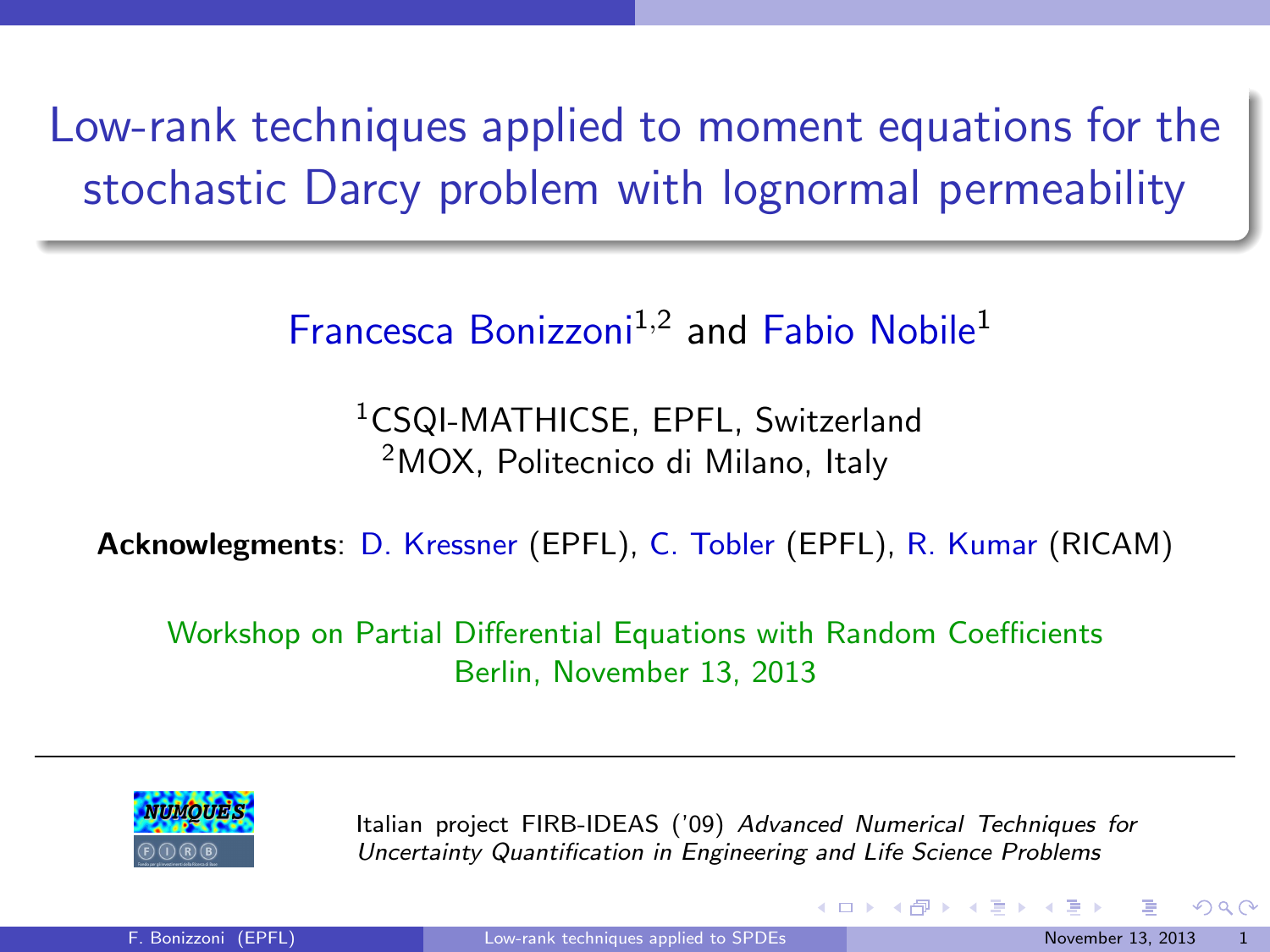## **Outline**

- <sup>1</sup> [The lognormal Darcy problem](#page-2-0)
- 2 [Perturbation approach and moment equations](#page-7-0)
- <sup>3</sup> [Approximation properties of the Taylor polynomial](#page-32-0)
- <sup>4</sup> [Moment equations: well posedness and discretization](#page-56-0)
- <sup>5</sup> [Tensor Train approximation](#page-63-0)
- <sup>6</sup> [1D Numerical experiments](#page-70-0)

<span id="page-1-0"></span> $\Omega$ 

**KO K K R K K D K**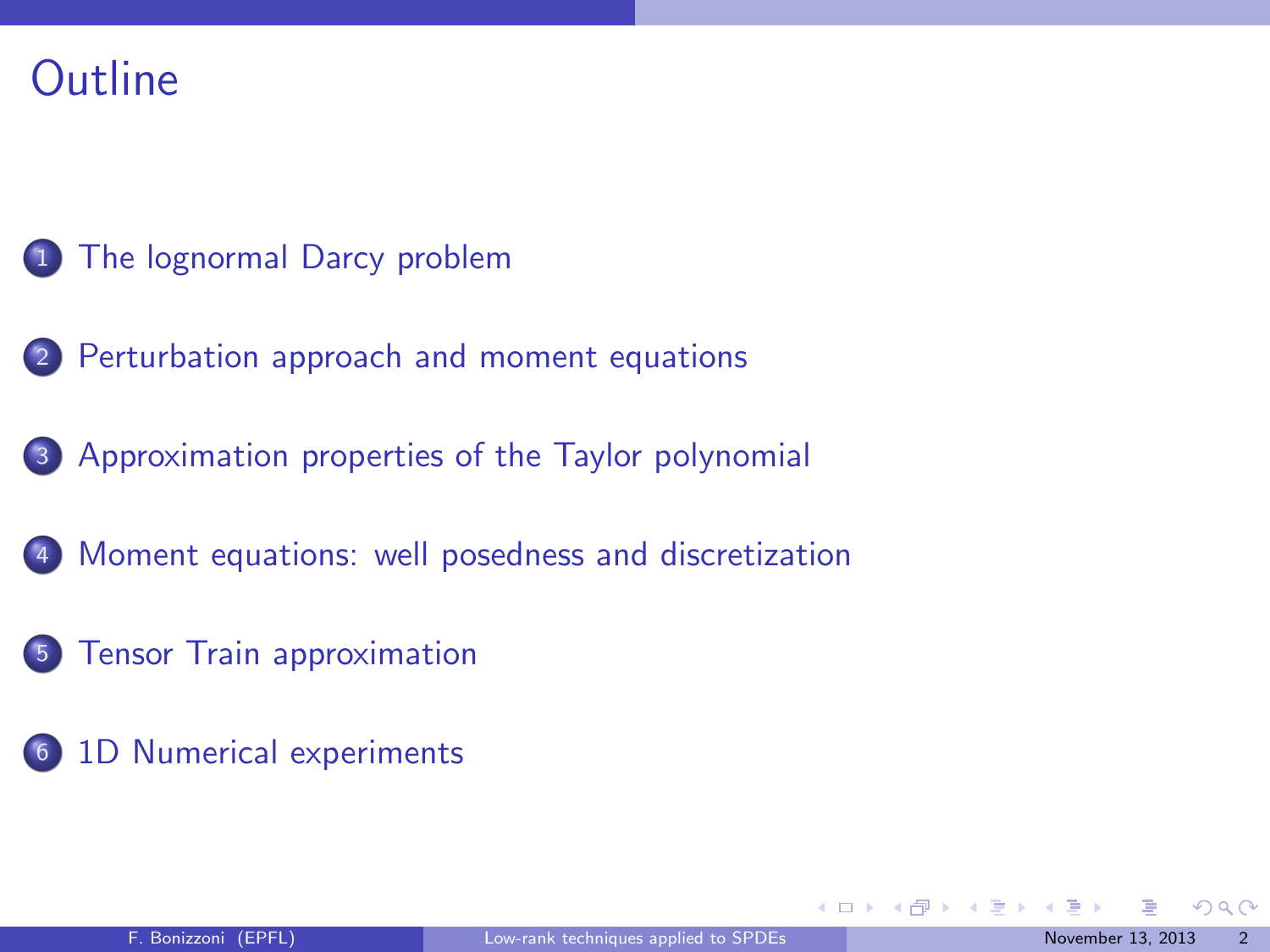## **Outline**

#### <sup>1</sup> [The lognormal Darcy problem](#page-2-0)

- [Perturbation approach and moment equations](#page-7-0)
- <sup>3</sup> [Approximation properties of the Taylor polynomial](#page-32-0)
- [Moment equations: well posedness and discretization](#page-56-0)
- **[Tensor Train approximation](#page-63-0)**
- [1D Numerical experiments](#page-70-0)

<span id="page-2-0"></span> $\Omega$ 

メロメ メタメ メミメス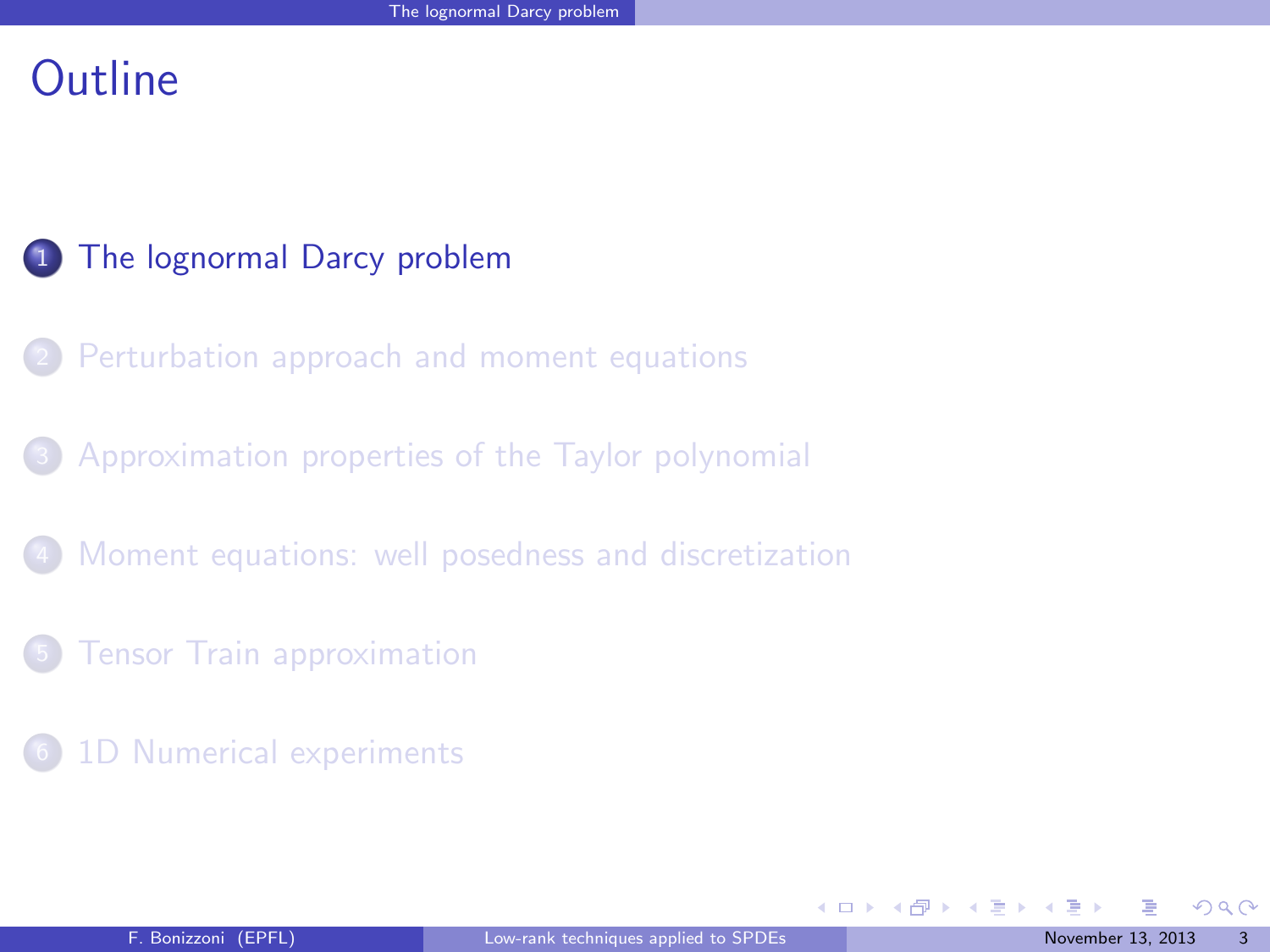# Darcy problem with log-normal permeability

We study the groundwater flow in a saturated heterogeneous medium where the permeability is described as a log-normal stochastic r.f. (model widely used in geophysical applications)

$$
\begin{cases}\n-\text{div}(e^{Y(\omega,x)}\nabla u(\omega,x)) = f(x), & \text{a.e. in } D \subset \mathbb{R}^d, d = 1,2,3 \\
u(\omega,x) = g(x), & \text{a.e. on } \Gamma_D, \\
e^{Y(\omega,x)}\partial_n u(\omega,x) = h(x), & \text{a.e. on } \Gamma_N.\n\end{cases}
$$

$$
Y(\omega, x): \text{Gaussian r.f., } \mathbb{E}[Y](x) = \mu(x), \quad \mathbb{C}ov[Y](x, y) = \rho(x, y),
$$
\n
$$
\sigma := \left(\frac{1}{|D|} \int_D \rho(x, x) dx\right)^{\frac{1}{2}} < 1.
$$

<span id="page-3-0"></span> $\Omega$ 

 $4$  O  $\rightarrow$   $4$   $\overline{m}$   $\rightarrow$   $4$   $\overline{m}$   $\rightarrow$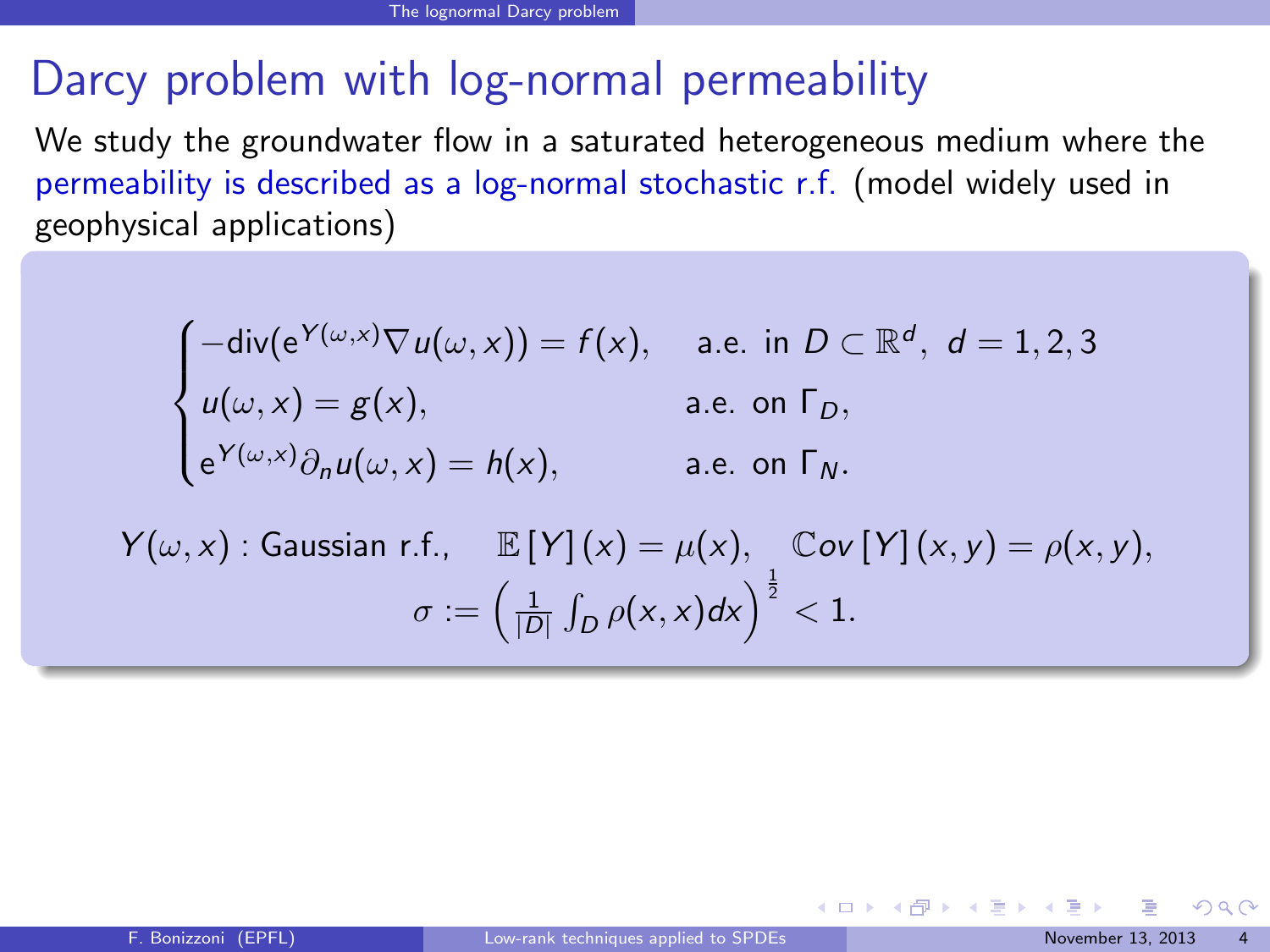# Darcy problem with log-normal permeability

We study the groundwater flow in a saturated heterogeneous medium where the permeability is described as a log-normal stochastic r.f. (model widely used in geophysical applications)

$$
\begin{cases}\n-\text{div}(e^{Y(\omega,x)}\nabla u(\omega,x)) = f(x), & \text{a.e. in } D \subset \mathbb{R}^d, d = 1,2,3 \\
u(\omega,x) = g(x), & \text{a.e. on } \Gamma_D, \\
e^{Y(\omega,x)}\partial_n u(\omega,x) = h(x), & \text{a.e. on } \Gamma_N.\n\end{cases}
$$

$$
Y(\omega, x): \text{Gaussian r.f., } \mathbb{E}[Y](x) = \mu(x), \quad \mathbb{C}ov[Y](x, y) = \rho(x, y),
$$
\n
$$
\sigma := \left(\frac{1}{|D|} \int_D \rho(x, x) dx\right)^{\frac{1}{2}} < 1.
$$

**Assumption:**  $\mathbb{C}ov[Y] \in C^{0,t}(\overline{D \times D})$  for some  $0 < t \leq 1$ .

$$
\implies \quad Y \text{ a.s. continuous and } \|Y\|_{L^{\infty}(D)} \in L^{p}(\Omega), \ \forall p \geq 1
$$

<span id="page-4-0"></span> $QQ$ 

メロト メ御 トメ きょ メきょ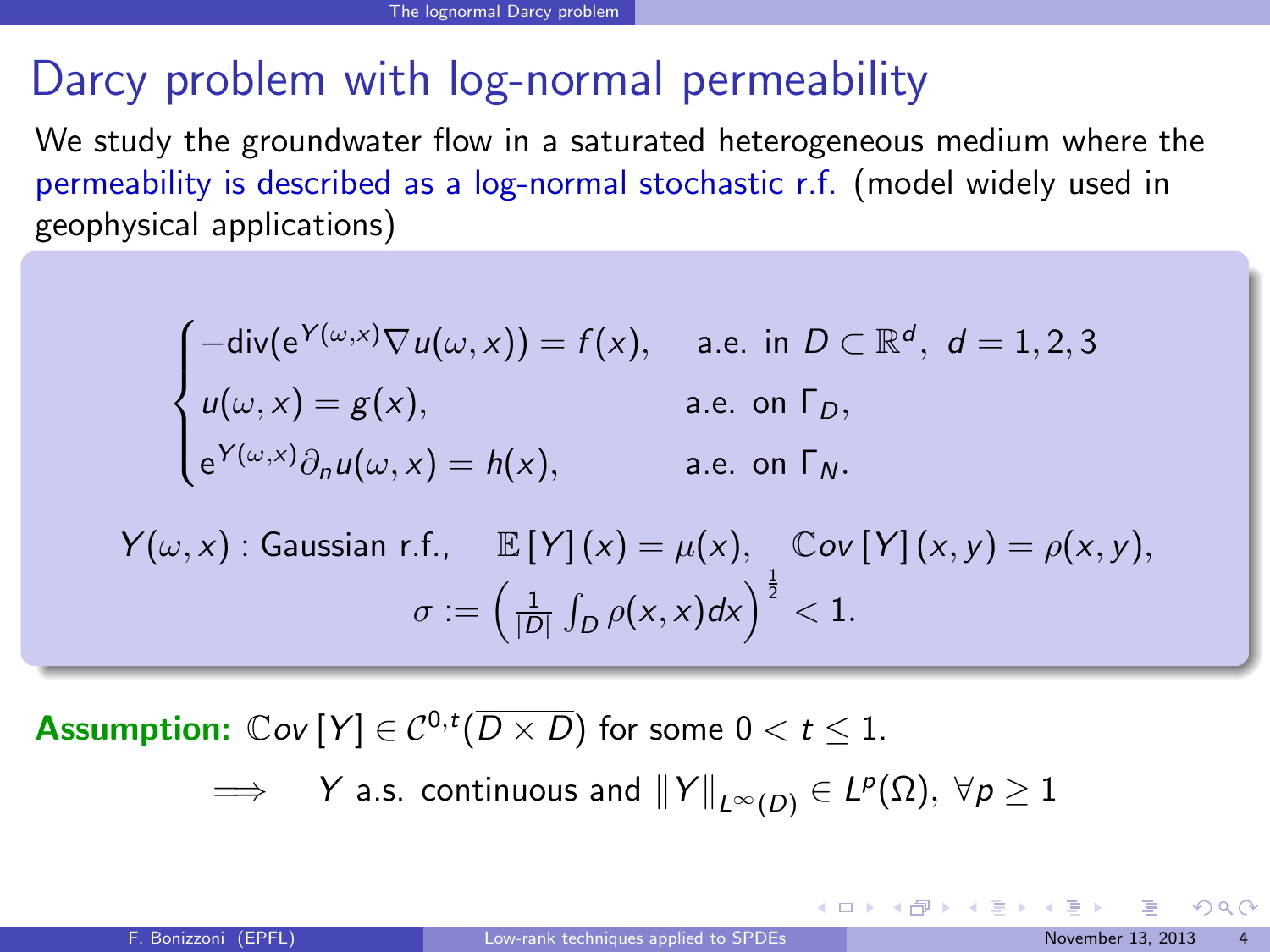# Darcy problem with log-normal permeability

We study the groundwater flow in a saturated heterogeneous medium where the permeability is described as a log-normal stochastic r.f. (model widely used in geophysical applications)

$$
\begin{cases}\n-\text{div}(e^{Y(\omega,x)}\nabla u(\omega,x)) = f(x), & \text{a.e. in } D \subset \mathbb{R}^d, d = 1,2,3 \\
u(\omega,x) = g(x), & \text{a.e. on } \Gamma_D, \\
e^{Y(\omega,x)}\partial_n u(\omega,x) = h(x), & \text{a.e. on } \Gamma_N.\n\end{cases}
$$

$$
Y(\omega, x): \text{Gaussian r.f., } \mathbb{E}[Y](x) = \mu(x), \quad \mathbb{C}ov[Y](x, y) = \rho(x, y),
$$
\n
$$
\sigma := \left(\frac{1}{|D|} \int_D \rho(x, x) dx\right)^{\frac{1}{2}} < 1.
$$

**Assumption:**  $\mathbb{C}ov[Y] \in C^{0,t}(\overline{D \times D})$  for some  $0 < t \leq 1$ .

<span id="page-5-0"></span> $\implies$   $\quad$   $Y$  a.s. continuous and  $\left\|Y\right\|_{L^{\infty}(D)}\in L^{p}(\Omega),\ \forall p\geq1$ 

Under the above assump. the prb. admits a unique solution  $u\in L^p(\Omega;H^1(D)),\ \forall \rho\geq 1.$  $u\in L^p(\Omega;H^1(D)),\ \forall \rho\geq 1.$  $u\in L^p(\Omega;H^1(D)),\ \forall \rho\geq 1.$  [\[Galvis – Sarkis, 2009,](#page-77-0) [Gittelson, 2010](#page-77-1), [Charrier – Debussche, 2013](#page-77-2)[\]](#page-86-0)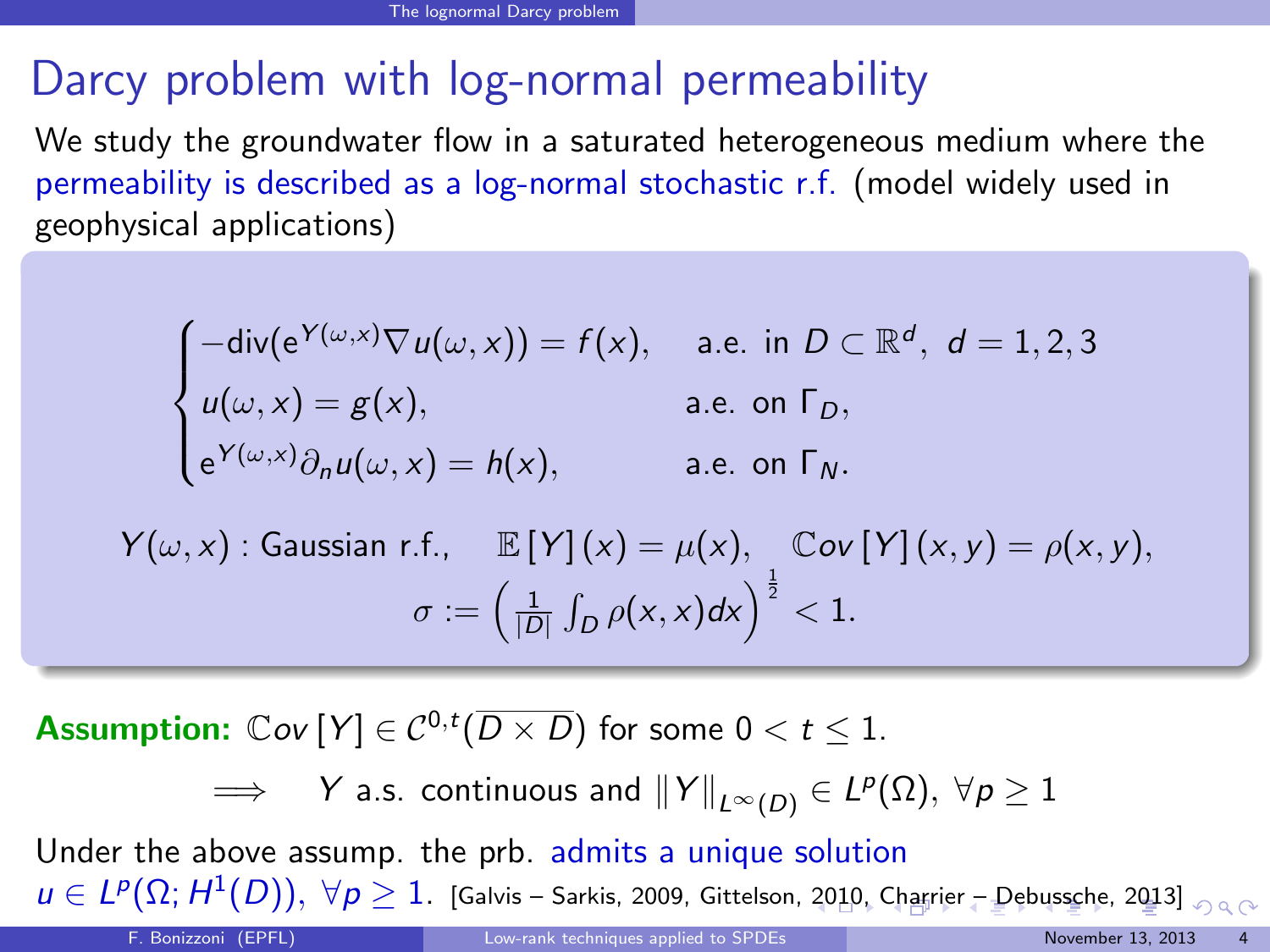#### Goal:

Compute statistical quantities for  $u$ , i.e. assess how the uncertainty on the permeability reflects on u.

- Expected value  $\mathbb{E}\left[u\right](x) := \int_{\Omega} u(\omega, x) d\mathbb{P}(\omega)$
- Variance  $\mathbb{V}$ *ar*  $[u]\left( x\right) :=\mathbb{E}\left[ u^{2}\right] \left( x\right) -\mathbb{E}\left[ u\right] ^{2}\left( x\right)$
- $m$ -points correlation  $\mathbb{E}\left[u^{\otimes m}\right](x_1,\ldots,x_m):=\mathbb{E}\left[u(\omega, x_1)\otimes\ldots\otimes u(\omega, x_m)\right]$

#### Method adopted:

#### Moment equations

Derive, theoretically analyze and numerically solve the deterministic equations solved by the statistical moments of the stochastic solution

<span id="page-6-0"></span> $\Omega$ 

 $\left\{ \begin{array}{ccc} 1 & 0 & 0 \\ 0 & 1 & 0 \end{array} \right.$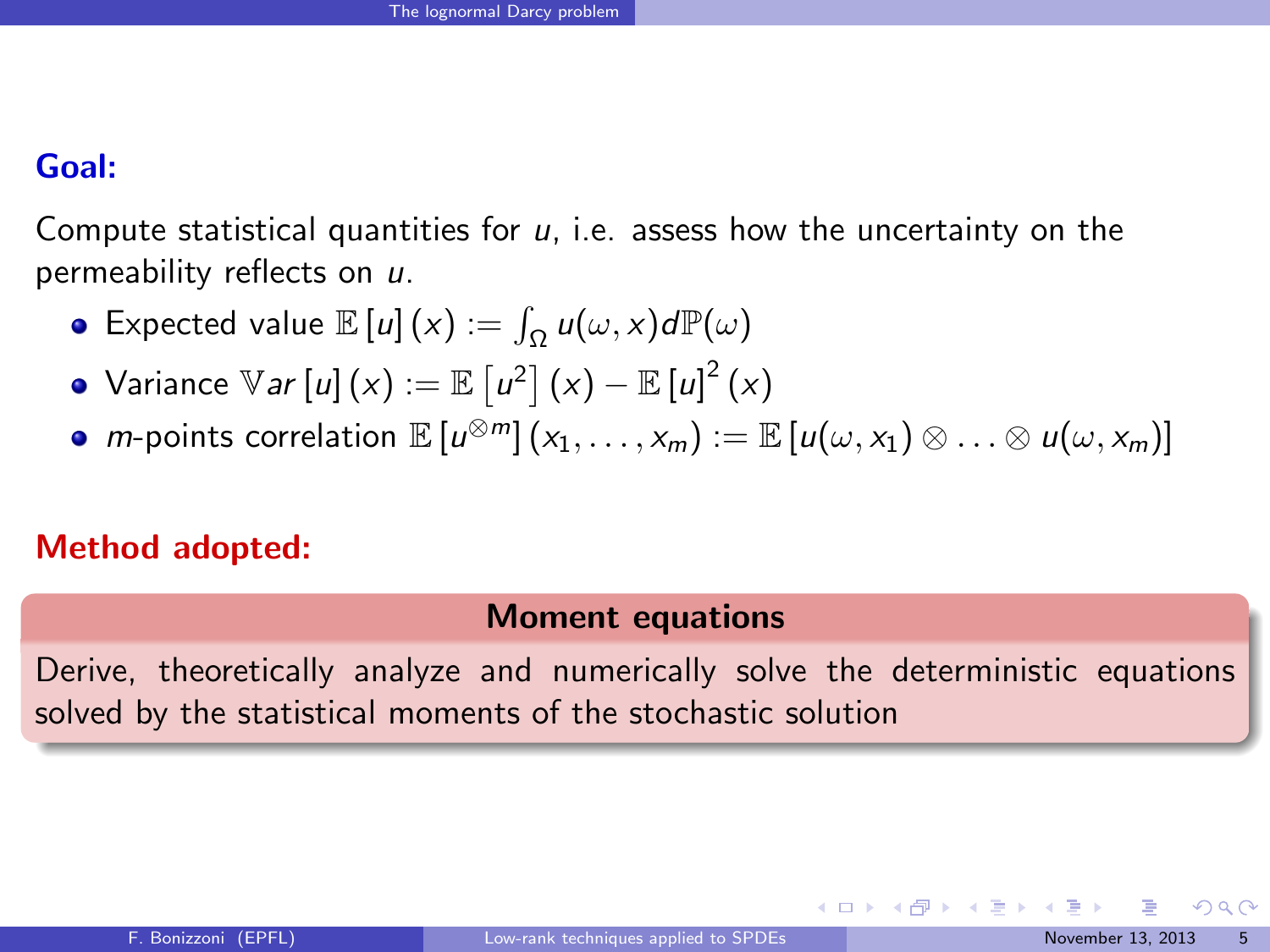### **Outline**

#### [The lognormal Darcy problem](#page-2-0)

#### 2 [Perturbation approach and moment equations](#page-7-0)

#### [Approximation properties of the Taylor polynomial](#page-32-0)

#### [Moment equations: well posedness and discretization](#page-56-0)

#### **[Tensor Train approximation](#page-63-0)**

#### [1D Numerical experiments](#page-70-0)

<span id="page-7-0"></span> $\Omega$ 

**K ロ ト K 御 ト K ミ ト**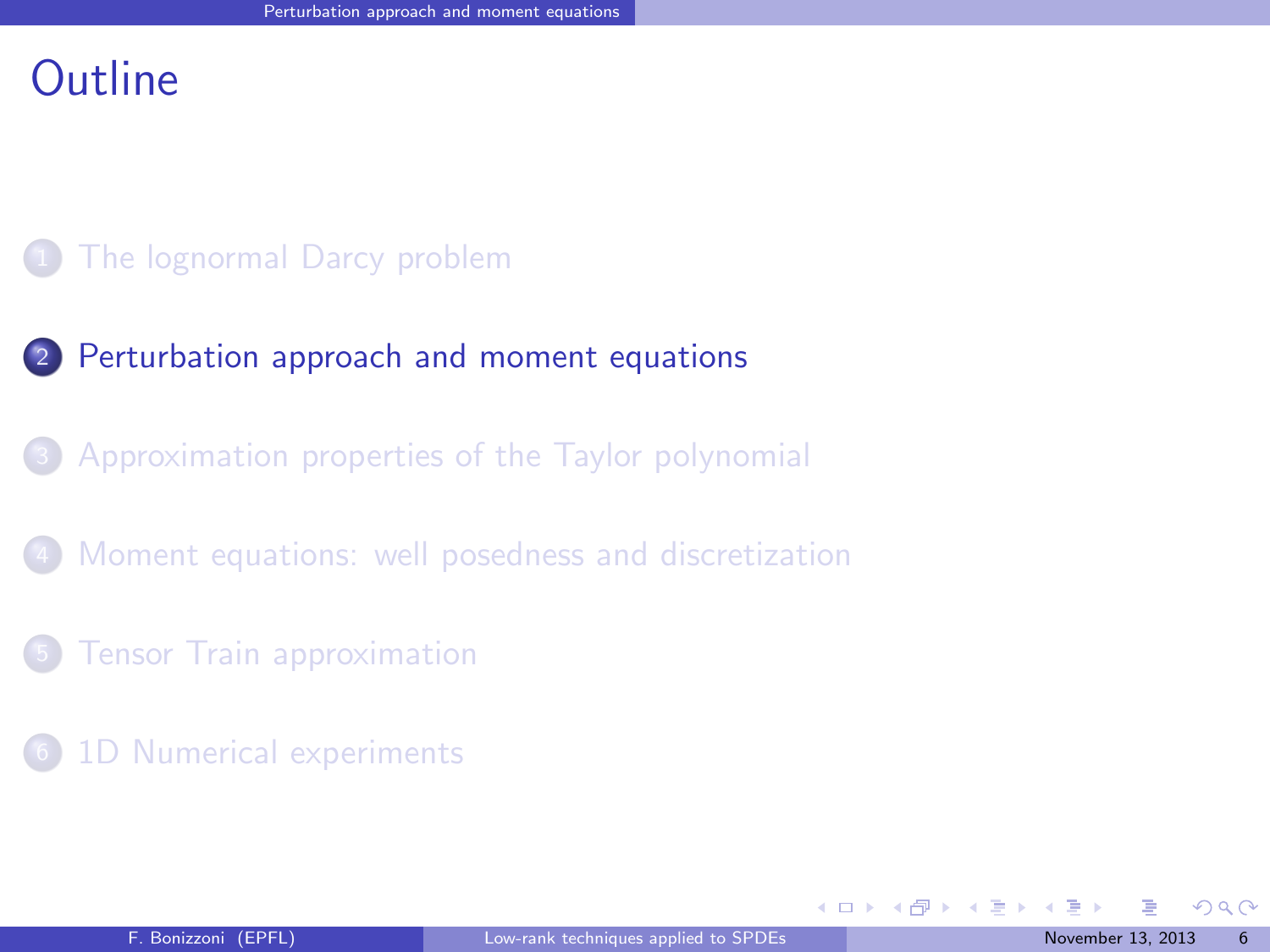(see e.g. Hydrology literature: [\[Tartakovsky – Neuman, 2008\]](#page-77-3), [\[Riva – Guadagnini – De Simoni, 2006\]](#page-77-4), Math. literature: [\[von Petersdorff – Schwab, 2006\]](#page-77-5), [\[Todor PhD, 2005\]](#page-77-6), [\[Harbrecht – Schneider – Schwab, 2008\]](#page-77-7)) The proposed approach to compute moments of the solution relies on the following 3 steps:

<span id="page-8-0"></span> $\Omega$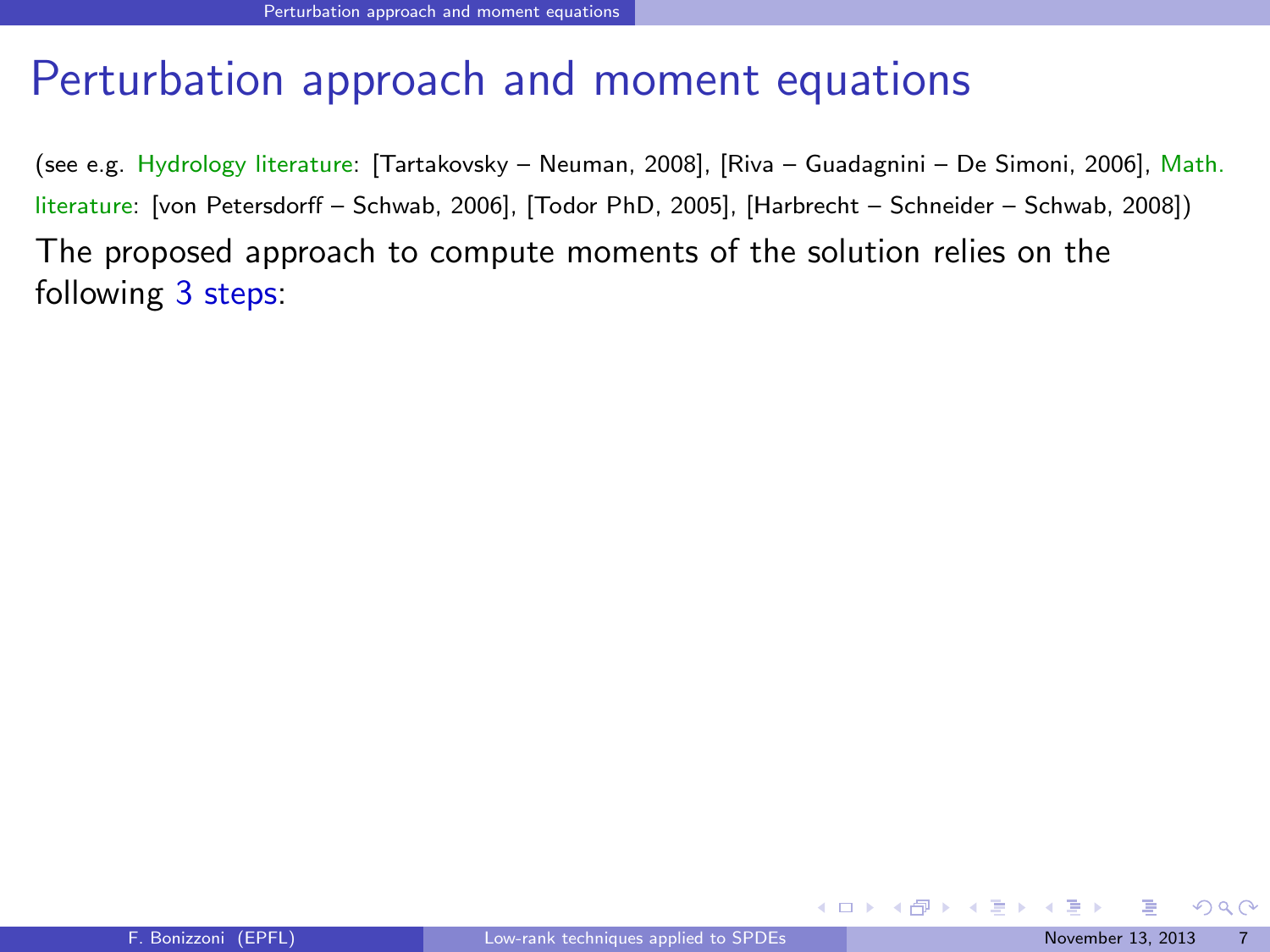(see e.g. Hydrology literature: [\[Tartakovsky – Neuman, 2008\]](#page-77-3), [\[Riva – Guadagnini – De Simoni, 2006\]](#page-77-4), Math. literature: [\[von Petersdorff – Schwab, 2006\]](#page-77-5), [\[Todor PhD, 2005\]](#page-77-6), [\[Harbrecht – Schneider – Schwab, 2008\]](#page-77-7)) The proposed approach to compute moments of the solution relies on the following 3 steps:

### Step 1.

Formally write the Taylor polynomial of  $u(Y, x)$  w.r.t. Y, centered in  $E[Y]$ .

$$
u \simeq T^K u(Y, x) = \sum_{k=0}^K \frac{u^k(Y, x)}{k!}, \qquad \quad u^k = D^k[\mathbb{E}[Y]](Y, \dots, Y)
$$
  
k-th Gateaux derivative of u

<span id="page-9-0"></span> $\Omega$ 

 $\left\{ \begin{array}{ccc} 1 & 0 & 0 \\ 0 & 1 & 0 \end{array} \right.$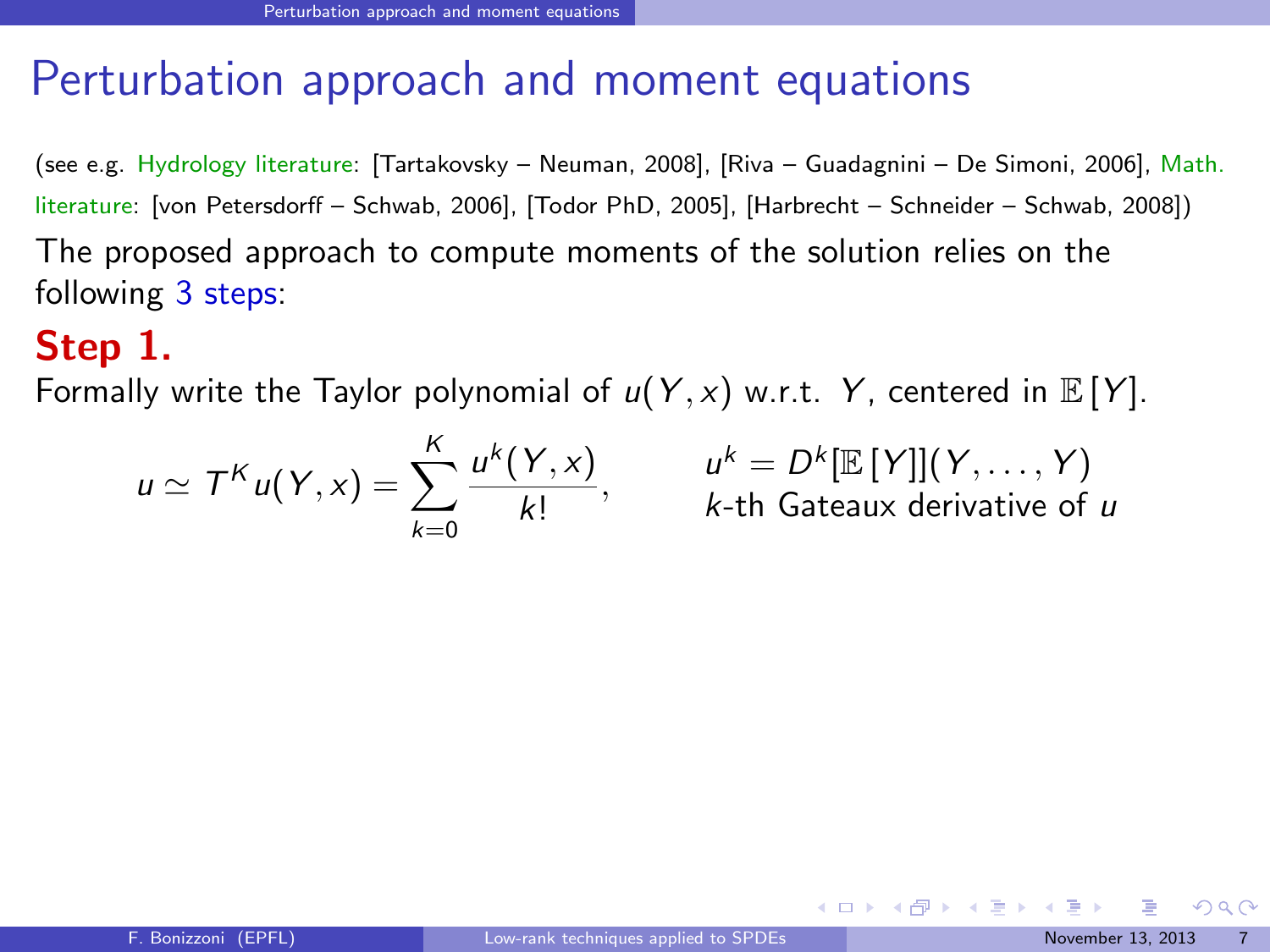(see e.g. Hydrology literature: [\[Tartakovsky – Neuman, 2008\]](#page-77-3), [\[Riva – Guadagnini – De Simoni, 2006\]](#page-77-4), Math. literature: [\[von Petersdorff – Schwab, 2006\]](#page-77-5), [\[Todor PhD, 2005\]](#page-77-6), [\[Harbrecht – Schneider – Schwab, 2008\]](#page-77-7)) The proposed approach to compute moments of the solution relies on the following 3 steps:

### Step 1.

Formally write the Taylor polynomial of  $u(Y, x)$  w.r.t. Y, centered in  $E[Y]$ .

$$
u \simeq T^K u(Y, x) = \sum_{k=0}^K \frac{u^k(Y, x)}{k!}, \qquad \quad u^k = D^k[\mathbb{E}[Y]](Y, \dots, Y)
$$
  
k-th Gateaux derivative of u

 $\bullet$  The k-th Gateaux derivative satisfies a recursive problem (for simplicity here  $\mathbb{E}[Y] = 0$ 

$$
\int_D \nabla u^k(x) \cdot \nabla v(x) dx = - \sum_{l=1}^k \binom{k}{l} \int_D Y^l(x) \nabla u^{k-l}(x) \cdot \nabla v(x) dx
$$

<span id="page-10-0"></span> $\Omega$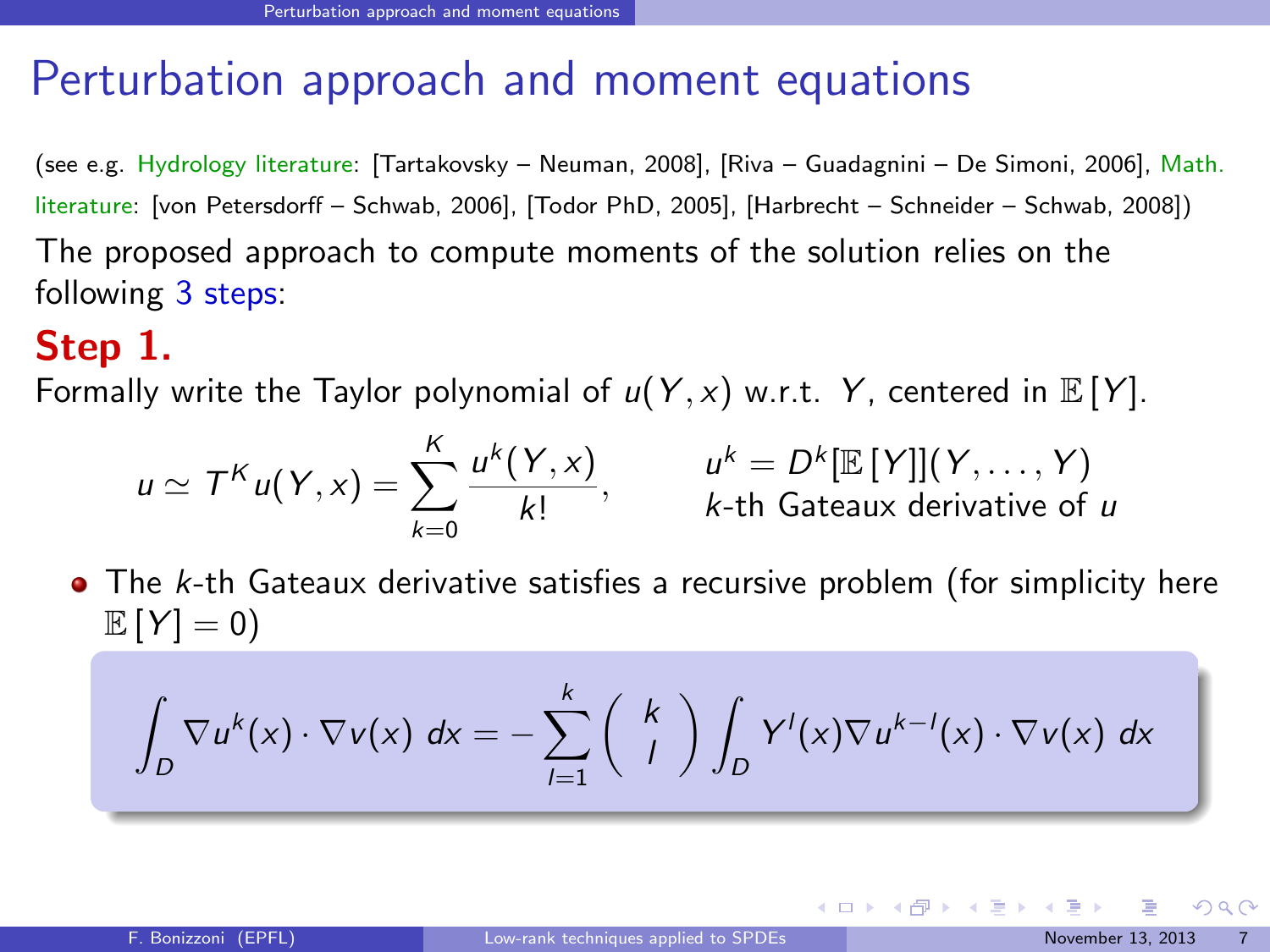(see e.g. Hydrology literature: [\[Tartakovsky – Neuman, 2008\]](#page-77-3), [\[Riva – Guadagnini – De Simoni, 2006\]](#page-77-4), Math. literature: [\[von Petersdorff – Schwab, 2006\]](#page-77-5), [\[Todor PhD, 2005\]](#page-77-6), [\[Harbrecht – Schneider – Schwab, 2008\]](#page-77-7)) The proposed approach to compute moments of the solution relies on the following 3 steps:

### Step 1.

Formally write the Taylor polynomial of  $u(Y, x)$  w.r.t. Y, centered in  $E[Y]$ .

$$
u \simeq T^K u(Y, x) = \sum_{k=0}^K \frac{u^k(Y, x)}{k!}, \qquad \quad u^k = D^k[\mathbb{E}[Y]](Y, \dots, Y)
$$
  
k-th Gateaux derivative of u

 $\bullet$  The k-th Gateaux derivative satisfies a recursive problem (for simplicity here  $\mathbb{E}[Y] = 0$ 

$$
\int_D \nabla u^k(x) \cdot \nabla v(x) dx = - \sum_{l=1}^k \binom{k}{l} \int_D Y^l(x) \nabla u^{k-l}(x) \cdot \nabla v(x) dx
$$

The derivatives  $u^k$  are not directly computable (they are still ∞-dimensional random fields) **K ロ ト K 倒 ト K 差 ト K** 

<span id="page-11-0"></span> $\Omega$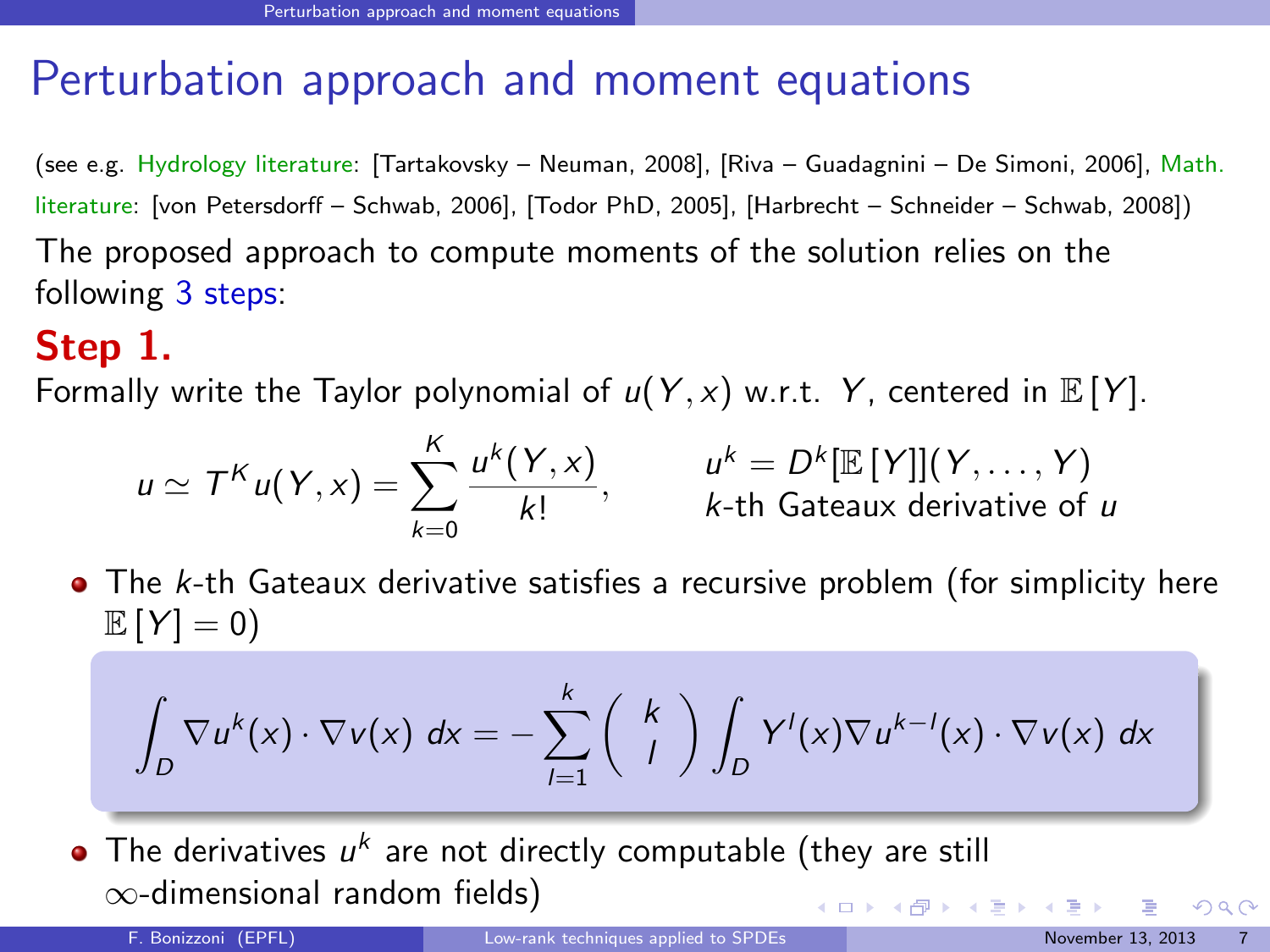### Step 2.

Approximate the moments of  $u$  using the Taylor expansion; e.g. for the first moment:  $\overline{f}$ 

$$
\mathbb{E}[u](x) \simeq \mathbb{E}\left[T^{K} u(Y,x)\right] = \sum_{k=0}^{K} \frac{\mathbb{E}[u^{k}](x)}{k!}
$$

<span id="page-12-0"></span> $\Omega$ 

イロト イ部ト イミト イミト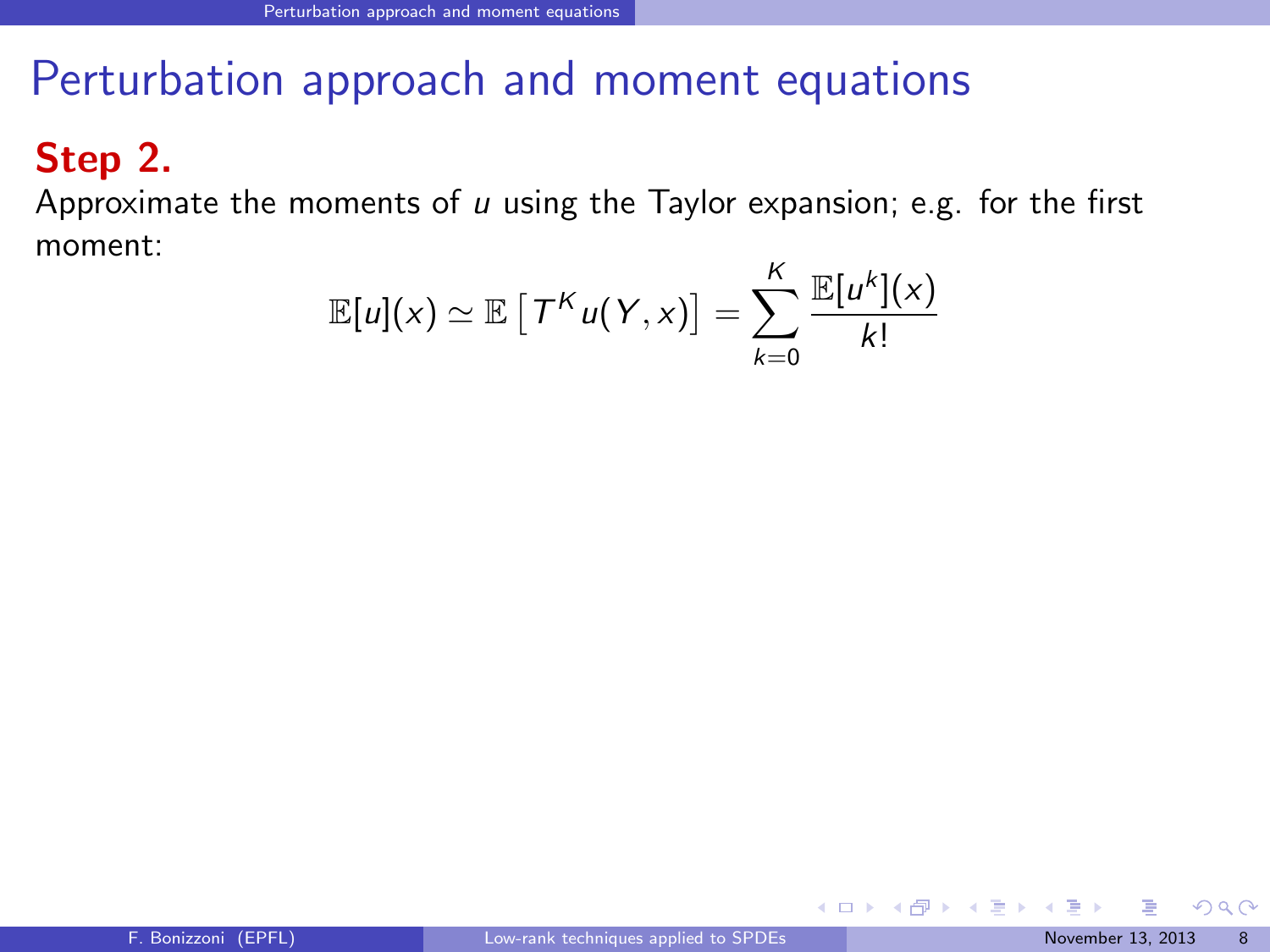#### Step 2.

Approximate the moments of  $u$  using the Taylor expansion; e.g. for the first moment:

$$
\mathbb{E}[u](x) \simeq \mathbb{E}\left[\mathcal{T}^K u(\mathcal{Y},x)\right] = \sum_{k=0}^K \frac{\mathbb{E}[u^k](x)}{k!}
$$

Each correction term  $\mathbb{E}[u^k]$  to the mean satisfies the recursion

$$
\int_D \nabla \mathbb{E}[u^k](x) \cdot \nabla v(x) dx = - \sum_{l=1}^k \binom{k}{l} \int_D \mathbb{E}[Y^l(x) \nabla u^{k-l}(x)] \cdot \nabla v dx
$$

<span id="page-13-0"></span> $\Omega$ 

 $\left\{ \begin{array}{ccc} 1 & 0 & 0 \\ 0 & 1 & 0 \end{array} \right.$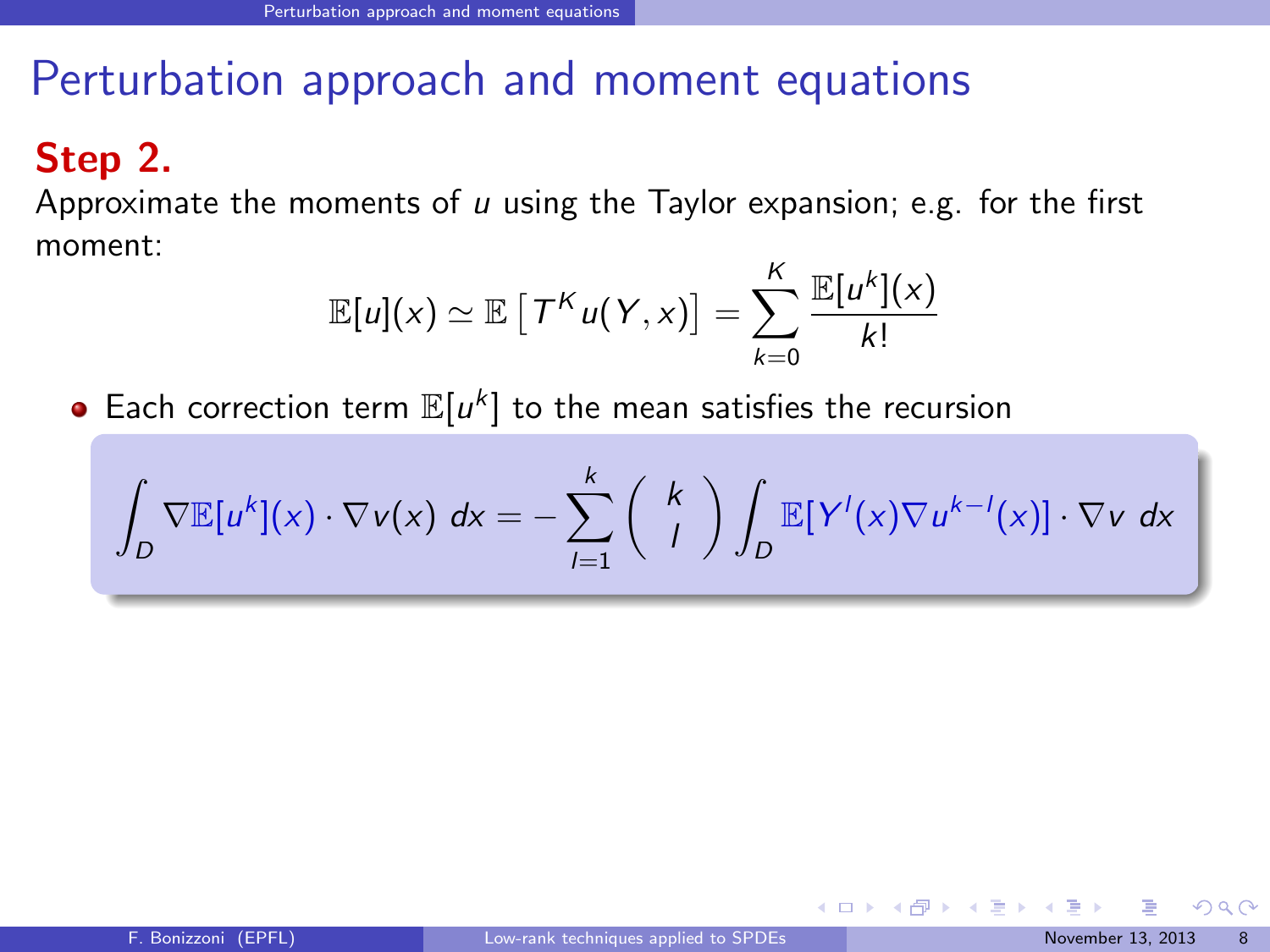#### Step 2.

Approximate the moments of  $u$  using the Taylor expansion; e.g. for the first moment:

$$
\mathbb{E}[u](x) \simeq \mathbb{E}\left[\left.\mathcal{T}^K u(\mathcal{Y},x)\right.\right] = \sum_{k=0}^K \frac{\mathbb{E}[u^k](x)}{k!}
$$

Each correction term  $\mathbb{E}[u^k]$  to the mean satisfies the recursion

$$
\int_D \nabla \mathbb{E}[u^k](x) \cdot \nabla v(x) dx = - \sum_{l=1}^k \binom{k}{l} \int_D \mathbb{E}[Y^l(x) \nabla u^{k-l}(x)] \cdot \nabla v dx
$$

Define the  $(l + 1)$ -points correlation  $\mathbb{E}\left[u^{k-l}\otimes Y^{\otimes l}\right] : D^{\times (l+1)} \to \mathbb{R}$  $\mathbb{E}\left[ u^{k-l} \otimes Y^{\otimes l} \right] (x_1,\ldots,x_{l+1}) = \mathbb{E}\left[ u^{k-l}(x_1) \otimes Y(x_2) \otimes \cdots \otimes Y(x_{l+1}) \right]$ 

<span id="page-14-0"></span>イロト イ押 トイヨ トイヨ トー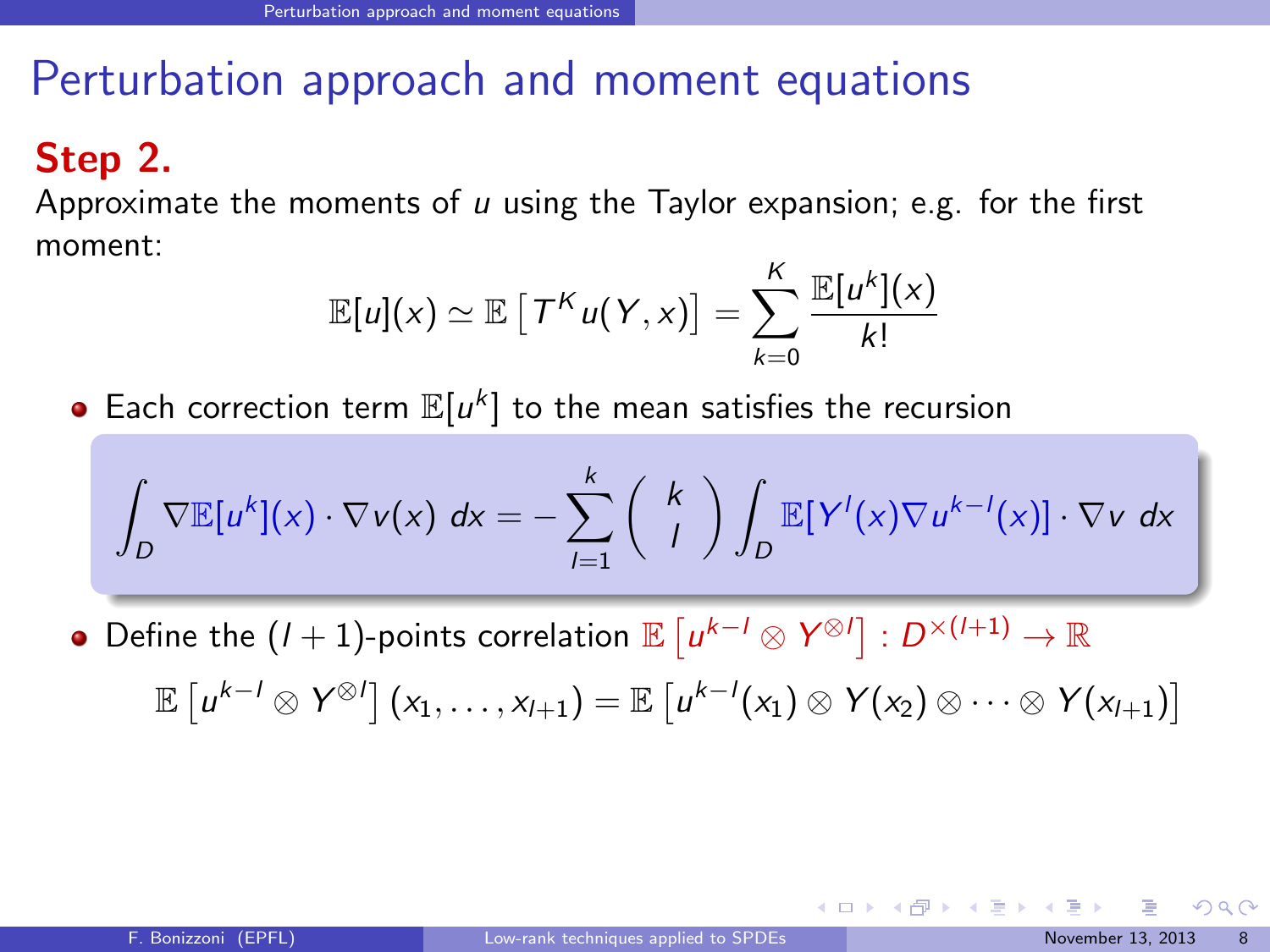### Step 2.

Approximate the moments of  $u$  using the Taylor expansion; e.g. for the first moment:

$$
\mathbb{E}[u](x) \simeq \mathbb{E}\left[\left.\mathcal{T}^K u(\mathcal{Y},x)\right.\right] = \sum_{k=0}^K \frac{\mathbb{E}[u^k](x)}{k!}
$$

Each correction term  $\mathbb{E}[u^k]$  to the mean satisfies the recursion

$$
\int_D \nabla \mathbb{E}[u^k](x) \cdot \nabla v(x) dx = - \sum_{l=1}^k \binom{k}{l} \int_D \mathbb{E}[Y^l(x) \nabla u^{k-l}(x)] \cdot \nabla v dx
$$

Define the  $(l + 1)$ -points correlation  $\mathbb{E}\left[u^{k-l}\otimes Y^{\otimes l}\right] : D^{\times (l+1)} \to \mathbb{R}$  $\mathbb{E}\left[ u^{k-l} \otimes Y^{\otimes l} \right] (x_1,\ldots,x_{l+1}) = \mathbb{E}\left[ u^{k-l}(x_1) \otimes Y(x_2) \otimes \cdots \otimes Y(x_{l+1}) \right]$ and evaluate it on the diagonal  $(x, \ldots, x) \in D^{\times (l+1)}$ :

$$
\mathbb{E}\left[\nabla u^{k-l}(x)Y^{l}(x)\right]=\left(\nabla\otimes\mathsf{Id}^{\otimes l}\right)\mathbb{E}\left[u^{k-l}\otimes Y^{\otimes l}\right](x,\ldots,x)
$$

<span id="page-15-0"></span>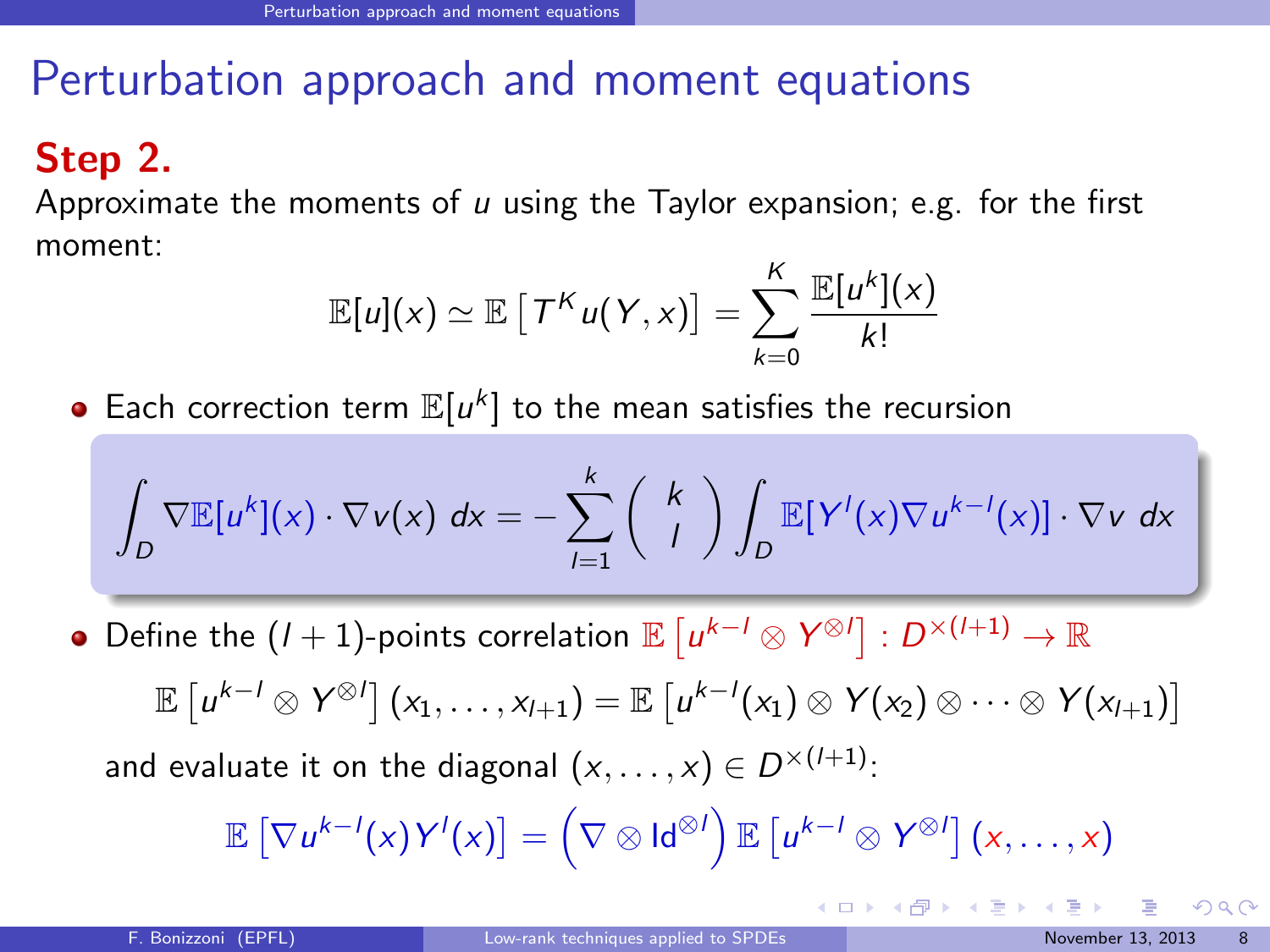### Step 3.

Write the recursion for the  $(l+1)$ -points correlations  $\mathbb{E}\left[ \left. \mu^j \otimes \mathsf{Y}^{\otimes l} \right], \;\; j+l \leq k. \right.$ We start from the problem solved by the  $k$ -th derivative:

$$
\int_D \nabla u^j(x) \cdot \nabla v(x) dx = - \sum_{s=1}^j \left( \begin{array}{c} j \\ s \end{array} \right) \int_D Y^s(x) \nabla u^{j-s}(x) \cdot \nabla v(x) dx
$$

<span id="page-16-0"></span> $\Omega$ 

 $\left\{ \begin{array}{ccc} 1 & 0 & 0 \\ 0 & 1 & 0 \end{array} \right.$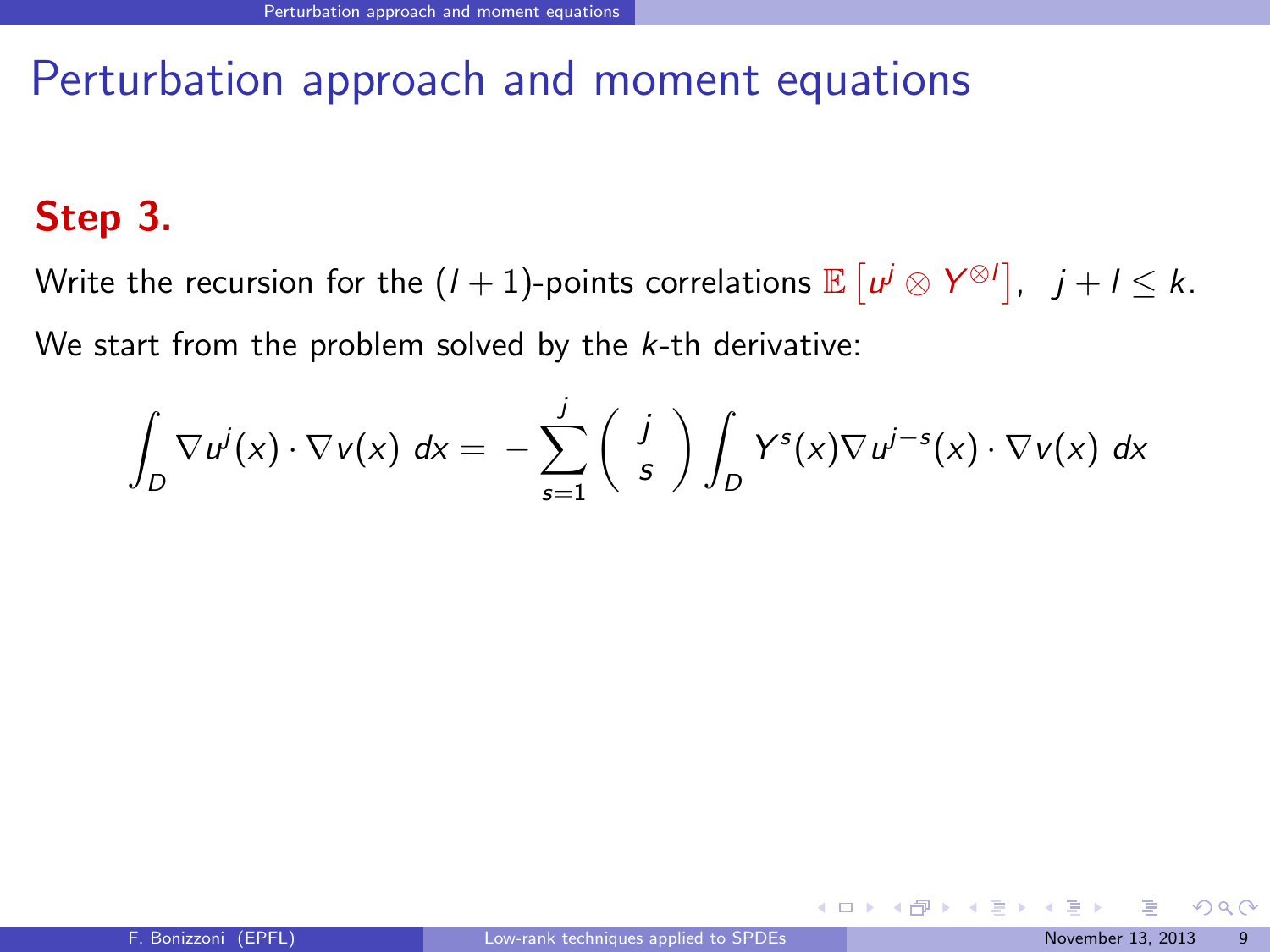### Step 3.

Write the recursion for the  $(l+1)$ -points correlations  $\mathbb{E}\left[ \left. \mu^j \otimes \mathsf{Y}^{\otimes l} \right], \;\; j+l \leq k. \right.$ We start from the problem solved by the  $k$ -th derivative:

$$
\int_D \nabla u^j(x) \cdot \nabla v(x) dx = - \sum_{s=1}^j \left( \begin{array}{c} j \\ s \end{array} \right) \int_D Y^s(x) \nabla u^{j-s}(x) \cdot \nabla v(x) dx
$$

$$
I.h.s. = \int_D \nabla u^j(x_1) \cdot \nabla v(x_1) \, dx_1
$$

$$
r.h.s. = \int_D Y^s(x_1) \nabla u^{j-s}(x_1) \cdot \nabla v(x_1) dx_1
$$

<span id="page-17-0"></span> $\Omega$ 

 $\left\{ \begin{array}{ccc} 1 & 0 & 0 \\ 0 & 1 & 0 \end{array} \right.$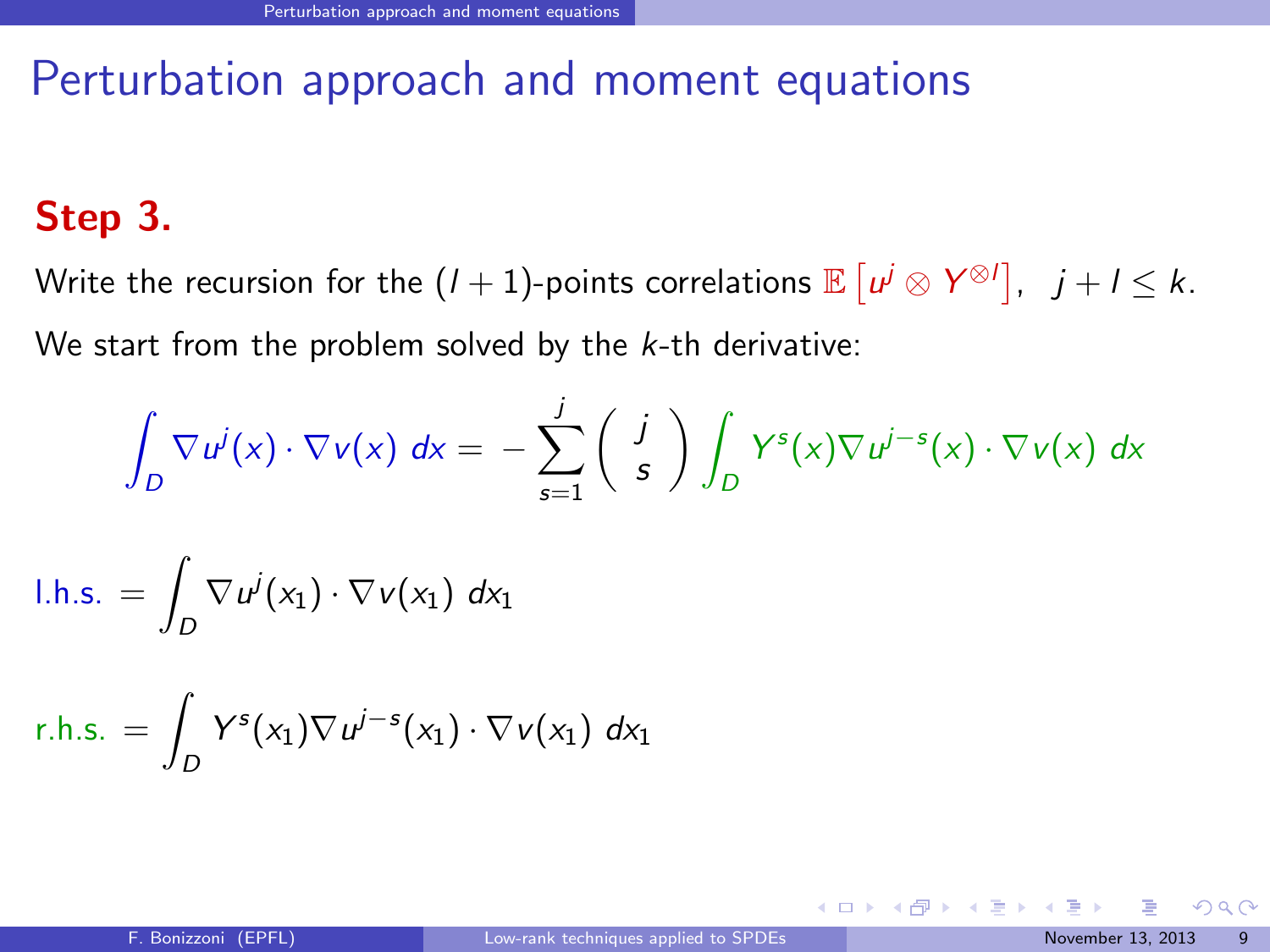### Step 3.

Write the recursion for the  $(l+1)$ -points correlations  $\mathbb{E}\left[ \left. \mu^j \otimes \mathsf{Y}^{\otimes l} \right], \;\; j+l \leq k. \right.$ We start from the problem solved by the  $k$ -th derivative:

$$
\int_D \nabla u^j(x) \cdot \nabla v(x) dx = - \sum_{s=1}^j \left( \begin{array}{c} j \\ s \end{array} \right) \int_D Y^s(x) \nabla u^{j-s}(x) \cdot \nabla v(x) dx
$$

$$
I.h.s. = \int_D Y(x_2) \left( \int_D \nabla u^j(x_1) \cdot \nabla v(x_1) dx_1 \right) v(x_2) dx_2
$$

r.h.s. = 
$$
\int_D Y(x_2) \left( \int_D Y^s(x_1) \nabla u^{j-s}(x_1) \cdot \nabla v(x_1) dx_1 \right) v(x_2) dx_2
$$

<span id="page-18-0"></span> $\Omega$ 

 $4$  O  $\rightarrow$   $4$   $\overline{m}$   $\rightarrow$   $4$   $\overline{m}$   $\rightarrow$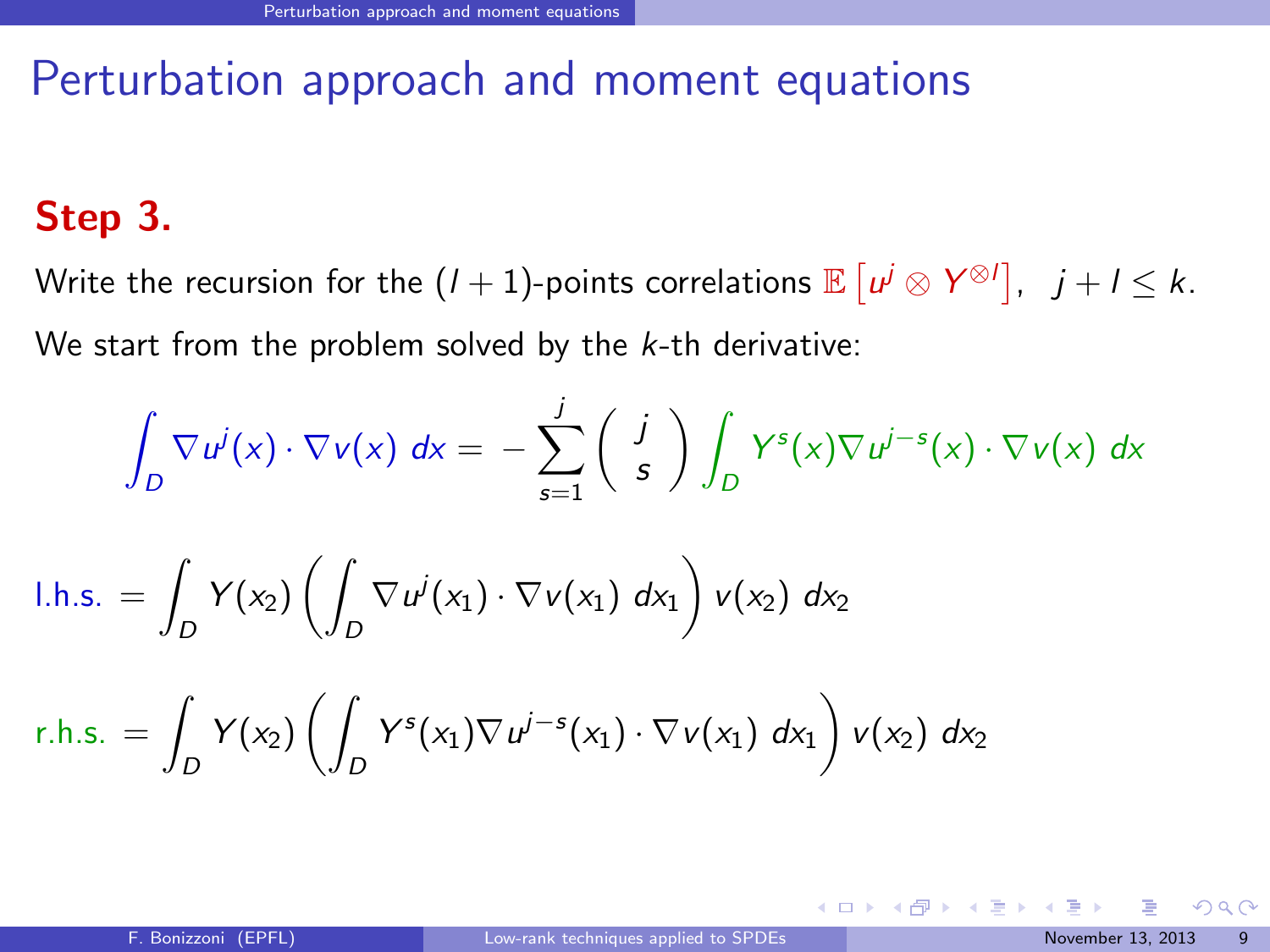### Step 3.

Write the recursion for the  $(l+1)$ -points correlations  $\mathbb{E}\left[ \left. \mu^j \otimes \mathsf{Y}^{\otimes l} \right], \;\; j+l \leq k. \right.$ We start from the problem solved by the  $k$ -th derivative:

$$
\int_D \nabla u^j(x) \cdot \nabla v(x) dx = - \sum_{s=1}^j \left( \begin{array}{c} j \\ s \end{array} \right) \int_D Y^s(x) \nabla u^{j-s}(x) \cdot \nabla v(x) dx
$$

$$
I.h.s. = \int_D Y(x_{l+1}) \cdots \left( \int_D \nabla u^{j}(x_1) \cdot \nabla v(x_1) \, dx_1 \right) \cdots v(x_{l+1}) \, dx_{l+1}
$$

$$
r.h.s. = \int_D Y(x_{l+1}) \cdots \left( \int_D Y^s(x_1) \nabla u^{j-s}(x_1) \cdot \nabla v(x_1) dx_1 \right) \cdots v(x_{l+1}) dx_{l+1}
$$

<span id="page-19-0"></span> $\Omega$ 

 $4$  O  $\rightarrow$   $4$   $\overline{m}$   $\rightarrow$   $4$   $\overline{m}$   $\rightarrow$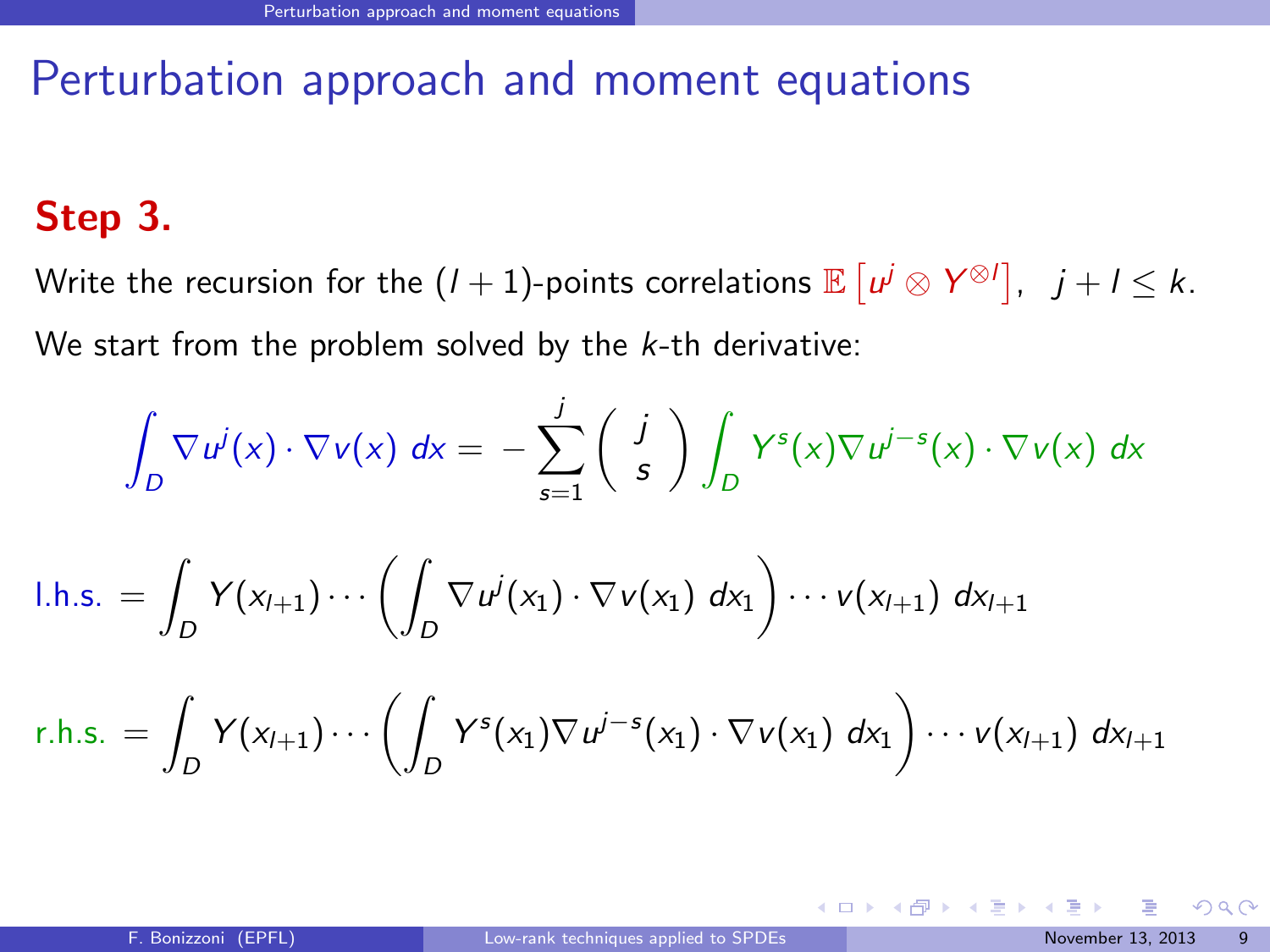### Step 3.

Write the recursion for the  $(l+1)$ -points correlations  $\mathbb{E}\left[ \left. \mu^j \otimes \mathsf{Y}^{\otimes l} \right], \;\; j+l \leq k. \right.$ We start from the problem solved by the  $k$ -th derivative:

$$
\int_D \nabla u^j(x) \cdot \nabla v(x) dx = - \sum_{s=1}^j \left( \begin{array}{c} j \\ s \end{array} \right) \int_D Y^s(x) \nabla u^{j-s}(x) \cdot \nabla v(x) dx
$$

$$
I.h.s. = \mathbb{E}\left[\int_D Y(x_{l+1})\cdots\left(\int_D \nabla u^j(x_1)\cdot\nabla v(x_1) dx_1\right)\cdots v(x_{l+1}) dx_{l+1}\right]
$$

$$
r.h.s. = \mathbb{E}\left[\int_D Y(x_{l+1})\cdots\left(\int_D Y^s(x_1)\nabla u^{j-s}(x_1)\cdot\nabla v(x_1) dx_1\right)\cdots v(x_{l+1}) dx_{l+1}\right]
$$

<span id="page-20-0"></span> $\Omega$ 

 $4$  ロ }  $4$   $\overline{m}$  }  $4$   $\overline{m}$  }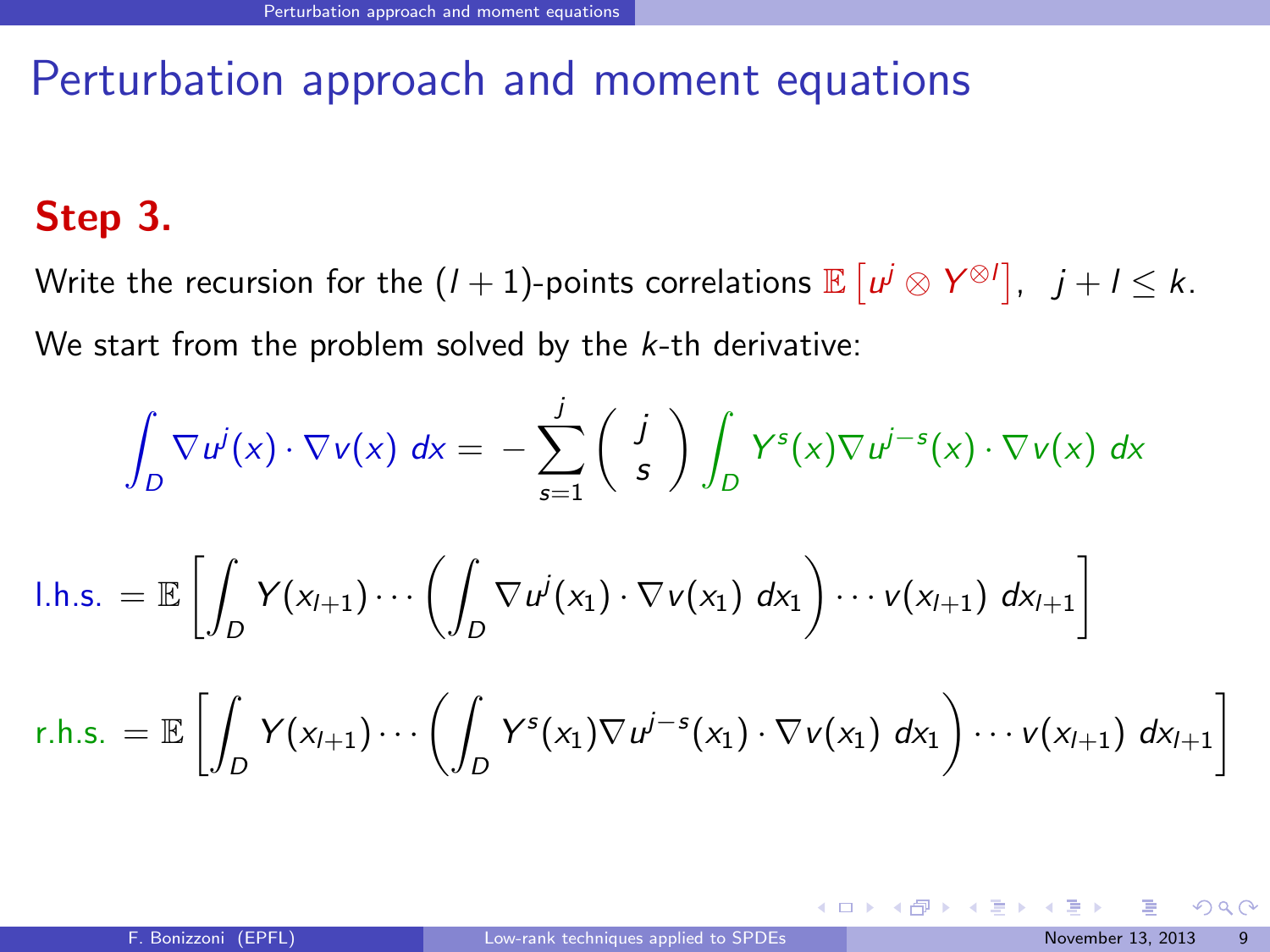### Step 3.

Write the recursion for the  $(l+1)$ -points correlations  $\mathbb{E}\left[ \left. \mu^j \otimes \mathsf{Y}^{\otimes l} \right], \;\; j+l \leq k. \right.$ We start from the problem solved by the  $k$ -th derivative:

$$
\int_D \nabla u^j(x) \cdot \nabla v(x) dx = - \sum_{s=1}^j \left( \begin{array}{c} j \\ s \end{array} \right) \int_D Y^s(x) \nabla u^{j-s}(x) \cdot \nabla v(x) dx
$$

$$
I.h.s. = \int_{D^{\times (l+1)}} \mathbb{E}\left[\nabla u^{j}(x_1)Y(x_2)\cdots Y(x_{l+1})\right] \cdot \nabla v(x_1)\cdots v(x_{l+1}) dx_1\cdots dx_{l+1}
$$

$$
r.h.s. = \int_{D^{\times(l+1)}} \left[ \left( \nabla u^{j-s} Y^s \right) \otimes Y^{\otimes l} \right] \cdot \nabla v(x_1) \cdots v(x_{l+1}) \, dx_1 \cdots dx_{l+1}
$$

<span id="page-21-0"></span> $\Omega$ 

 $\left\{ \begin{array}{ccc} 1 & 0 & 0 \\ 0 & 1 & 0 \end{array} \right.$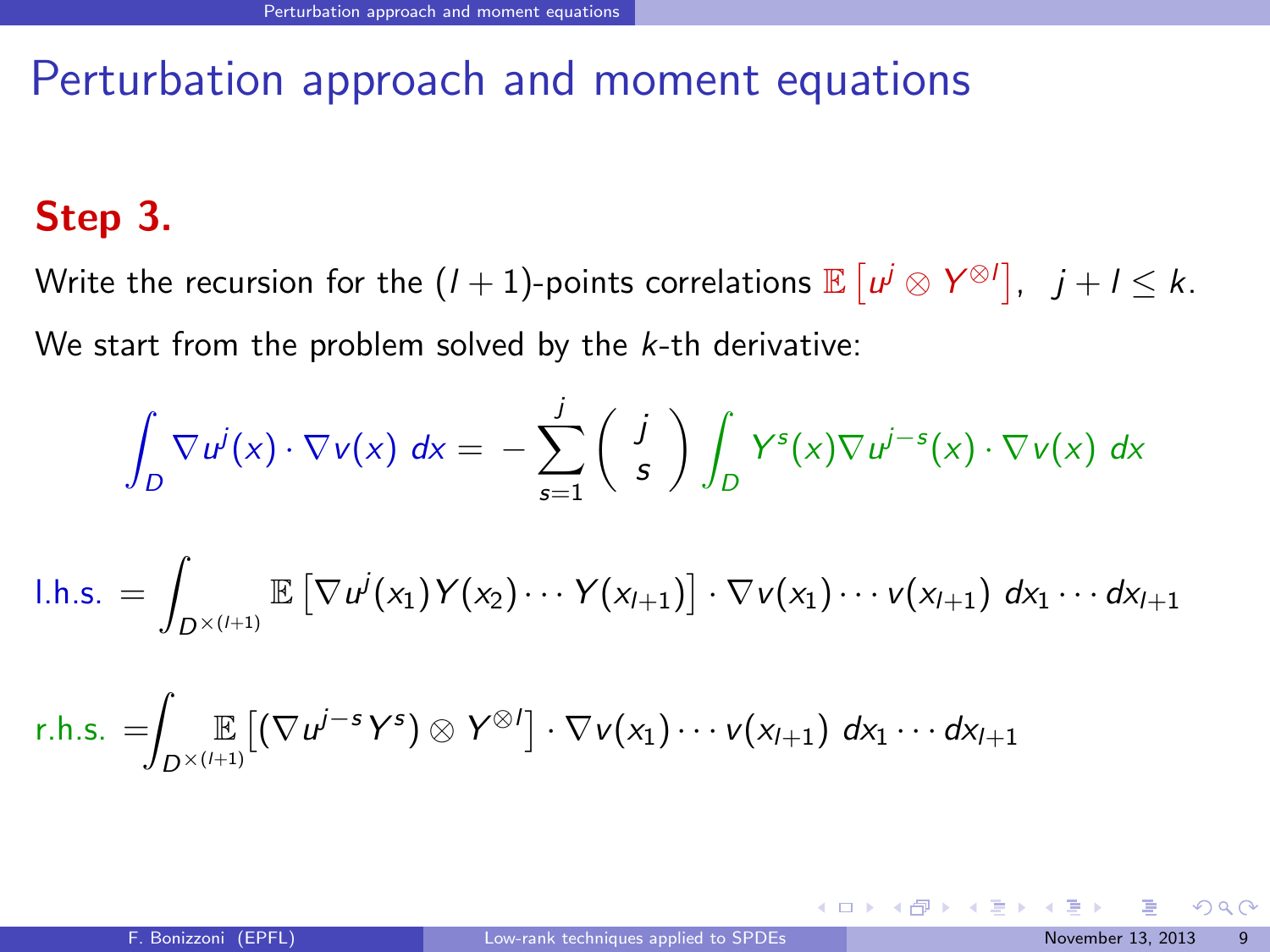### Step 3.

Write the recursion for the  $(l+1)$ -points correlations  $\mathbb{E}\left[ \left. \mu^j \otimes \mathsf{Y}^{\otimes l} \right], \;\; j+l \leq k. \right.$ We start from the problem solved by the  $k$ -th derivative:

$$
\int_D \nabla u^j(x) \cdot \nabla v(x) dx = - \sum_{s=1}^j \left( \begin{array}{c} j \\ s \end{array} \right) \int_D Y^s(x) \nabla u^{j-s}(x) \cdot \nabla v(x) dx
$$

$$
I.h.s. = \int_{D^{\times (l+1)}} \nabla \otimes \mathsf{Id}^{\otimes l} \mathbb{E} \left[ u^j \otimes Y^{\otimes l} \right] \cdot \nabla v(x_1) \cdots v(x_{l+1}) \, dx_1 \cdots dx_{l+1}
$$

r.h.s. = Z D×(l+1) Tr<sup>|</sup>1:s+1E h ∇u <sup>j</sup>−<sup>s</sup> ⊗ Y ⊗(s+l) i · ∇v(x1)· · · v(xl+1) dx<sup>1</sup> · · · dxl+1

<span id="page-22-0"></span> $QQ$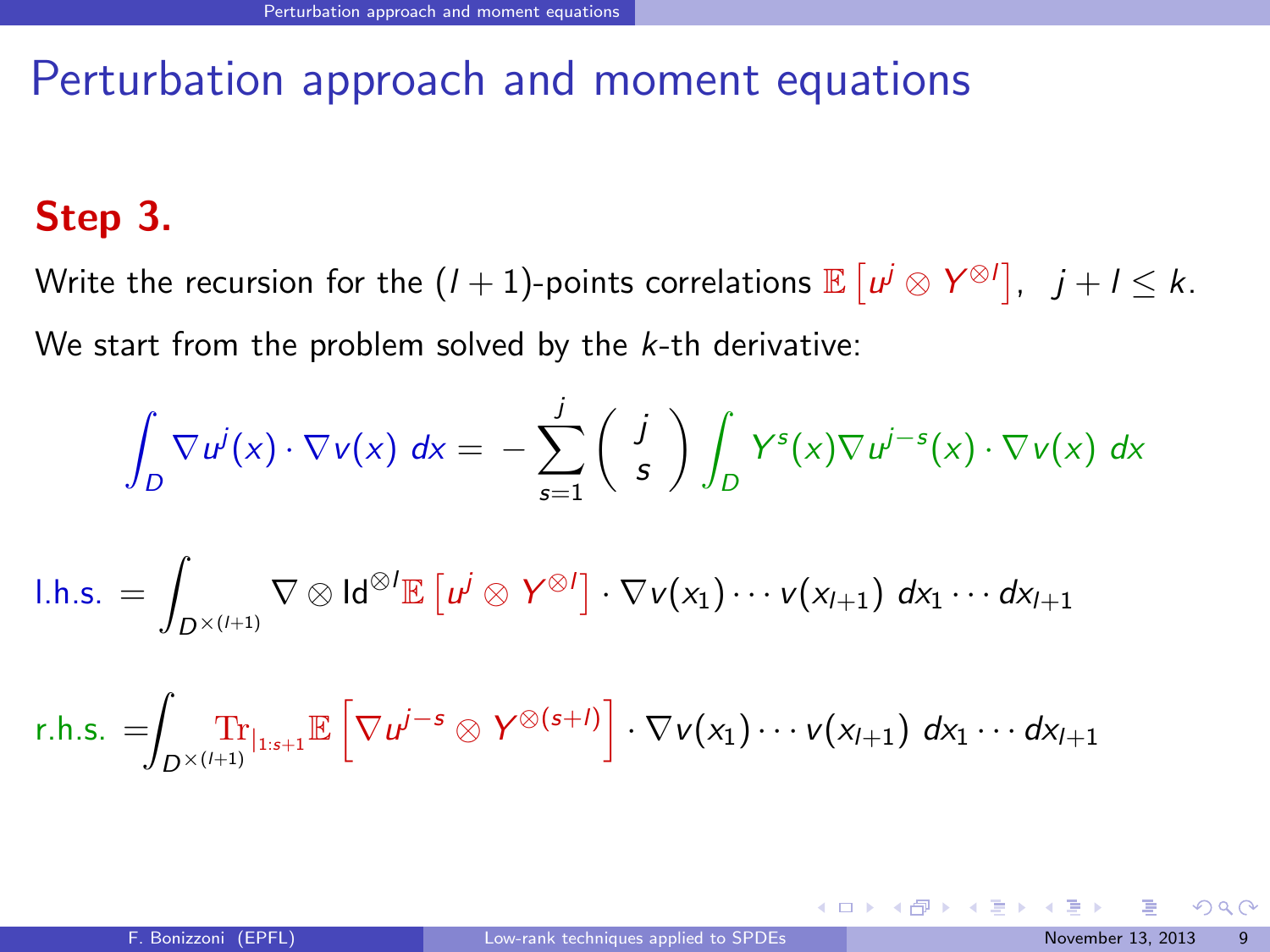Step 3.

$$
\int_{D^{\times (l+1)}} \nabla \otimes \mathsf{Id}^{\otimes l} \mathbb{E} \left[ u^j \otimes Y^{\otimes l} \right] \cdot \nabla \otimes \mathsf{Id}^{\otimes l} v \, dx_1 \dots dx_{l+1}
$$
\n
$$
= - \sum_{s=1}^j \left( \begin{array}{c} j \\ s \end{array} \right) \int_{D^{\times (l+1)}} \mathrm{Tr}_{|_{1:s+1}} \mathbb{E} \left[ \nabla u^{j-s} \otimes Y^{\otimes (s+l)} \right] \cdot \nabla \otimes \mathsf{Id}^{\otimes l} v \, dx_1 \dots dx_{l+1}
$$

舌

<span id="page-23-0"></span> $299$ 

**K ロ ト K 倒 ト K 差 ト K**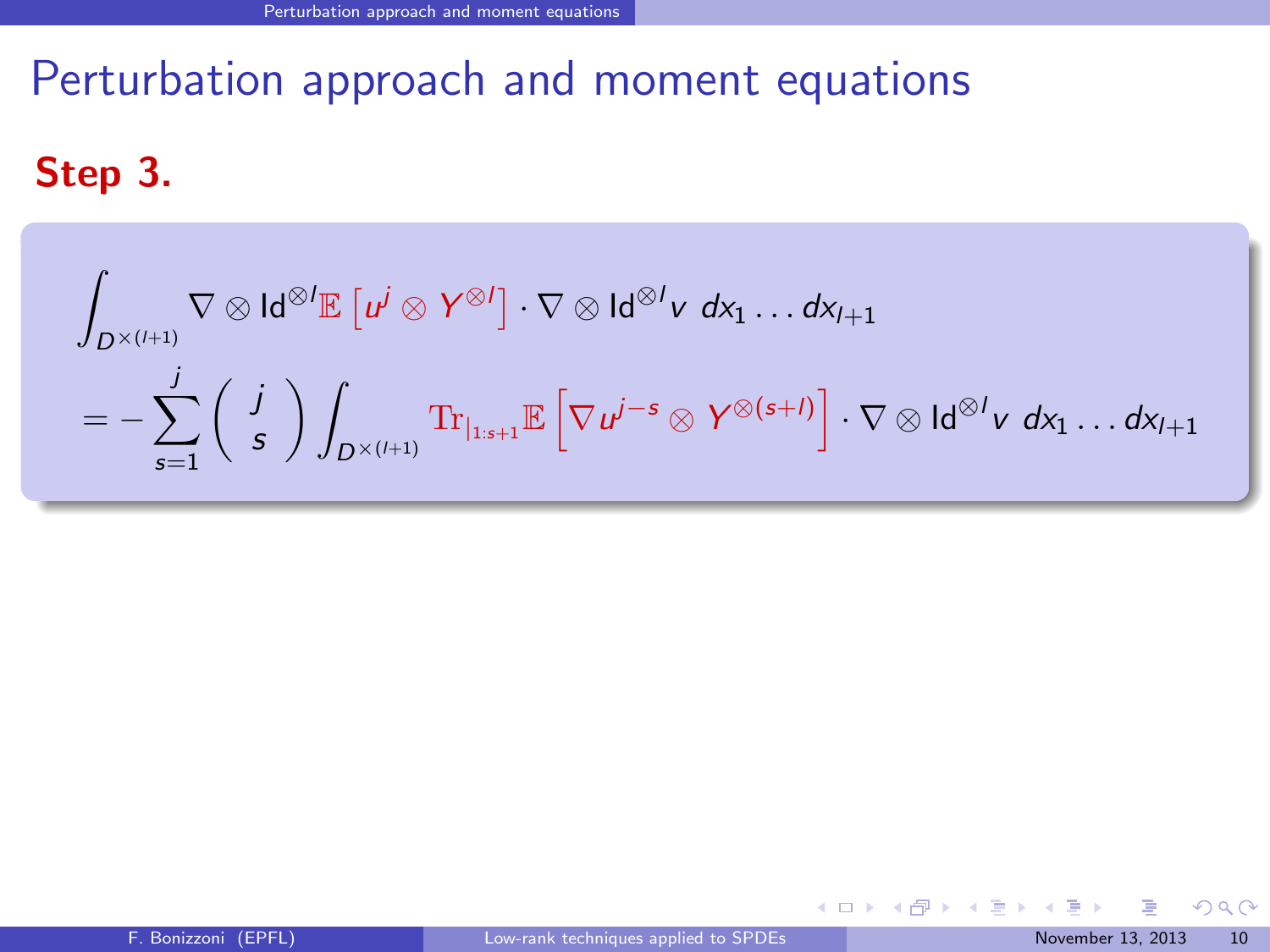Step 3.

$$
\int_{D^{\times (l+1)}} \nabla \otimes \mathsf{Id}^{\otimes l} \mathbb{E} \left[ u^j \otimes Y^{\otimes l} \right] \cdot \nabla \otimes \mathsf{Id}^{\otimes l} v \, dx_1 \dots dx_{l+1} \n= - \sum_{s=1}^j \left( \begin{array}{c} j \\ s \end{array} \right) \int_{D^{\times (l+1)}} \mathrm{Tr}_{\vert_{1:s+1}} \mathbb{E} \left[ \nabla u^{j-s} \otimes Y^{\otimes (s+l)} \right] \cdot \nabla \otimes \mathsf{Id}^{\otimes l} v \, dx_1 \dots dx_{l+1}
$$

This is a sequence of deterministic high dimensional problems.

<span id="page-24-0"></span> $298$ 

メロメ メタメ メミメス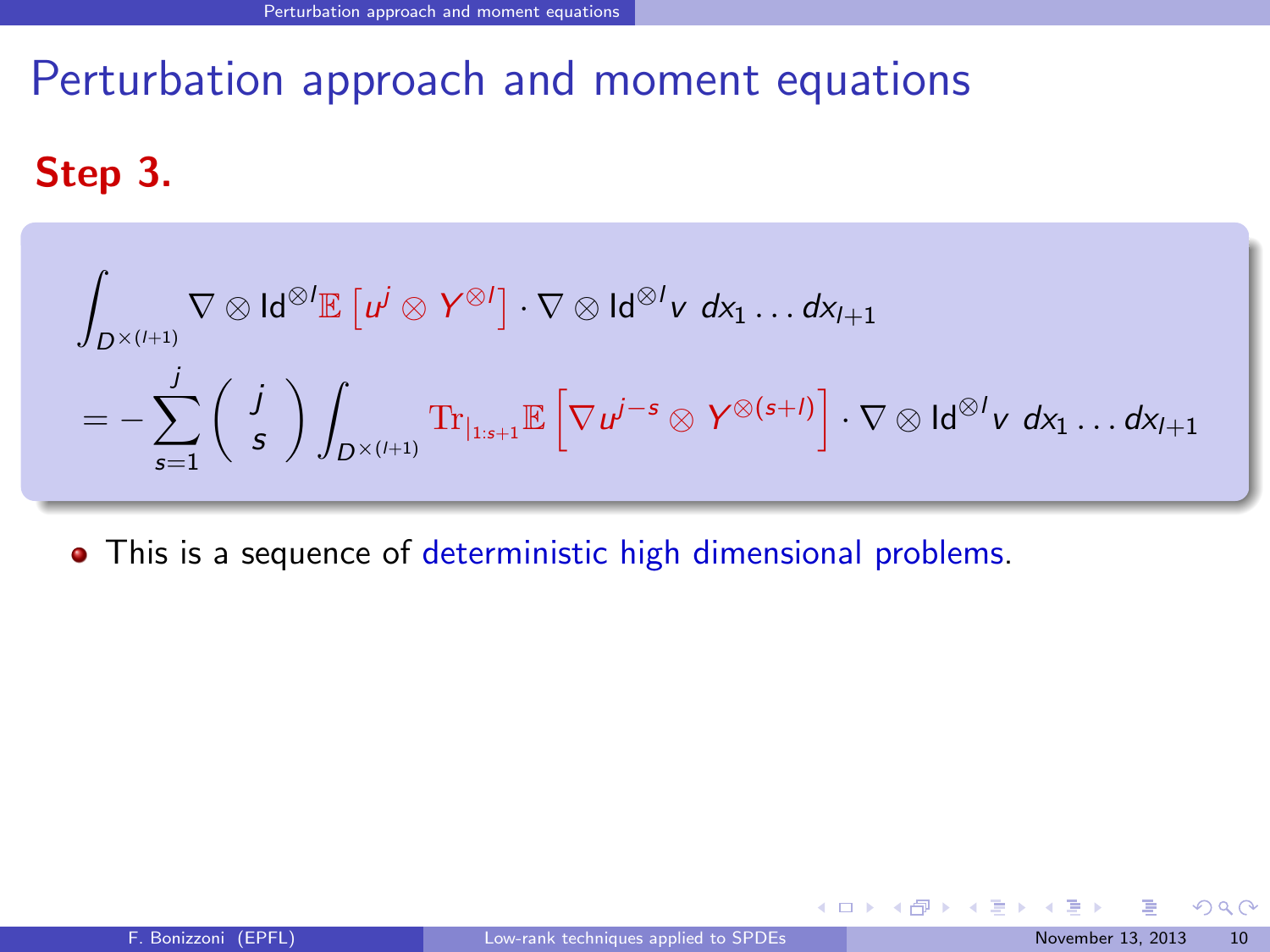## Step 3.

$$
\int_{D^{\times (l+1)}} \nabla \otimes \mathsf{Id}^{\otimes l} \mathbb{E} \left[ u^j \otimes Y^{\otimes l} \right] \cdot \nabla \otimes \mathsf{Id}^{\otimes l} v \, dx_1 \dots dx_{l+1}
$$
\n
$$
= - \sum_{s=1}^j \left( \begin{array}{c} j \\ s \end{array} \right) \int_{D^{\times (l+1)}} \mathrm{Tr}_{|_{1:s+1}} \mathbb{E} \left[ \nabla u^{j-s} \otimes Y^{\otimes (s+l)} \right] \cdot \nabla \otimes \mathsf{Id}^{\otimes l} v \, dx_1 \dots dx_{l+1}
$$

This is a sequence of deterministic high dimensional problems.

A similar recursion can be written for higher order moments. For instance, the  $k$ -th order correction to the second moment will involve the computation of all the correlations

$$
\mathbb{E}[u^{j_1} \otimes u^{j_2} \otimes Y^{\otimes l}], \qquad j_1 + j_2 + l \leq k
$$

<span id="page-25-0"></span> $\Omega$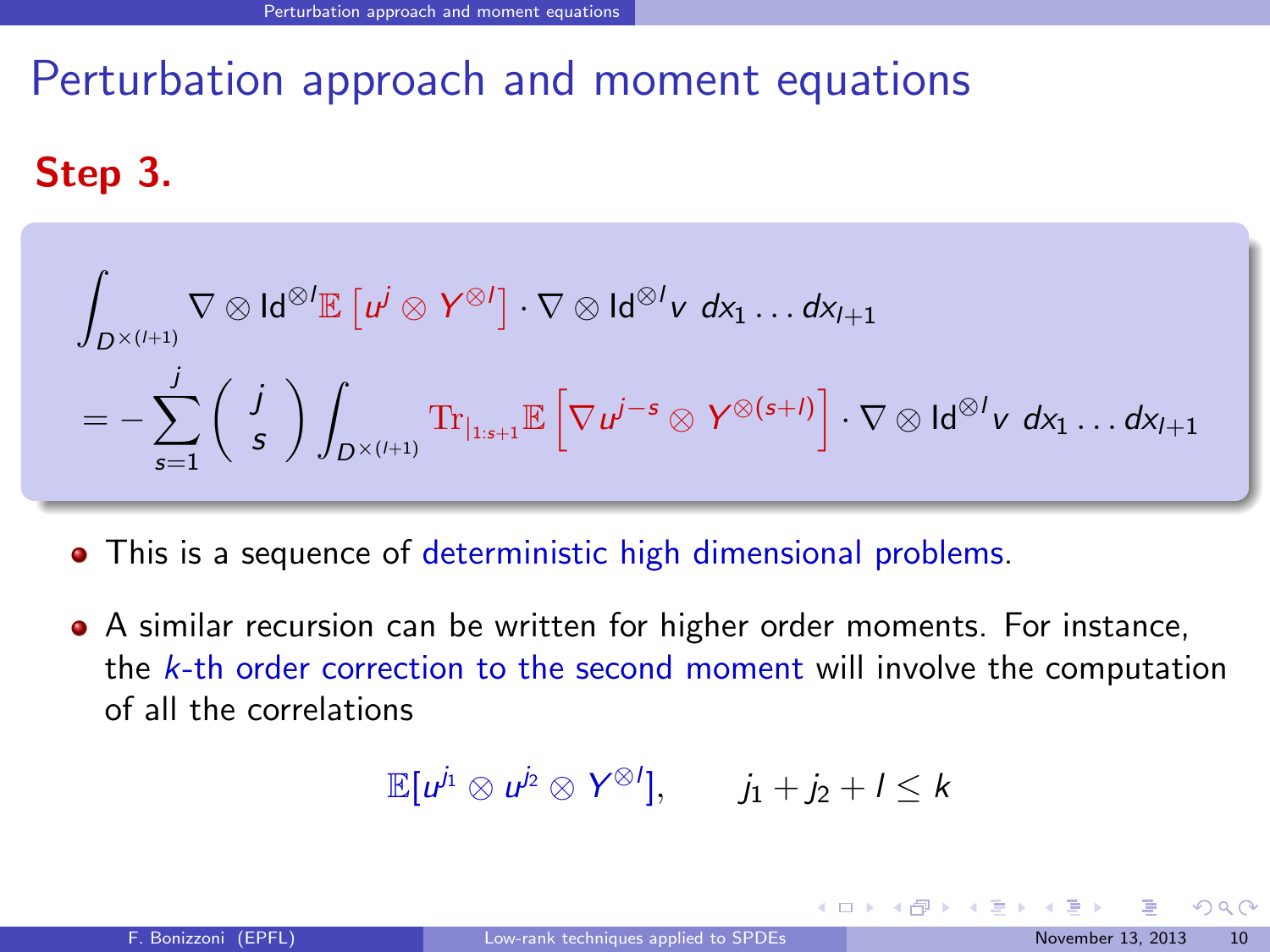# The structure of the recursion for the first moment

| Dim. | $k=0$                                                 | $k=1$                        | $k=2$             |  |
|------|-------------------------------------------------------|------------------------------|-------------------|--|
| d    | $n^{0}$                                               | $\mathbb{E}[u^1]$            | $\mathbb{E}[u^2]$ |  |
| 2d   | $\mathbb{E} [u^0 \otimes Y]$                          | $\mathbb{E} [u^1 \otimes Y]$ |                   |  |
| 3d   | $\mathbb{E} \left[ u^0 \otimes Y^{\otimes 2} \right]$ |                              |                   |  |
|      |                                                       |                              |                   |  |

Recursive, triangular structure

<span id="page-26-0"></span> $299$ 

**K ロ ト K 御 ト K 君 ト**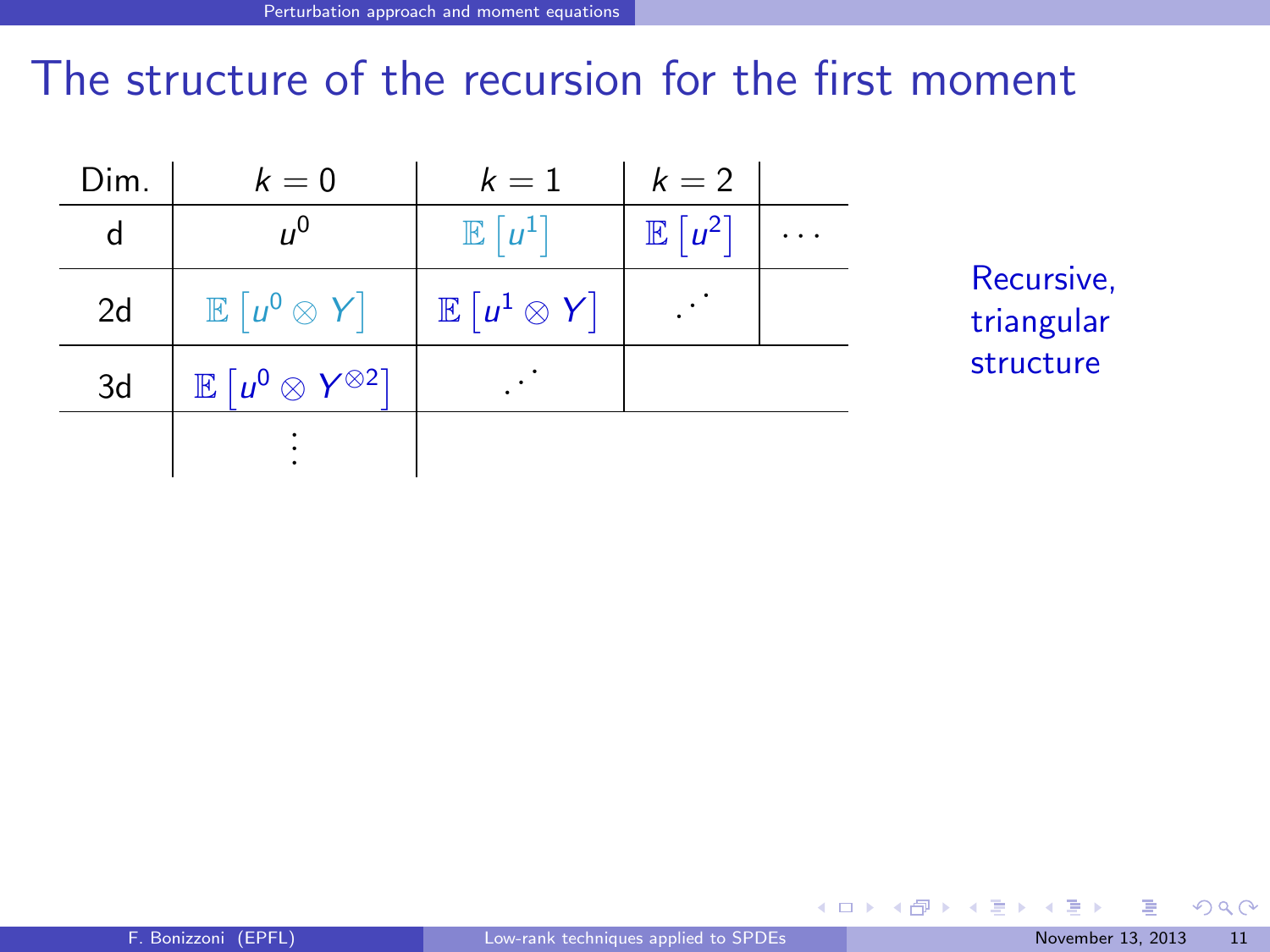# The structure of the recursion for the first moment

| Dim. | $k=0$                                                 | $k=1$                        | $k=2$             |          |                          |
|------|-------------------------------------------------------|------------------------------|-------------------|----------|--------------------------|
| d    | $\mu^0$                                               | $\mathbb{E}  u^1 $           | $\mathbb{E}[u^2]$ | $\cdots$ | Recursive,<br>triangular |
| 2d   | $\mathbb{E} [u^0 \otimes Y]$                          | $\mathbb{E} [u^1 \otimes Y]$ |                   |          |                          |
| 3d   | $\mathbb{E} \left[ u^0 \otimes Y^{\otimes 2} \right]$ |                              |                   |          | structure                |
|      |                                                       |                              |                   |          |                          |

| for $k = 0, ..., K$                                                           |
|-------------------------------------------------------------------------------|
| Compute $\mathbb{E}[u^0 \otimes Y^{\otimes k}]$                               |
| for $j = 1, ..., k$                                                           |
| To $j = 1, ..., k$                                                            |
| Now the boundary value problem for $\mathbb{E}[u^j \otimes Y^{\otimes k-j}]$  |
| end                                                                           |
| The result for $j = k$ is the <i>k</i> -th order correction $\mathbb{E}[u^k]$ |
| end                                                                           |

<span id="page-27-0"></span> $299$ 

メロメ メタメ メミメー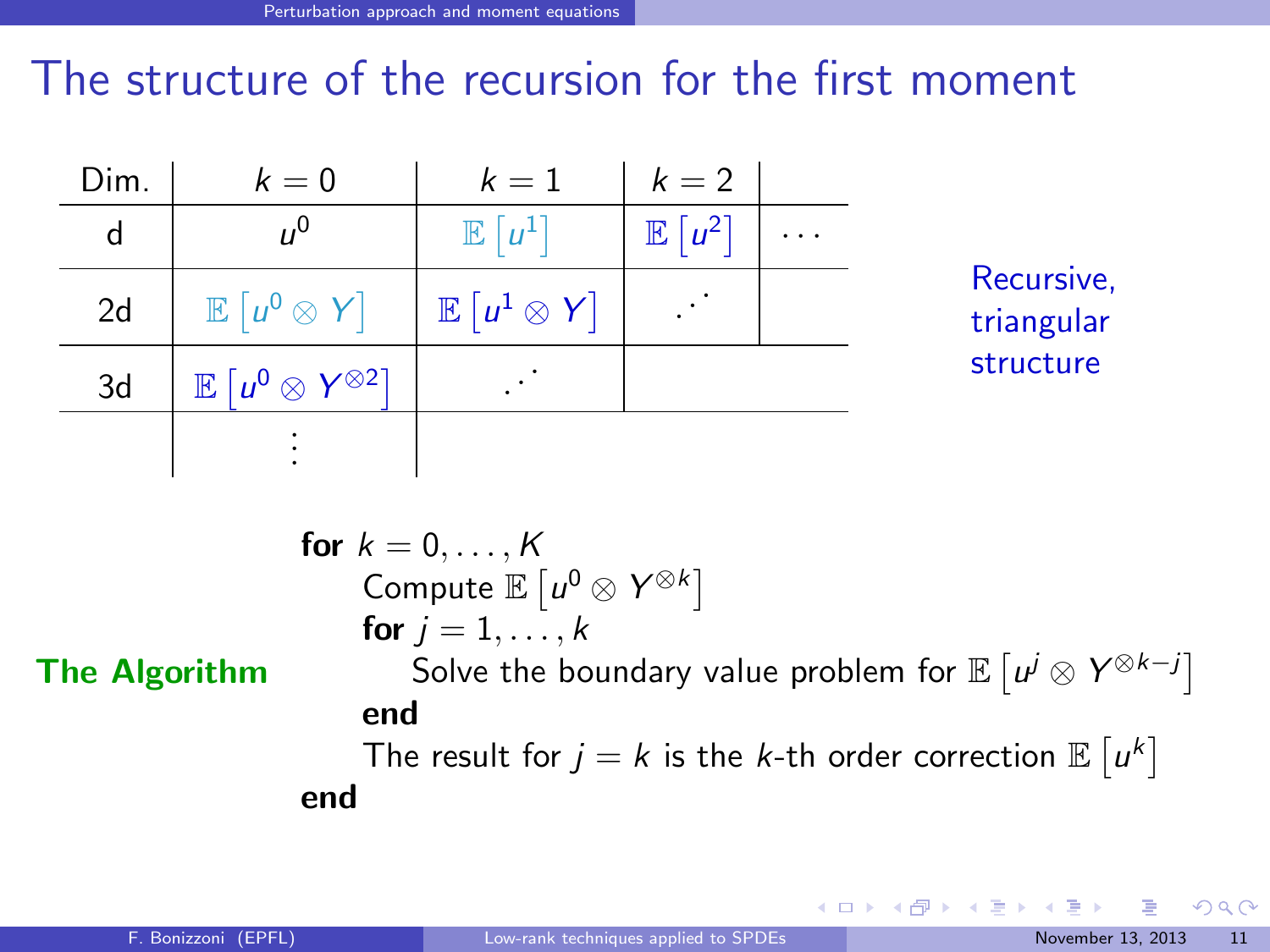# The structure of the recursion for the first moment

| Dim. | $k=0$                                                 | $k=1$                        | $k=2$                   |          |                          |
|------|-------------------------------------------------------|------------------------------|-------------------------|----------|--------------------------|
| d    |                                                       |                              | $ u^{2}$<br>$\mathbb E$ | $\cdots$ | Recursive,<br>triangular |
| 2d   | $\mathbb{R}$                                          | $\mathbb{E} [u^1 \otimes Y]$ |                         |          |                          |
| 3d   | $\mathbb{E} \left[ u^0 \otimes Y^{\otimes 2} \right]$ |                              |                         |          | structure                |
|      |                                                       |                              |                         |          |                          |

The Algorithm

for  $k = 0, \ldots, K$ Compute  $\mathbb{E} \left[ u^0 \otimes Y^{\otimes k} \right]$ for  $i = 1, \ldots, k$ Solve the boundary value problem for  $\mathbb{E}\left[ \left. \mu^j \otimes Y^{\otimes k-j} \right\rangle \right]$ end The result for  $j = k$  is the k-th order correction  $\mathbb{E} \left[ u^k \right]$ end

If 
$$
\mathbb{E}[Y] = 0
$$
,  $\mathbb{E}[Y^{\otimes (2k+1)}] = 0 \forall k$ 

<span id="page-28-0"></span> $\Omega$ 

メロト メ御 トメ きょ メきょ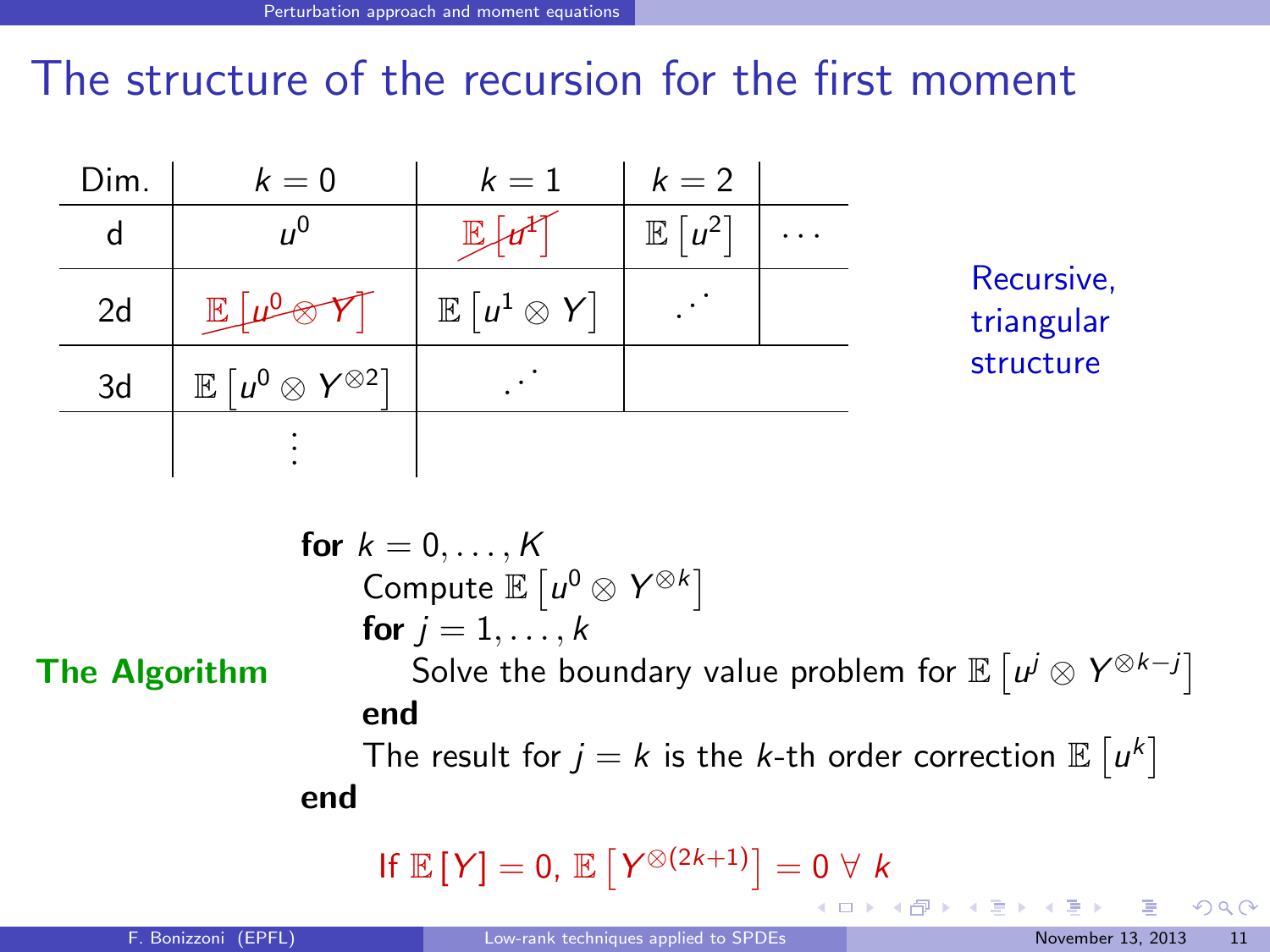## A few relevant questions

- **1** The perturbation method relies on Taylor expansion.
	- What is the accuracy of the Taylor approximation?

<span id="page-29-0"></span> $290$ 

 $4$  O  $\rightarrow$   $4$   $\overline{m}$   $\rightarrow$   $4$   $\overline{m}$   $\rightarrow$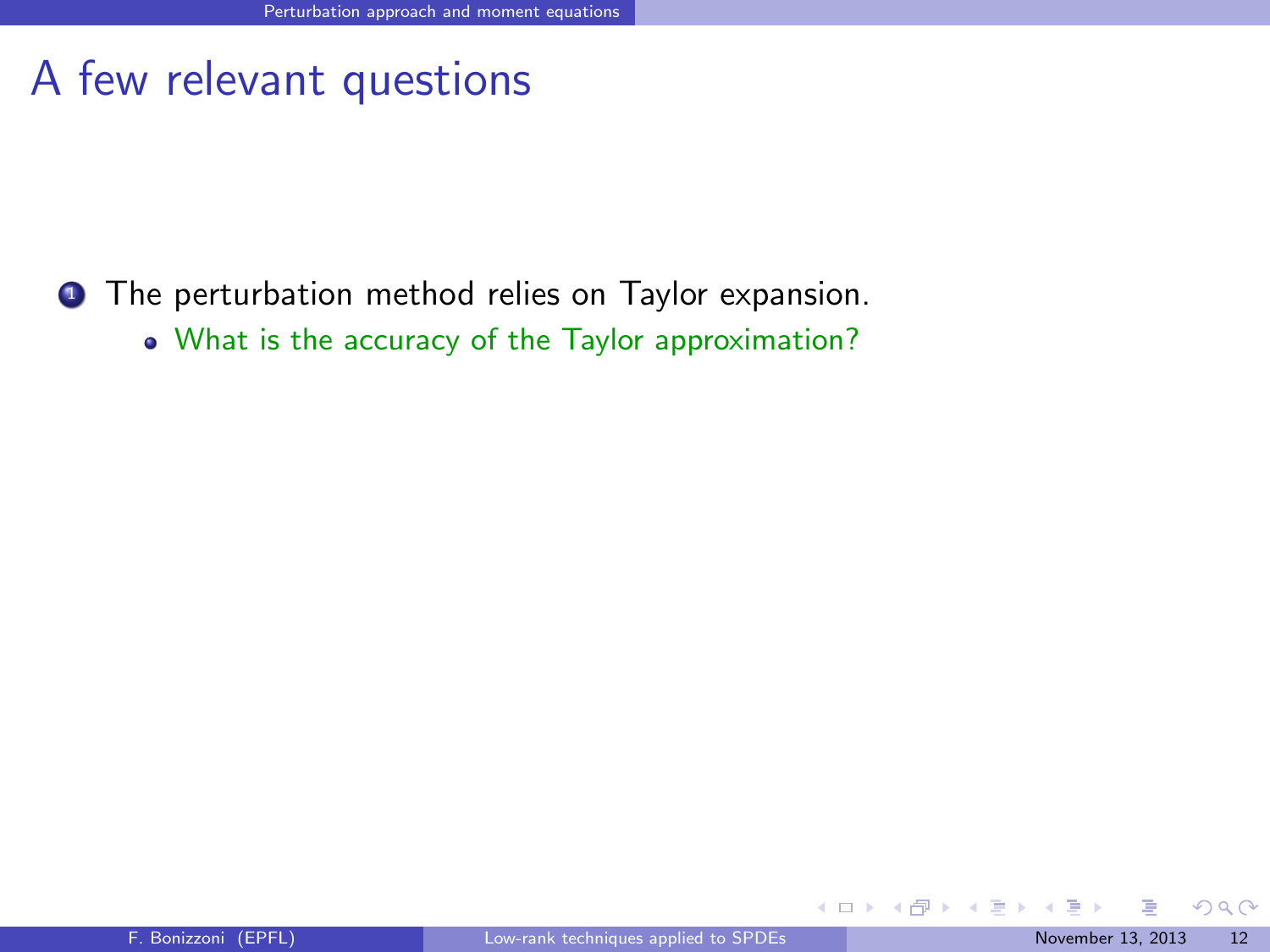## A few relevant questions

- **1** The perturbation method relies on Taylor expansion.
	- What is the accuracy of the Taylor approximation?
- **2** The k-th order correction to the mean (or higher order moments) can be obtained by solving the recursion for the correlations  $\mathbb{E}[\mathbb{u}^j\otimes \mathsf{Y}^l], j,l\leq k.$ 
	- Are these problems well posed?
	- What is the smoothness of the correlations functions  $\mathbb{E}[u^j\otimes Y']$ ?

<span id="page-30-0"></span> $\Omega$ 

イロト イ押ト イヨト イ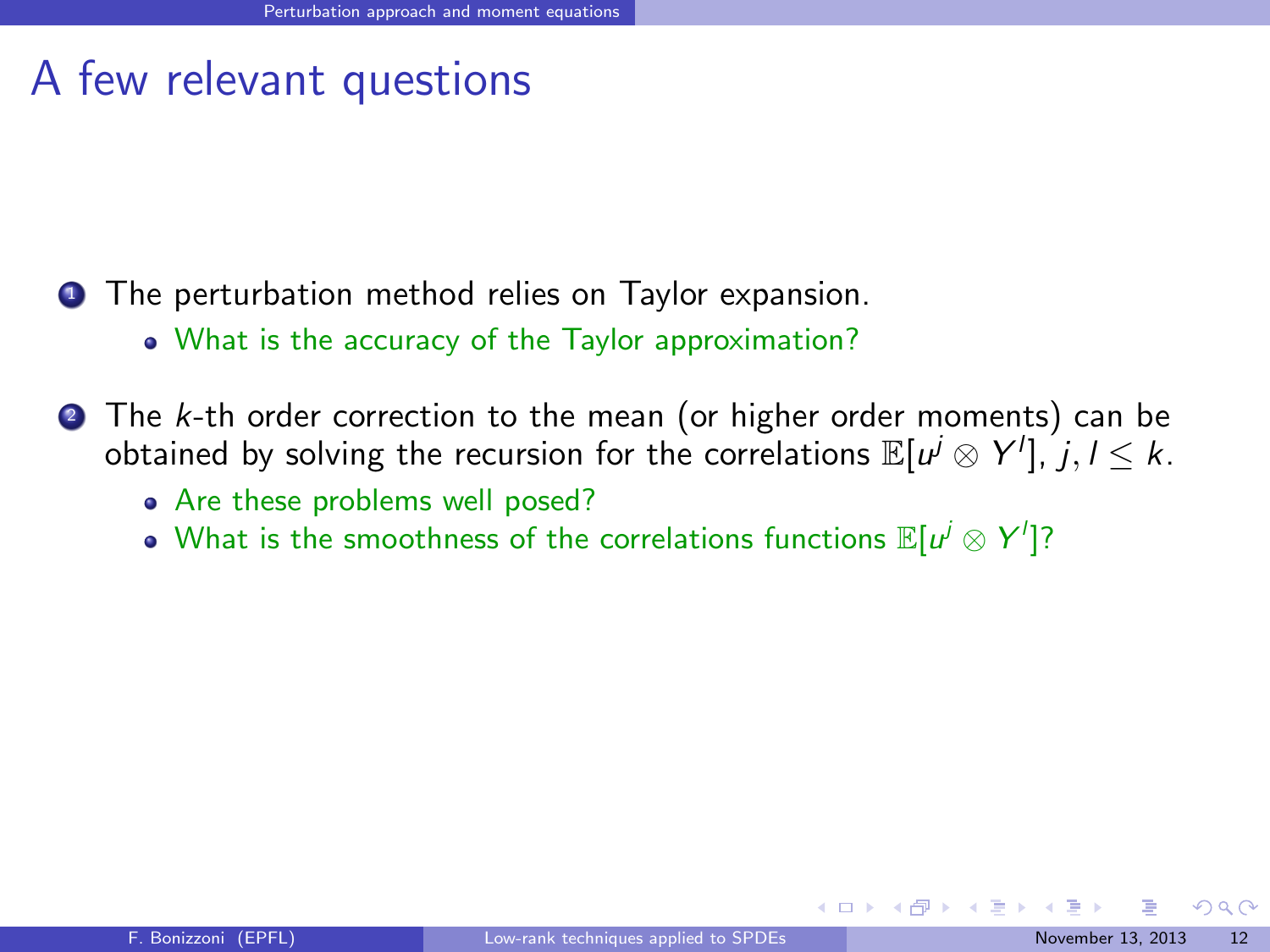## A few relevant questions

- **1** The perturbation method relies on Taylor expansion.
	- What is the accuracy of the Taylor approximation?
- **2** The k-th order correction to the mean (or higher order moments) can be obtained by solving the recursion for the correlations  $\mathbb{E}[\mathbb{u}^j\otimes \mathsf{Y}^l], j,l\leq k.$ 
	- Are these problems well posed?
	- What is the smoothness of the correlations functions  $\mathbb{E}[u^j\otimes Y']$ ?
- **3** From the numerical point of view
	- How can we effectively approximate and solve the equations for the correlations  $\mathbb{E}[u^j \otimes Y']$ ? (given that they are high dimensional objects)

<span id="page-31-0"></span> $\Omega$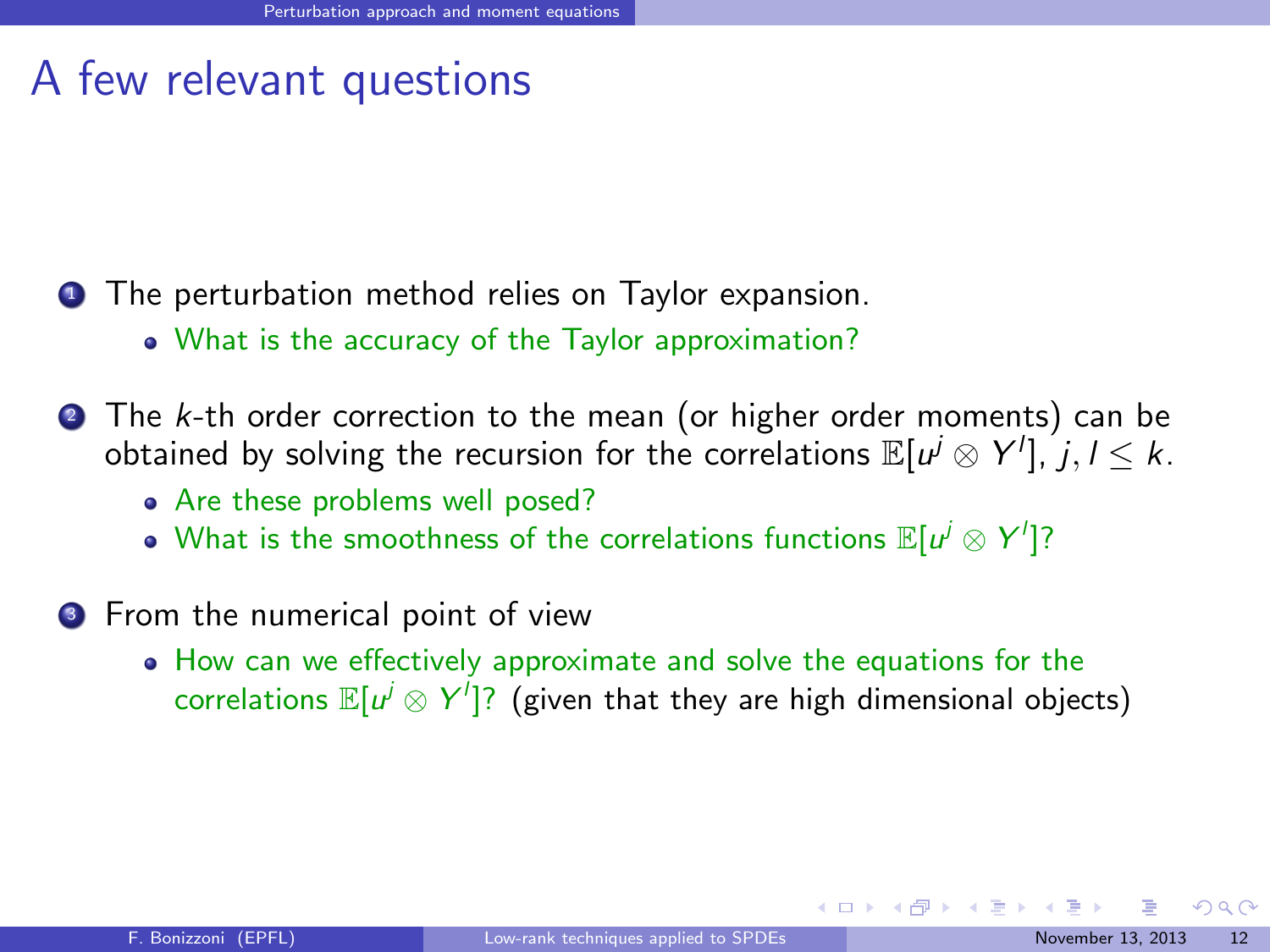### **Outline**

- [The lognormal Darcy problem](#page-2-0)
- [Perturbation approach and moment equations](#page-7-0)
- <sup>3</sup> [Approximation properties of the Taylor polynomial](#page-32-0)
	- [Moment equations: well posedness and discretization](#page-56-0)
- **[Tensor Train approximation](#page-63-0)**
- [1D Numerical experiments](#page-70-0)

<span id="page-32-0"></span> $\Omega$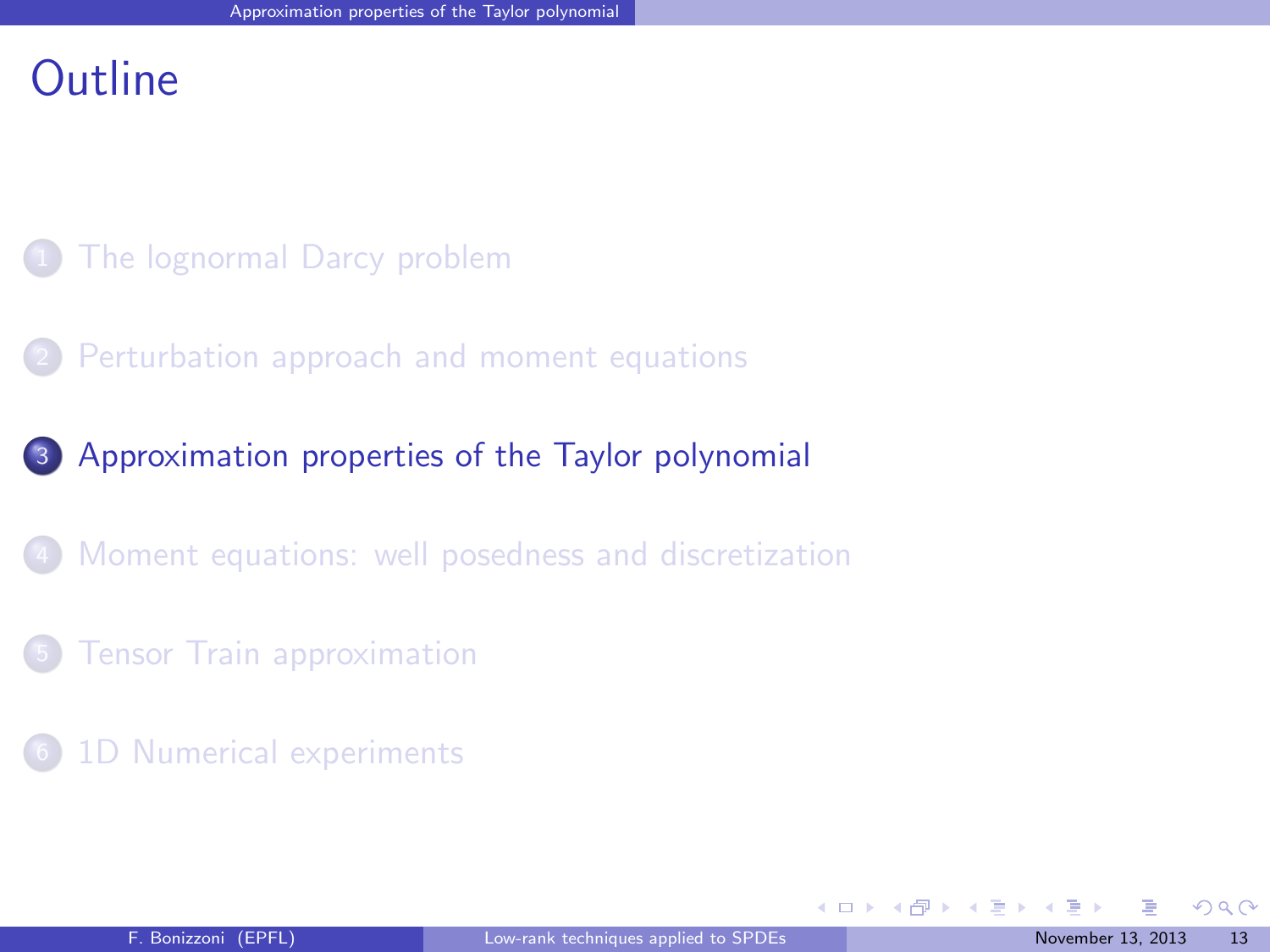## Local convergence of the Taylor series

Let Y be a centered Gaussian random field ( $\mathbb{E}[Y] = 0$ ). Consider the following map defined on the Banach space  $L^{\infty}(D)$  with values in  $H^{1}(D)$ :

$$
u: L^{\infty}(D) \to H^1(D)
$$

$$
Y \mapsto u(Y)
$$

and its Taylor polynomial  $\mathcal{T}^{\mathcal{K}} u = \sum_{k=0}^{\mathcal{K}} \frac{u^k}{k!}$  $\frac{u^k}{k!}$ , where  $u^k = D^k[0](Y, \ldots, Y)$ . **Problem:** Is the Taylor series  $T^K u$  convergent in  $H^1$ -norm for  $K \to +\infty$ ?

$$
\|T^K u\|_{H^1} \leq \sum_{k=0}^K \frac{\|u^k\|_{H^1}}{k!}
$$

<span id="page-33-0"></span> $\Omega$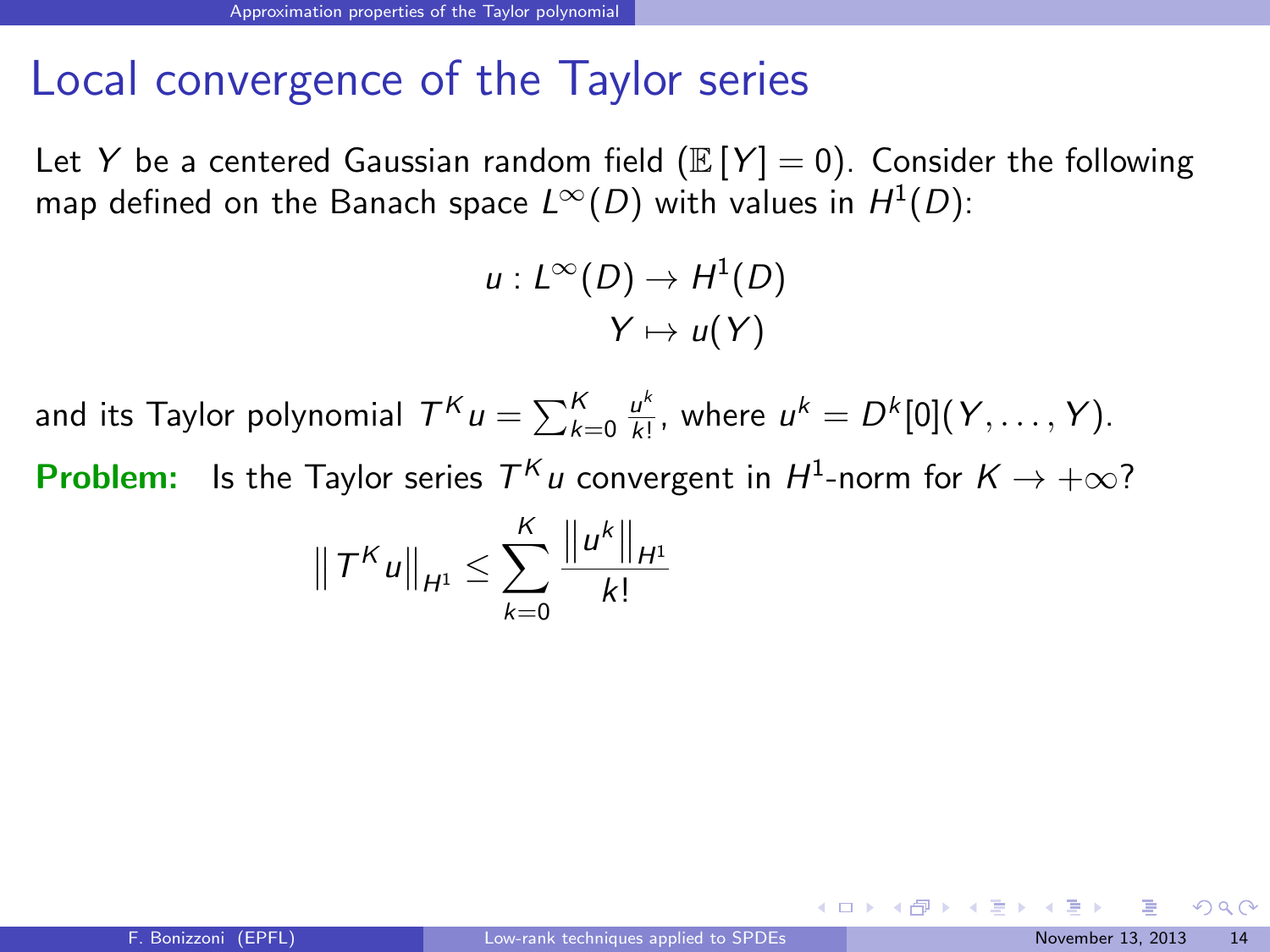## Local convergence of the Taylor series

Let Y be a centered Gaussian random field ( $\mathbb{E}[Y] = 0$ ). Consider the following map defined on the Banach space  $L^{\infty}(D)$  with values in  $H^{1}(D)$ :

$$
u: L^{\infty}(D) \to H^1(D)
$$

$$
Y \mapsto u(Y)
$$

and its Taylor polynomial  $\mathcal{T}^{\mathcal{K}} u = \sum_{k=0}^{\mathcal{K}} \frac{u^k}{k!}$  $\frac{u^k}{k!}$ , where  $u^k = D^k[0](Y, \ldots, Y)$ . **Problem:** Is the Taylor series  $T^K u$  convergent in  $H^1$ -norm for  $K \to +\infty$ ?

$$
\|T^{K}u\|_{H^{1}} \leq \sum_{k=0}^{K} \frac{\|u^{k}\|_{H^{1}}}{k!} \leq C \sum_{k=0}^{K} \left(\frac{\|Y\|_{L^{\infty}}}{\log 2}\right)^{k}
$$

By a recursive argument we prove that  $\|u^k\|_{H^1(D)}\leq C\left(\frac{\|Y\|_{L^\infty}}{\log 2}\right)^k k!$  with  $C = C(C_P, ||u^0||_{H^1})$ ,  $C_P$  being the Poincaré constant.

<span id="page-34-0"></span> $\Omega$ 

 $\left\{ \begin{array}{ccc} 1 & 0 & 0 \\ 0 & 1 & 0 \end{array} \right.$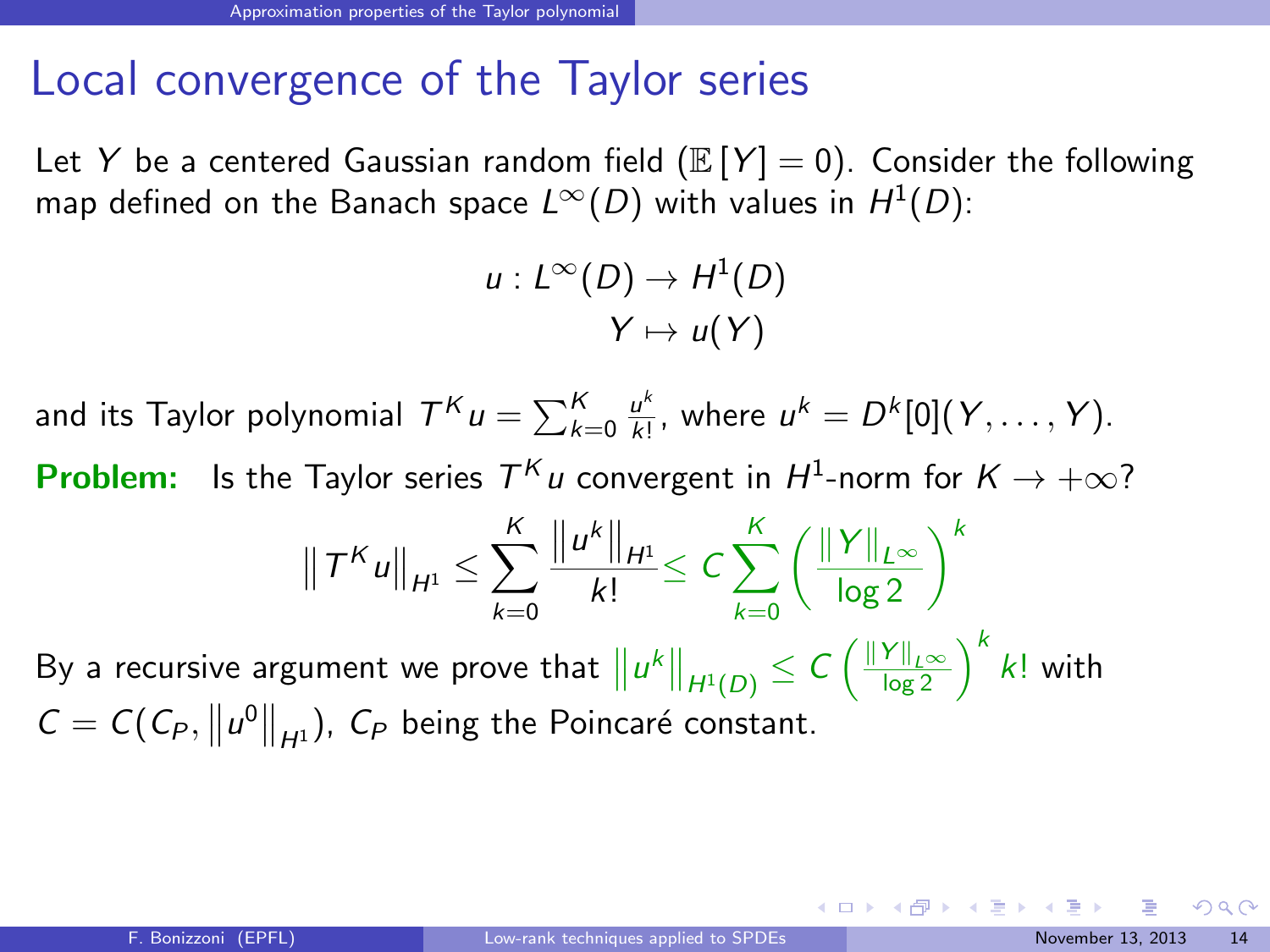## Local convergence of the Taylor series

Let Y be a centered Gaussian random field ( $\mathbb{E}[Y] = 0$ ). Consider the following map defined on the Banach space  $L^{\infty}(D)$  with values in  $H^{1}(D)$ :

$$
u: L^{\infty}(D) \to H^1(D)
$$

$$
Y \mapsto u(Y)
$$

and its Taylor polynomial  $\mathcal{T}^{\mathcal{K}} u = \sum_{k=0}^{\mathcal{K}} \frac{u^k}{k!}$  $\frac{u^k}{k!}$ , where  $u^k = D^k[0](Y, \ldots, Y)$ . **Problem:** Is the Taylor series  $T^K u$  convergent in  $H^1$ -norm for  $K \to +\infty$ ?

$$
\|T^K u\|_{H^1} \leq \sum_{k=0}^K \frac{\|u^k\|_{H^1}}{k!} \leq \sum_{k=0}^K \left(\frac{\|Y\|_{L^\infty}}{\log 2}\right)^k
$$

By a recursive argument we prove that  $\big\|u^k\big\|_{H^1(D)}\leq C\left(\frac{\|Y\|_{L^\infty}}{\log 2}\right)^k k!$  with  $C = C(C_P, ||u^0||_{H^1})$ ,  $C_P$  being the Poincaré constant.

The Taylor series is convergent 
$$
\forall \sigma > 0
$$
 in the  
disk  $B := \{ Y \in L^{\infty}(D) : ||Y||_{L^{\infty}} < \log 2 \}$ 

<span id="page-35-0"></span> $\Omega$ 

 $4$  O  $\rightarrow$   $4$   $\overline{m}$   $\rightarrow$   $4$   $\overline{m}$   $\rightarrow$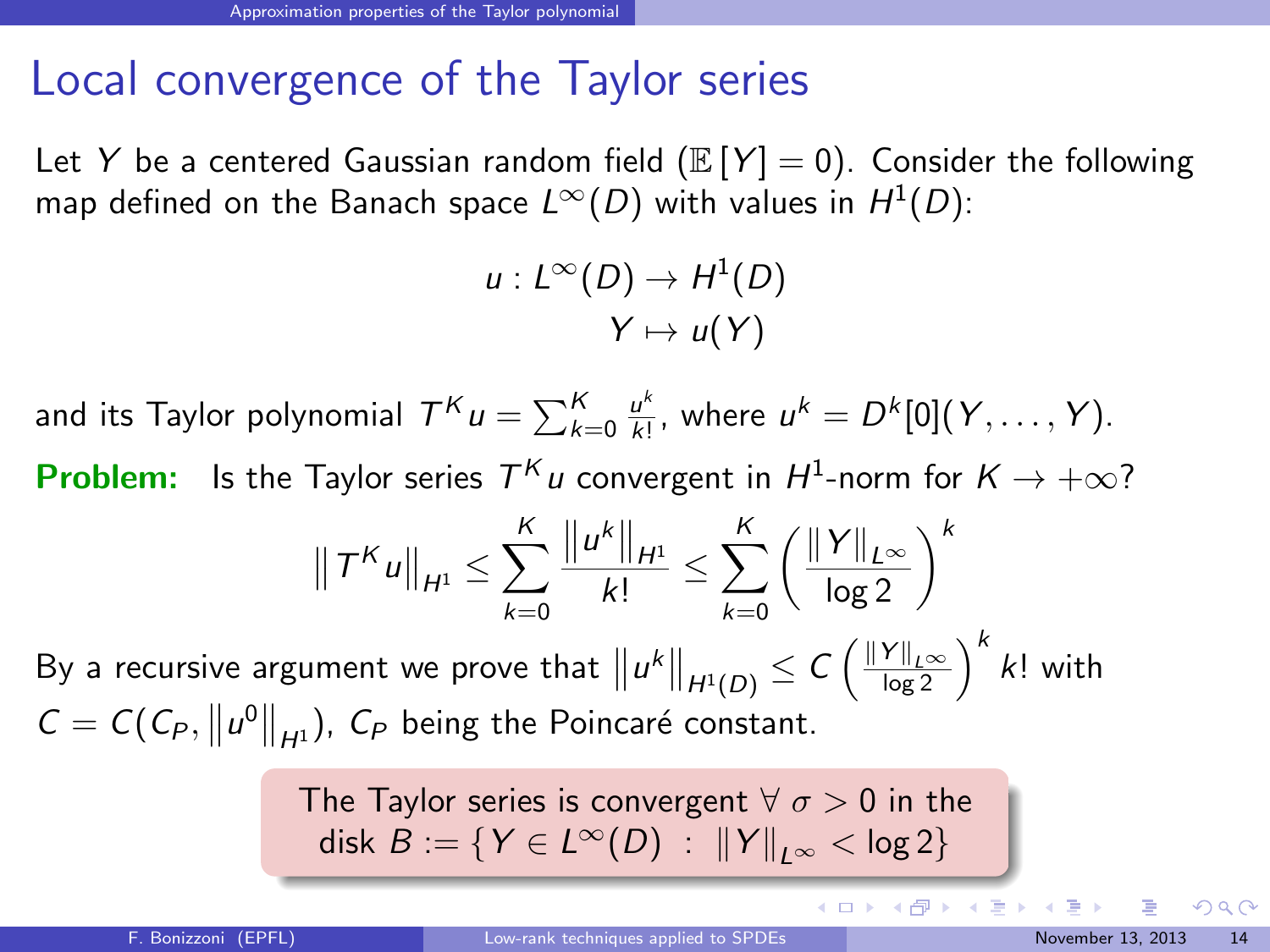## Global conv. of the Taylor series? A counter example

Let  $Y(\omega, \mathrm{x}) = \xi(\omega) \mathrm{x}$ , with  $\xi \sim \mathcal{N}(0, \sigma^2)$  Gaussian random variable (one-dimensional probability space). Consider the following one-dimensional PDE

$$
\begin{cases}\n-(e^{\xi(\omega)x}u'(\omega, x))' = 0, & \text{a.e. in } [0, 1] \\
u(\omega, 0) = 0, u(\omega, 1) = 1\n\end{cases}
$$

The exact solution is  $u(\xi, x) = \frac{1 - e^{-\xi x}}{1 - e^{-\xi}}$ .

<span id="page-36-0"></span> $\Omega$ 

 $\left\{ \begin{array}{ccc} 1 & 0 & 0 \\ 0 & 1 & 0 \end{array} \right.$   $\left\{ \begin{array}{ccc} 0 & 0 & 0 \\ 0 & 0 & 0 \end{array} \right.$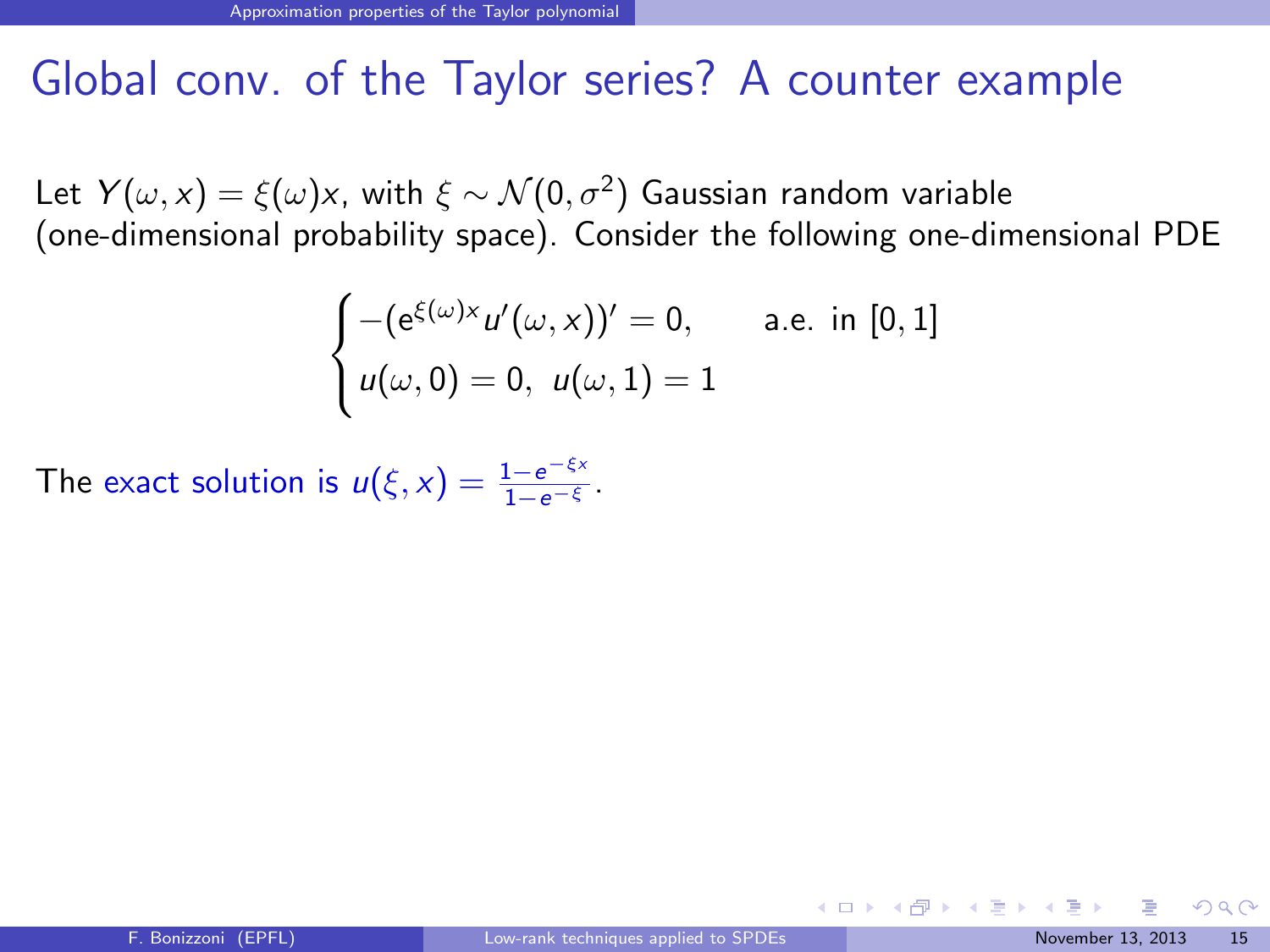# Global conv. of the Taylor series? A counter example

Let  $Y(\omega, \mathrm{x}) = \xi(\omega) \mathrm{x}$ , with  $\xi \sim \mathcal{N}(0, \sigma^2)$  Gaussian random variable (one-dimensional probability space). Consider the following one-dimensional PDE

$$
\begin{cases}\n-(e^{\xi(\omega)x}u'(\omega, x))' = 0, & \text{a.e. in } [0, 1] \\
u(\omega, 0) = 0, u(\omega, 1) = 1\n\end{cases}
$$

The exact solution is  $u(\xi, x) = \frac{1 - e^{-\xi x}}{1 - e^{-\xi}}$ .

Observe that:

- **O**n the real axis ( $\xi \in \mathbb{R}$ ),  $u(\xi, x)$  is analytic as a function of  $\xi$ .
- In the complex plane ( $\xi \in \mathbb{C}$ ),  $u(\xi, x)$  is not entire. Indeed, it admits countable many poles in  $\xi = 2\pi i k$ ,  $k \in \mathbb{Z} \setminus \{0\}$ .

<span id="page-37-0"></span> $\Omega$ 

 $\left\{ \begin{array}{ccc} 1 & 0 & 0 \\ 0 & 1 & 0 \end{array} \right.$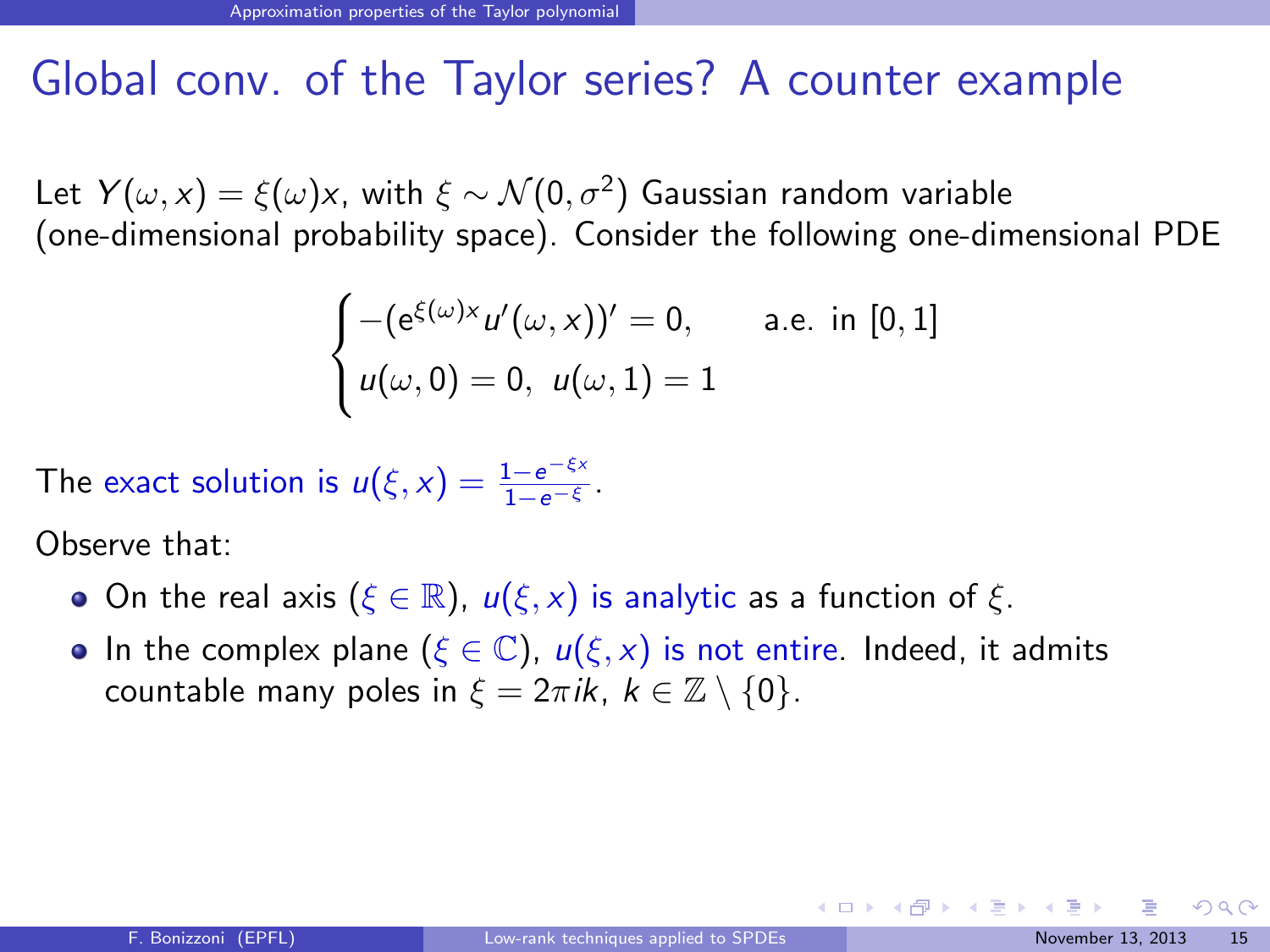# Global conv. of the Taylor series? A counter example

Let  $Y(\omega, \mathrm{x}) = \xi(\omega) \mathrm{x}$ , with  $\xi \sim \mathcal{N}(0, \sigma^2)$  Gaussian random variable (one-dimensional probability space). Consider the following one-dimensional PDE

$$
\begin{cases}\n-(e^{\xi(\omega)x}u'(\omega, x))' = 0, & \text{a.e. in } [0, 1] \\
u(\omega, 0) = 0, u(\omega, 1) = 1\n\end{cases}
$$

The exact solution is  $u(\xi, x) = \frac{1 - e^{-\xi x}}{1 - e^{-\xi}}$ .

Observe that:

- **O**n the real axis ( $\xi \in \mathbb{R}$ ),  $u(\xi, x)$  is analytic as a function of  $\xi$ .
- In the complex plane ( $\xi \in \mathbb{C}$ ),  $u(\xi, x)$  is not entire. Indeed, it admits countable many poles in  $\xi = 2\pi i k$ ,  $k \in \mathbb{Z} \setminus \{0\}$ .

The Taylor series centered in  $\xi = 0$  converges only in the disk of radius  $r < 2\pi$  and  $\sum_{K\geq 0} \mathbb{E}\left[ T^K u \right]$  is not convergent to  $\mathbb{E}\left[ u \right]$ 

<span id="page-38-0"></span> $\Omega$ 

**K ロ ト K 御 ト K 澄 ト K 差 ト**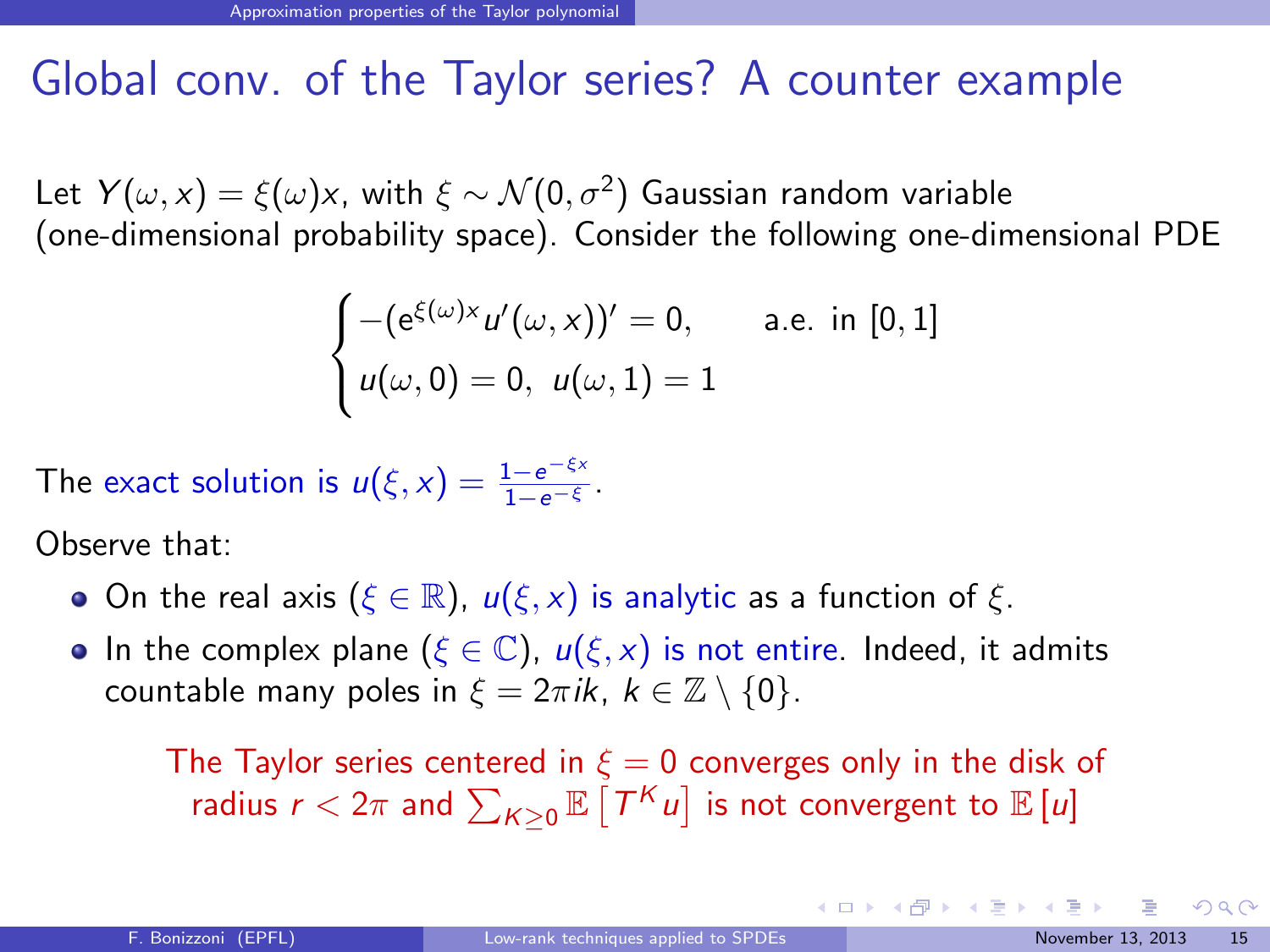# A priori error upper bound

Given the counter example, in general we do not expect  $\mathbb{E}\left[T^K u\right]$  to be convergent to  $\mathbb{E}[u]$ .

Nevertheless, for  $\sigma$  and  $K$  sufficiently small,  $\mathbb{E}\left[T^K u\right]$  is a good approximation of  $\mathbb{E}[u]$ . The method we propose can be used even if the Taylor series is not globally convergent.

<span id="page-39-0"></span> $QQ$ 

 $\left\{ \begin{array}{ccc} 1 & 0 & 0 \\ 0 & 1 & 0 \end{array} \right.$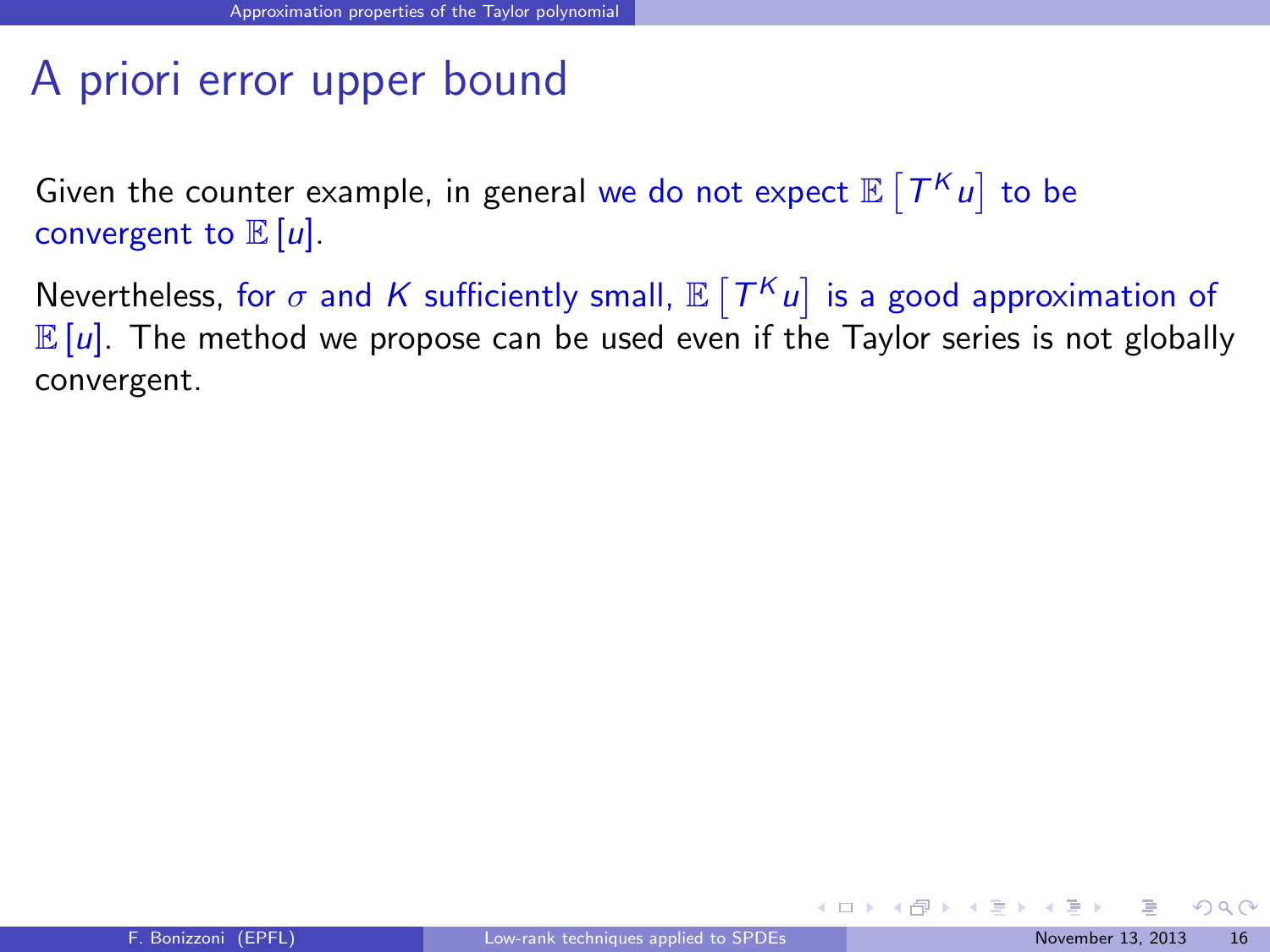# A priori error upper bound

Given the counter example, in general we do not expect  $\mathbb{E}\left[T^K u\right]$  to be convergent to  $\mathbb{E}[u]$ .

Nevertheless, for  $\sigma$  and  $K$  sufficiently small,  $\mathbb{E}\left[T^K u\right]$  is a good approximation of  $\mathbb{E}[u]$ . The method we propose can be used even if the Taylor series is not globally convergent.

**Problem:** Let  $0 < \sigma < 1$  be fixed. Which is the optimal degree  $K_{opt}^{\sigma}$  (which depends in  $\sigma$ ) of the Taylor polynomial to consider?

<span id="page-40-0"></span> $QQ$ 

 $\left\{ \begin{array}{ccc} 1 & 0 & 0 \\ 0 & 1 & 0 \end{array} \right.$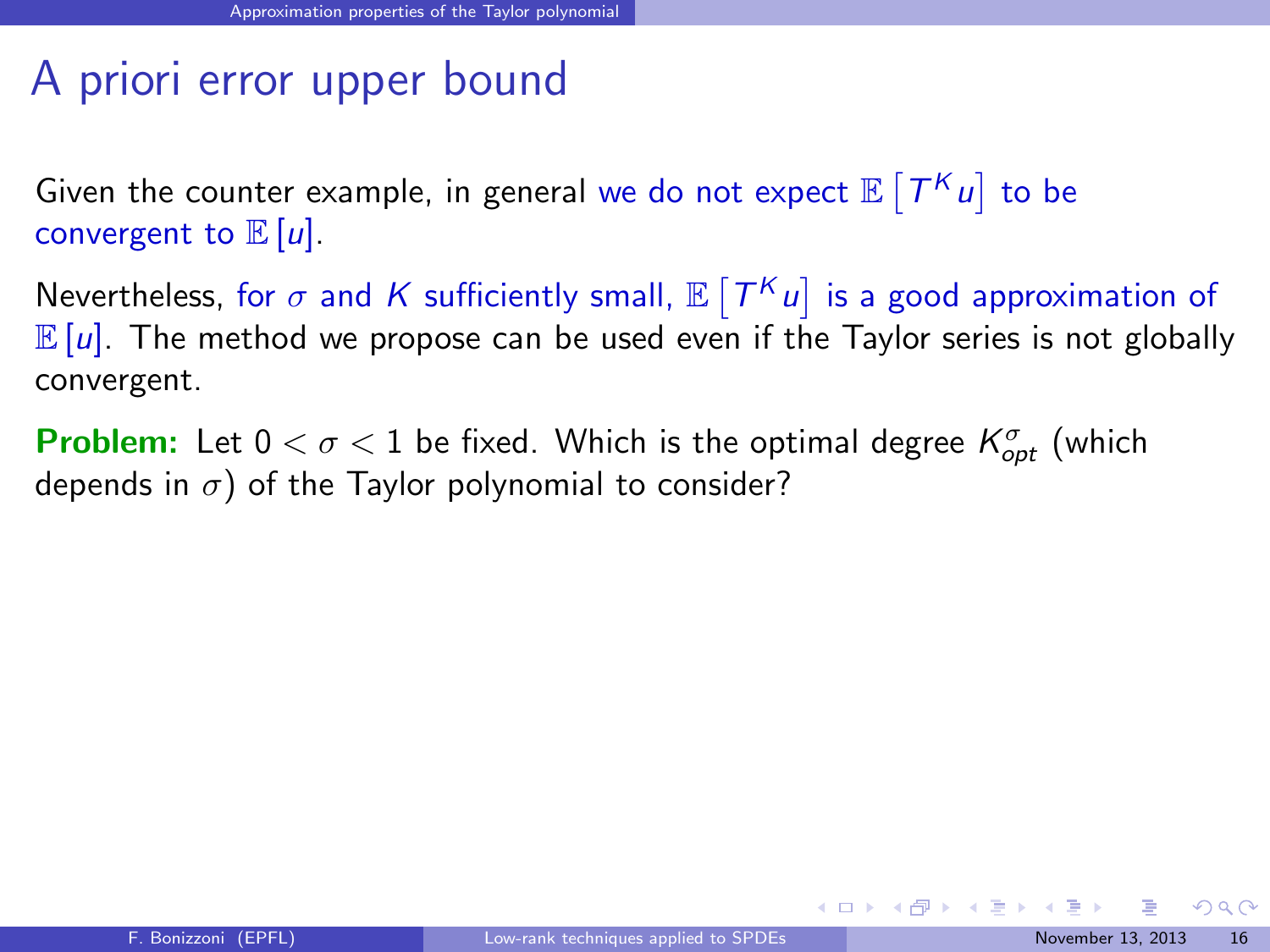# A priori error upper bound

Given the counter example, in general we do not expect  $\mathbb{E}\left[T^K u\right]$  to be convergent to  $\mathbb{E}[u]$ .

Nevertheless, for  $\sigma$  and  $K$  sufficiently small,  $\mathbb{E}\left[T^K u\right]$  is a good approximation of  $\mathbb{E}[u]$ . The method we propose can be used even if the Taylor series is not globally convergent.

**Problem:** Let  $0 < \sigma < 1$  be fixed. Which is the optimal degree  $K_{opt}^{\sigma}$  (which depends in  $\sigma$ ) of the Taylor polynomial to consider?

**A priori error estimate**  $(0 < \sigma < 1)$  [\[Bonizzoni – Nobile, 2013\]](#page-77-0)  $\mathbb{E} \|u - T^{K}u\|_{H^{1}(D)} \leq C \frac{(K+1)!}{(\log 2)^{K+1}} \sum_{j=K+1}^{\infty}$  $\frac{\sigma^j}{j!!} \leq C \left( \frac{\sigma}{\log 2} \right)^{K+1} K!!$ 

**Remark:** 
$$
K!! = K(K-2)(K-4)...1
$$

<span id="page-41-0"></span> $\Omega$ 

イロメ 不優 トス 差 トス 差 トー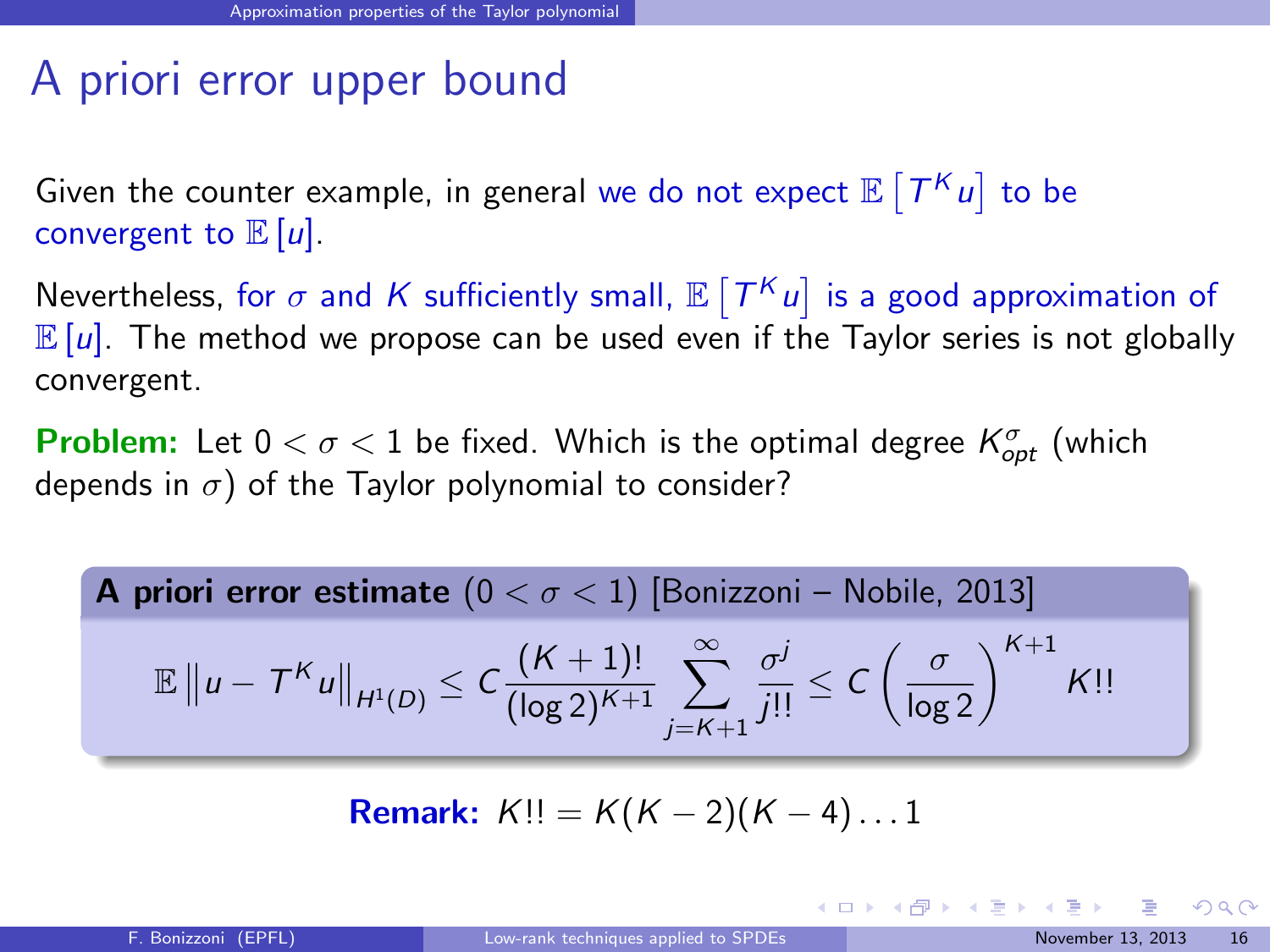#### The error upper bound as a function of  $K$



• Divergence of error upper bound  $\forall \sigma > 0$ 

**K ロ ト K 御 ト K 君 ト** 

<span id="page-42-0"></span> $290$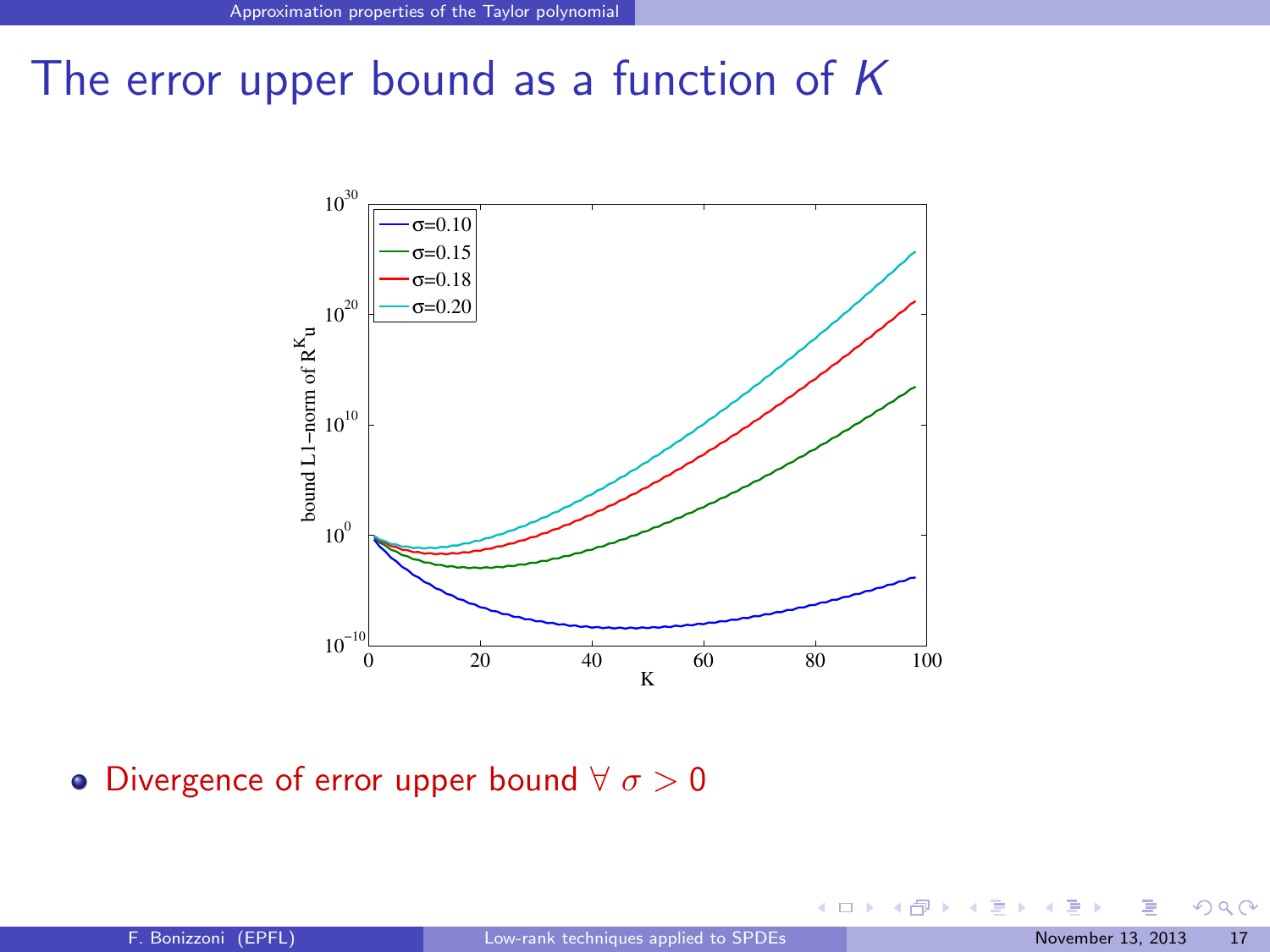## The error upper bound as a function of  $K$



• Divergence of error upper bound  $\forall \sigma > 0$ 

Estimated "optimal" K,  $K_{opt}^{\sigma} = \left| \left( \frac{\log 2}{\sigma} \right)^2 \right| - 4$ . (bullets in the picture)  $\int_{0}^{2}$   $\Big|$   $-$  4. (bullets in the picture)

**K ロ ト K 何 ト K** 

σ

<span id="page-43-0"></span>つへへ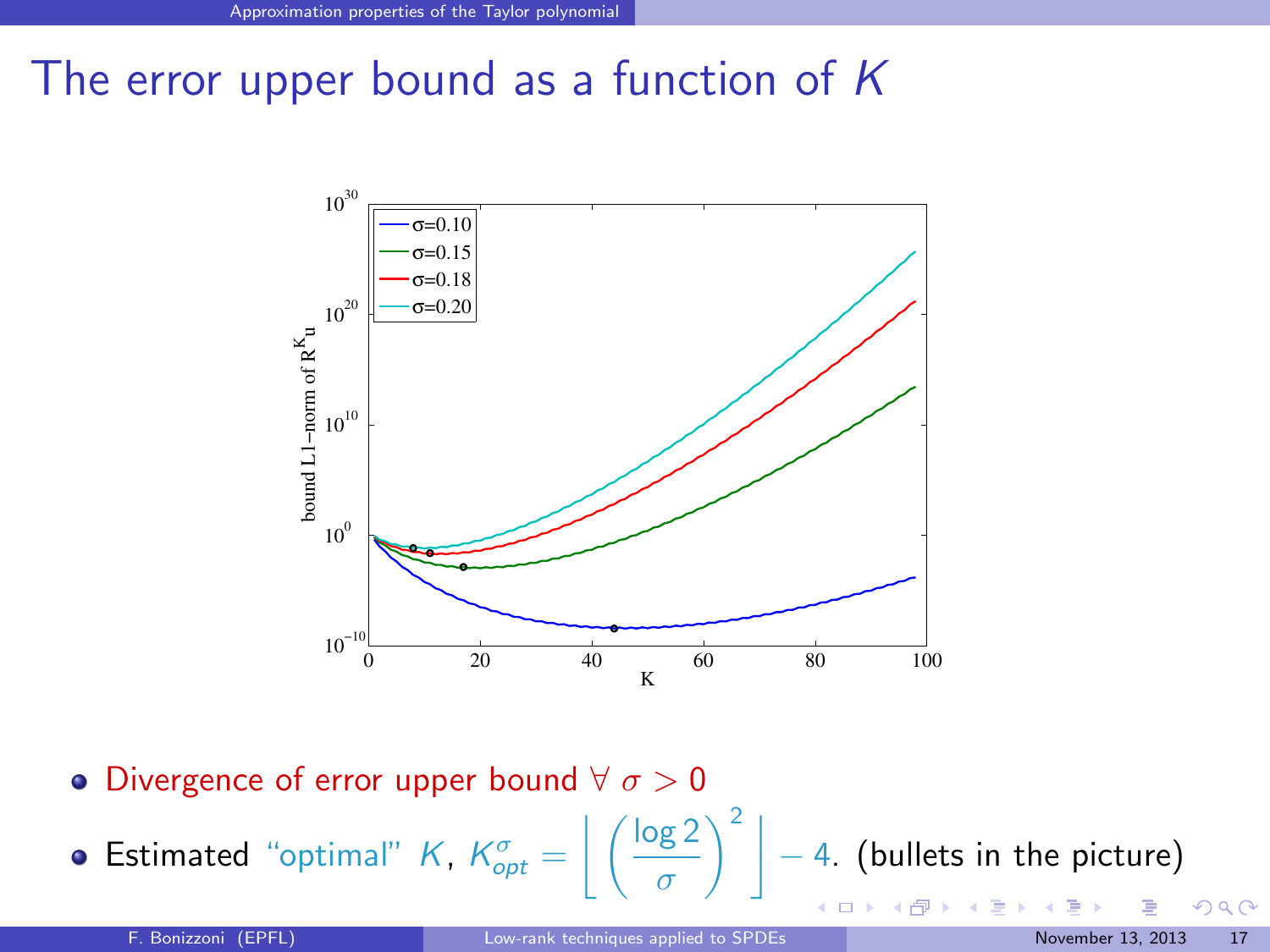#### Key ingredients:

● We prove by a recursive argument that

$$
||u^{k}(tY,x)||_{H^{1}(D)} \leq Ce^{t||Y||_{L^{\infty}}}\left(\frac{||Y||_{L^{\infty}(D)}}{\log 2}\right)^{k} k!, \ 0 \leq t \leq 1
$$

 $\textbf{P} \ \ \mathbb{E} \left\| Y \right\|_{L^\infty(D)}^k \leq C \ \sigma^k (k-1)!!$  (application of a result in [\[Adler – Taylor, 2007,](#page-77-1) [Charrier – Debussche, 2013\]](#page-77-2)).

<span id="page-44-0"></span> $\Omega$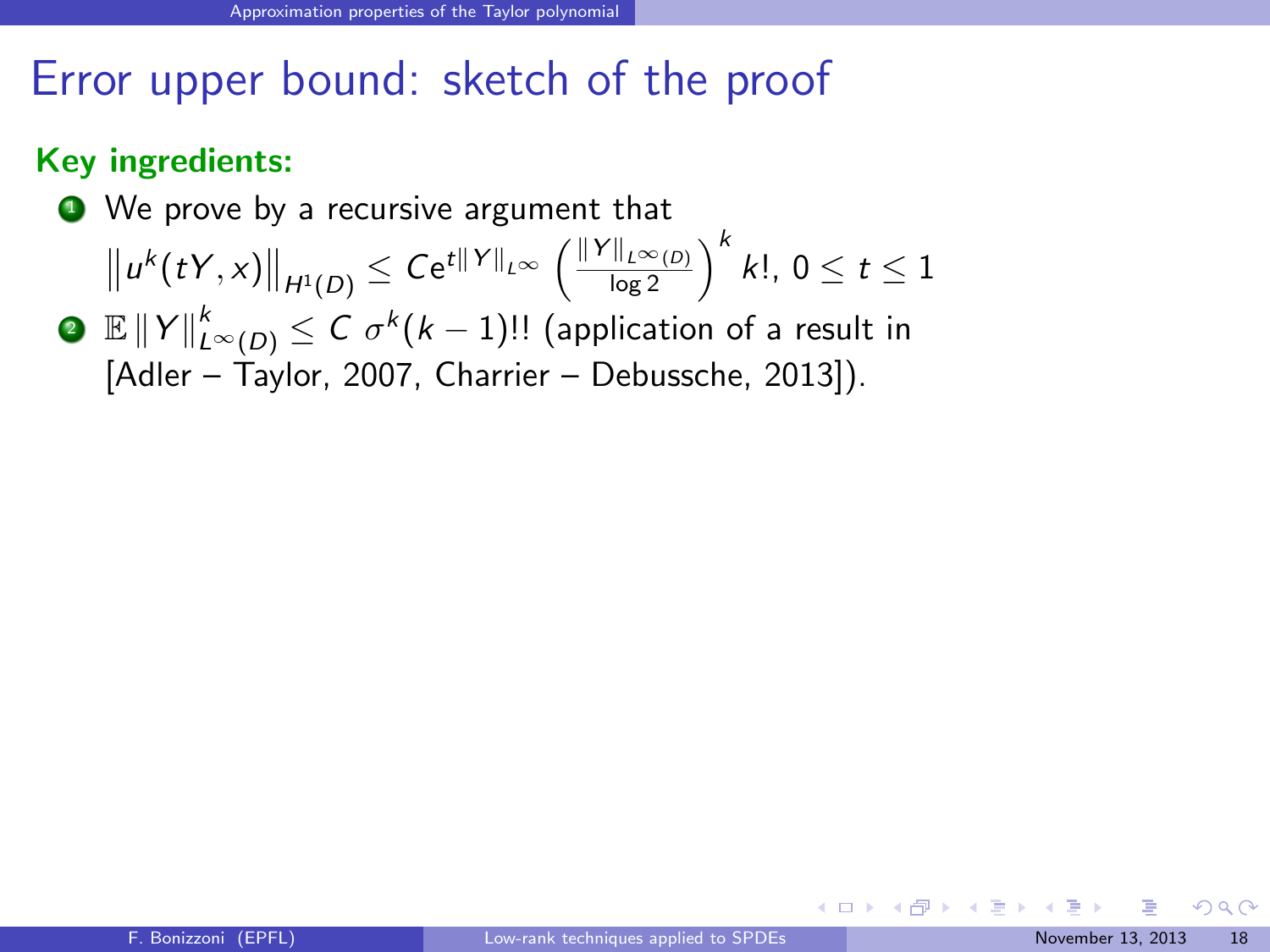#### Key ingredients:

● We prove by a recursive argument that

$$
\|u^{k}(tY,x)\|_{H^{1}(D)} \leq Ce^{t\|Y\|_{L^{\infty}}}\left(\frac{\|Y\|_{L^{\infty}(D)}}{\log 2}\right)^{k} k!,\ 0\leq t\leq 1
$$

 $\textbf{P} \ \ \mathbb{E} \left\| Y \right\|_{L^\infty(D)}^k \leq C \ \sigma^k (k-1)!!$  (application of a result in [\[Adler – Taylor, 2007,](#page-77-1) [Charrier – Debussche, 2013\]](#page-77-2)).

$$
\|u-T^K u\|_{H^1(D)} \leq \frac{1}{K!} \int_0^1 (1-t)^K \|u^{K+1}(tY,x)\|_{H^1(D)} dt
$$

<span id="page-45-0"></span> $\Omega$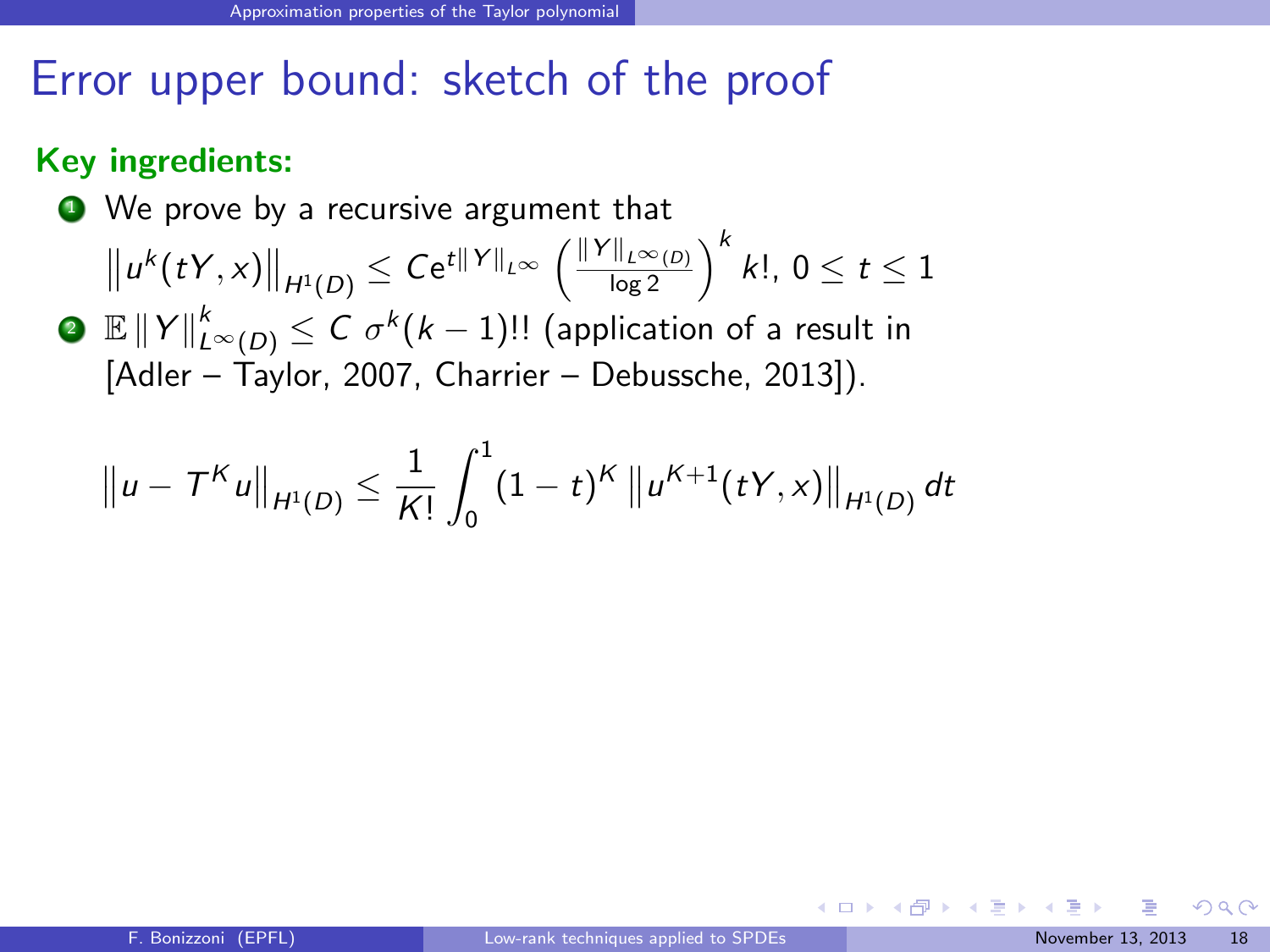#### Key ingredients:

● We prove by a recursive argument that

 $\|u^{k}(tY,x)\|_{H^{1}(D)} \leq Ce^{t\|Y\|_{L^{\infty}}}\left(\frac{\|Y\|_{L^{\infty}(D)}}{\log 2}\right)^{k} k!, 0 \leq t \leq 1$ 

 $\textbf{P} \ \ \mathbb{E} \left\| Y \right\|_{L^\infty(D)}^k \leq C \ \sigma^k (k-1)!!$  (application of a result in [\[Adler – Taylor, 2007,](#page-77-1) [Charrier – Debussche, 2013\]](#page-77-2)).

$$
\|u - T^{K}u\|_{H^{1}(D)} \leq \frac{1}{K!} \int_{0}^{1} (1-t)^{K} \|u^{K+1}(tY,x)\|_{H^{1}(D)} dt
$$
  

$$
\leq C(K+1) \left(\frac{\|Y\|_{L^{\infty}}}{\log 2}\right)^{K+1} \int_{0}^{1} (1-t)^{K} e^{t\|Y\|_{L^{\infty}}} dt \quad \text{[use (1)]}
$$

<span id="page-46-0"></span> $\Omega$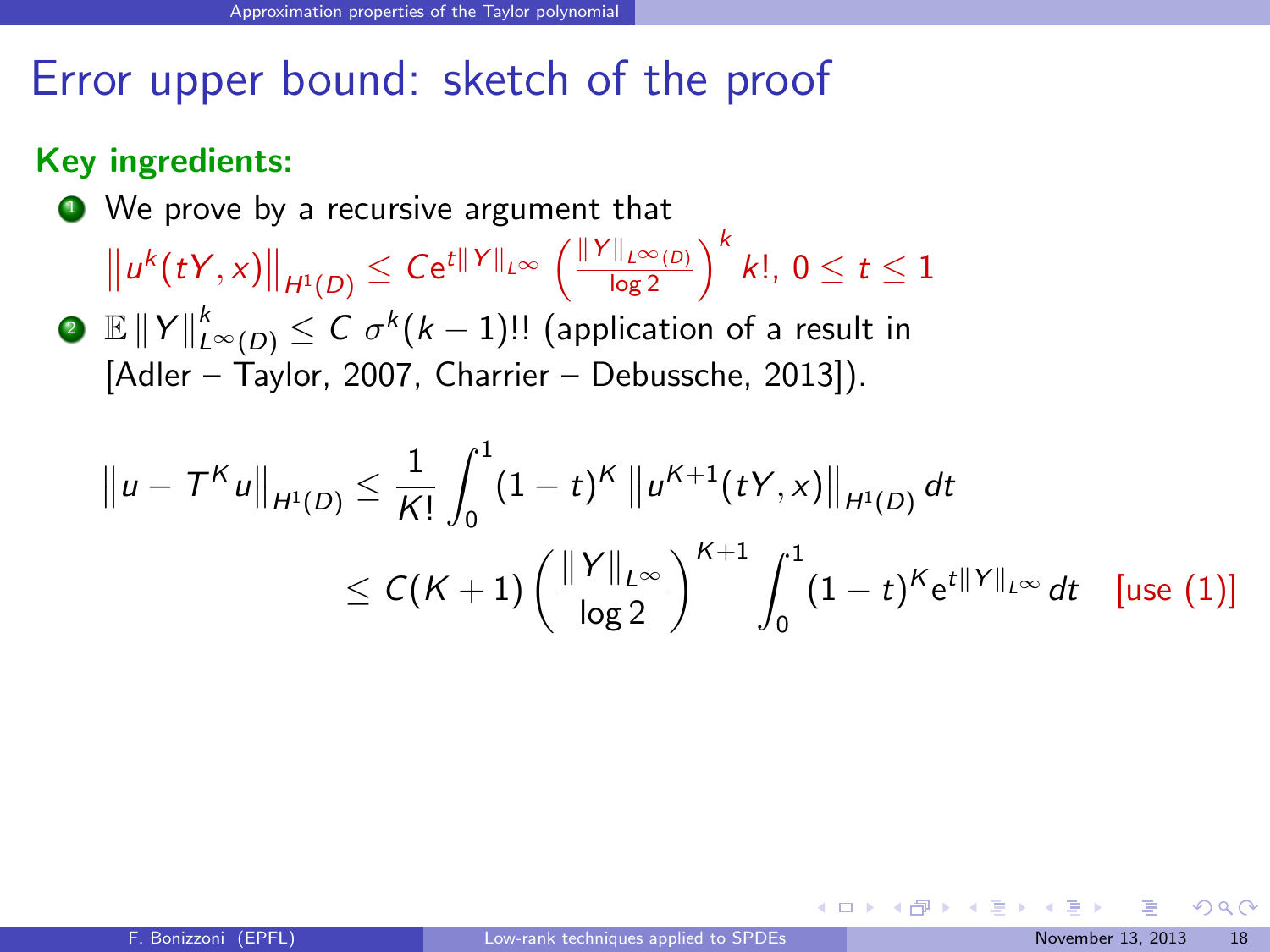#### Key ingredients:

● We prove by a recursive argument that

$$
\|u^{k}(tY,x)\|_{H^{1}(D)} \leq Ce^{t\|Y\|_{L^{\infty}}}\left(\frac{\|Y\|_{L^{\infty}(D)}}{\log 2}\right)^{k} k!,\ 0\leq t\leq 1
$$

 $\textbf{P} \ \ \mathbb{E} \left\| Y \right\|_{L^\infty(D)}^k \leq C \ \sigma^k (k-1)!!$  (application of a result in [\[Adler – Taylor, 2007,](#page-77-1) [Charrier – Debussche, 2013\]](#page-77-2)).

$$
\|u - T^K u\|_{H^1(D)} \leq \frac{1}{K!} \int_0^1 (1-t)^K \|u^{K+1}(tY, x)\|_{H^1(D)} dt
$$
  

$$
\leq C(K+1) \left(\frac{\|Y\|_{L^{\infty}}}{\log 2}\right)^{K+1} \int_0^1 (1-t)^K e^{t\|Y\|_{L^{\infty}}} dt
$$

<span id="page-47-0"></span> $\Omega$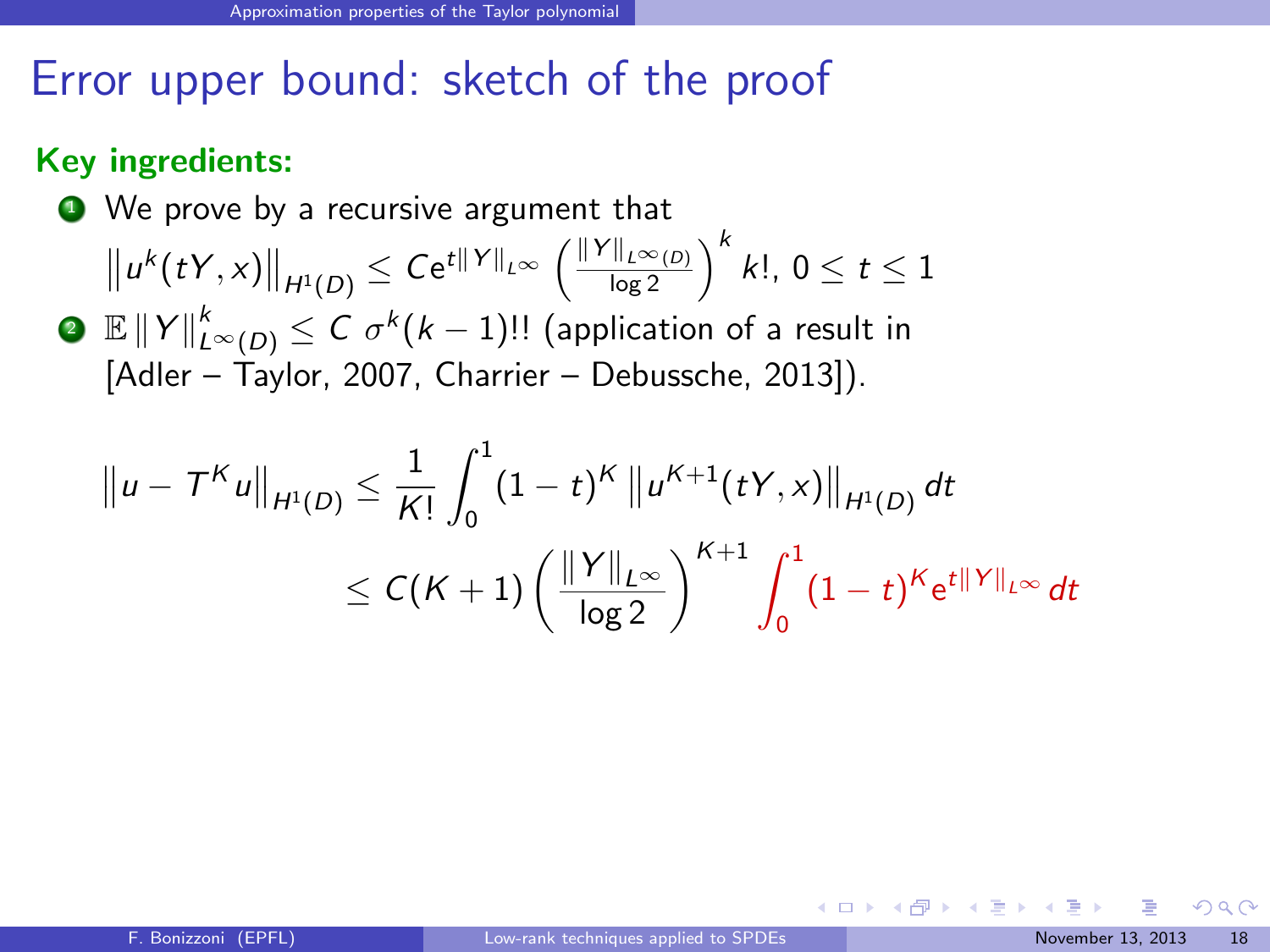#### Key ingredients:

● We prove by a recursive argument that

$$
\|u^{k}(tY,x)\|_{H^{1}(D)} \leq Ce^{t\|Y\|_{L^{\infty}}}\left(\frac{\|Y\|_{L^{\infty}(D)}}{\log 2}\right)^{k} k!,\ 0\leq t\leq 1
$$

 $\textbf{P} \ \ \mathbb{E} \left\| Y \right\|_{L^\infty(D)}^k \leq C \ \sigma^k (k-1)!!$  (application of a result in [\[Adler – Taylor, 2007,](#page-77-1) [Charrier – Debussche, 2013\]](#page-77-2)).

$$
||u - T^{K}u||_{H^{1}(D)} \leq \frac{1}{K!} \int_{0}^{1} (1-t)^{K} ||u^{K+1}(tY, x)||_{H^{1}(D)} dt
$$
  

$$
\leq C(K+1) \left(\frac{||Y||_{L^{\infty}}}{\log 2}\right)^{K+1} \frac{K!}{||Y||_{L^{\infty}}^{K+1}} \sum_{j=K+1}^{\infty} \frac{||Y||_{L^{\infty}}^{j}}{j!}
$$

<span id="page-48-0"></span> $\Omega$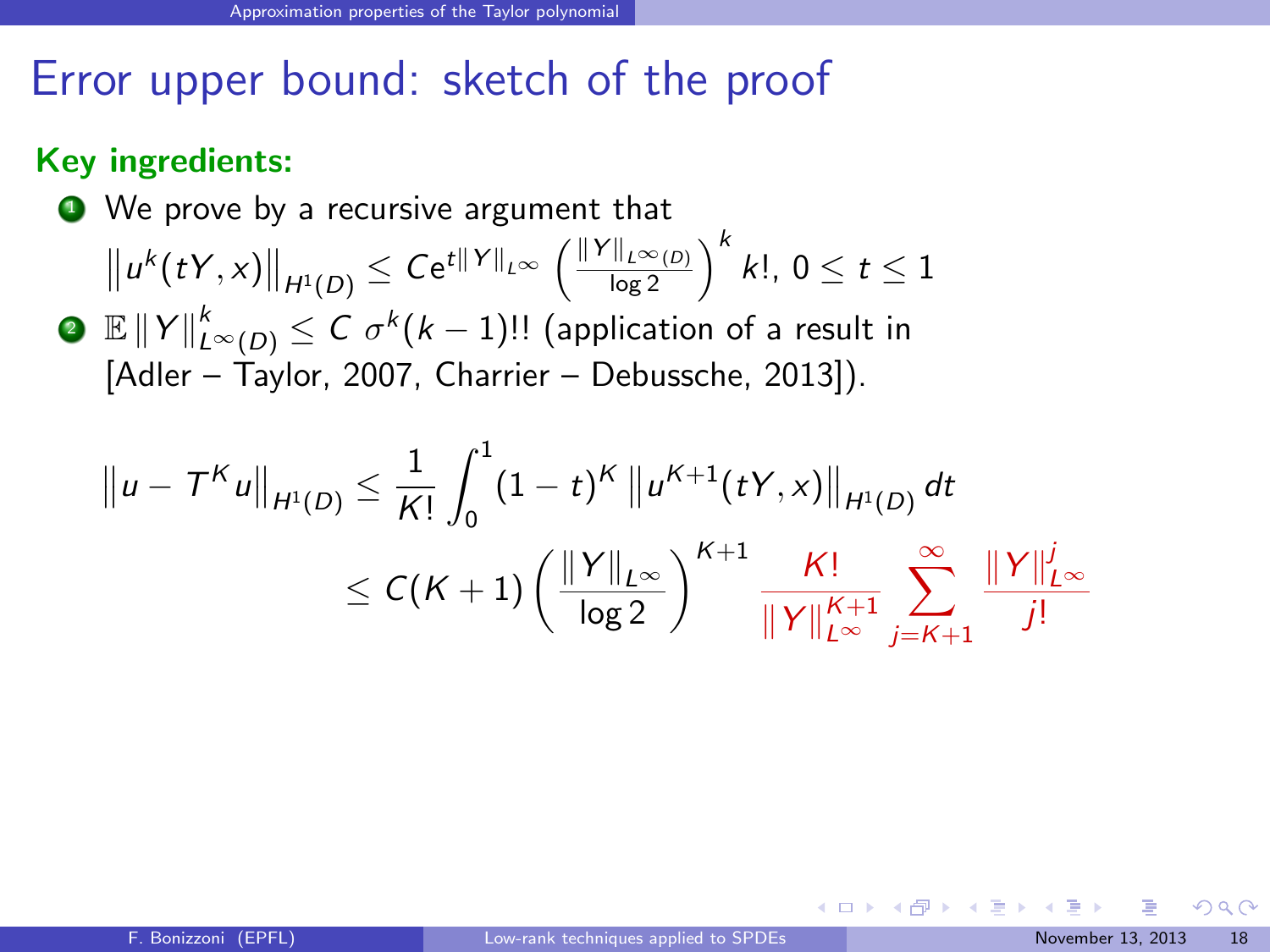#### Key ingredients:

● We prove by a recursive argument that

$$
\|u^{k}(tY,x)\|_{H^{1}(D)} \leq Ce^{t\|Y\|_{L^{\infty}}}\left(\frac{\|Y\|_{L^{\infty}(D)}}{\log 2}\right)^{k} k!,\ 0\leq t\leq 1
$$

 $\textbf{P} \ \ \mathbb{E} \left\| Y \right\|_{L^\infty(D)}^k \leq C \ \sigma^k (k-1)!!$  (application of a result in [\[Adler – Taylor, 2007,](#page-77-1) [Charrier – Debussche, 2013\]](#page-77-2)).

$$
||u - T^{K}u||_{H^{1}(D)} \leq \frac{1}{K!} \int_{0}^{1} (1-t)^{K} ||u^{K+1}(tY, x)||_{H^{1}(D)} dt
$$
  

$$
\leq C(K+1)! \left(\frac{1}{\log 2}\right)^{K+1} \sum_{j=K+1}^{\infty} \frac{||Y||_{L^{\infty}}^{j}}{j!}
$$

<span id="page-49-0"></span> $\Omega$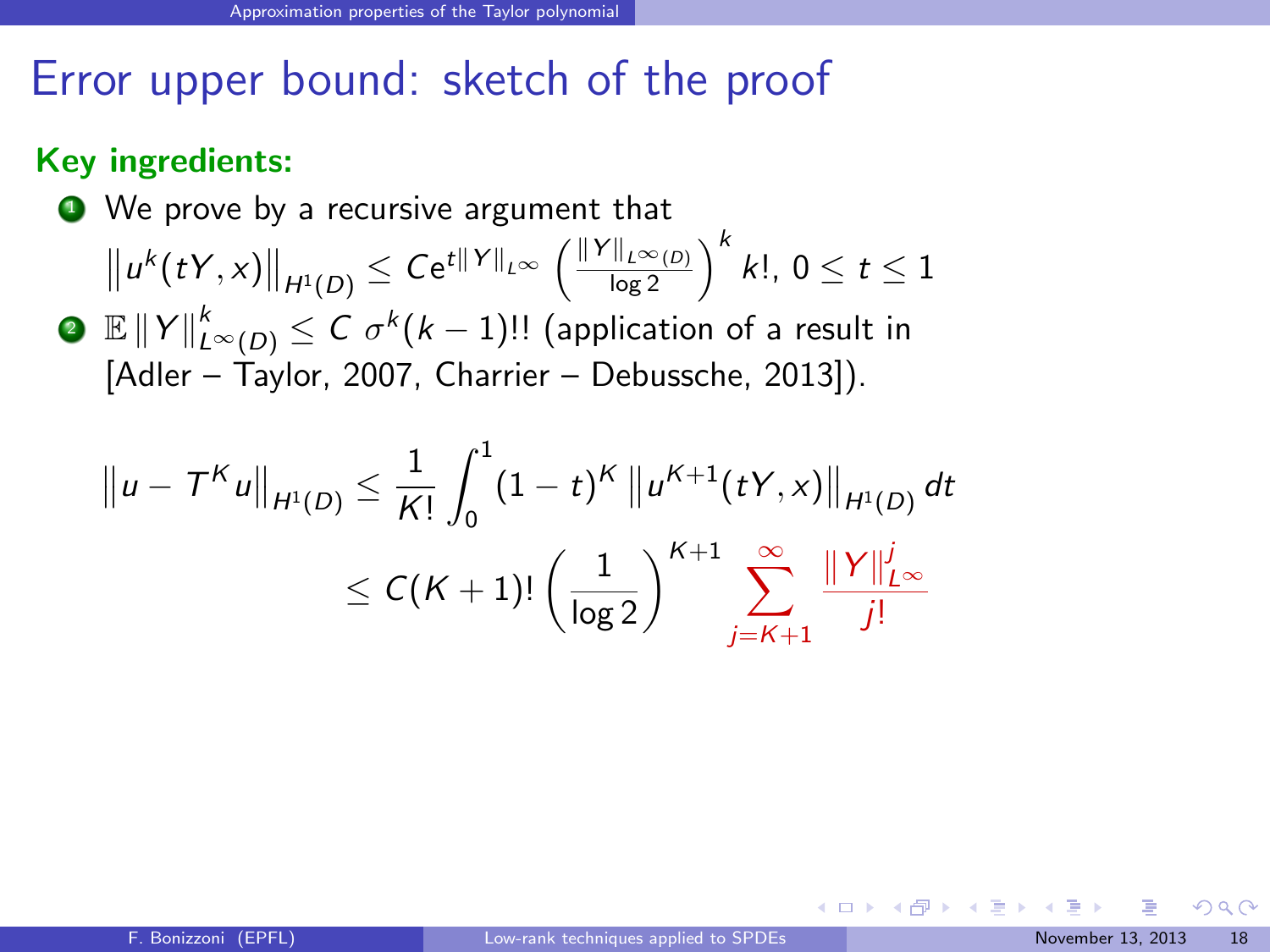#### Key ingredients:

● We prove by a recursive argument that

$$
\left\|u^{k}(tY,x)\right\|_{H^{1}(D)} \leq Ce^{t\|Y\|_{L^{\infty}}}\left(\frac{\|Y\|_{L^{\infty}(D)}}{\log 2}\right)^{k}k!,\ 0\leq t\leq 1
$$

 $\textbf{P} \ \ \mathbb{E} \left\| Y \right\|_{L^\infty(D)}^k \leq C \ \sigma^k (k-1)!!$  (application of a result in [\[Adler – Taylor, 2007,](#page-77-1) [Charrier – Debussche, 2013\]](#page-77-2)).

$$
||u - T^{K}u||_{H^{1}(D)} \leq \frac{1}{K!} \int_{0}^{1} (1-t)^{K} ||u^{K+1}(tY, x)||_{H^{1}(D)} dt
$$
  

$$
\leq C(K+1)! \left(\frac{1}{\log 2}\right)^{K+1} \sum_{j=K+1}^{\infty} \frac{||Y||_{L^{\infty}}^{j}}{j!}
$$
  

$$
[||u - T^{K}u||_{H^{1}(D)}] \leq C(K+1)! \left(\frac{1}{\log 2}\right)^{K+1} \sum_{j=K+1}^{\infty} \frac{||Y||_{L^{\infty}}^{j}}{j!}
$$

E

<span id="page-50-0"></span> $\Omega$ 

メロト メ何ト メミト メミト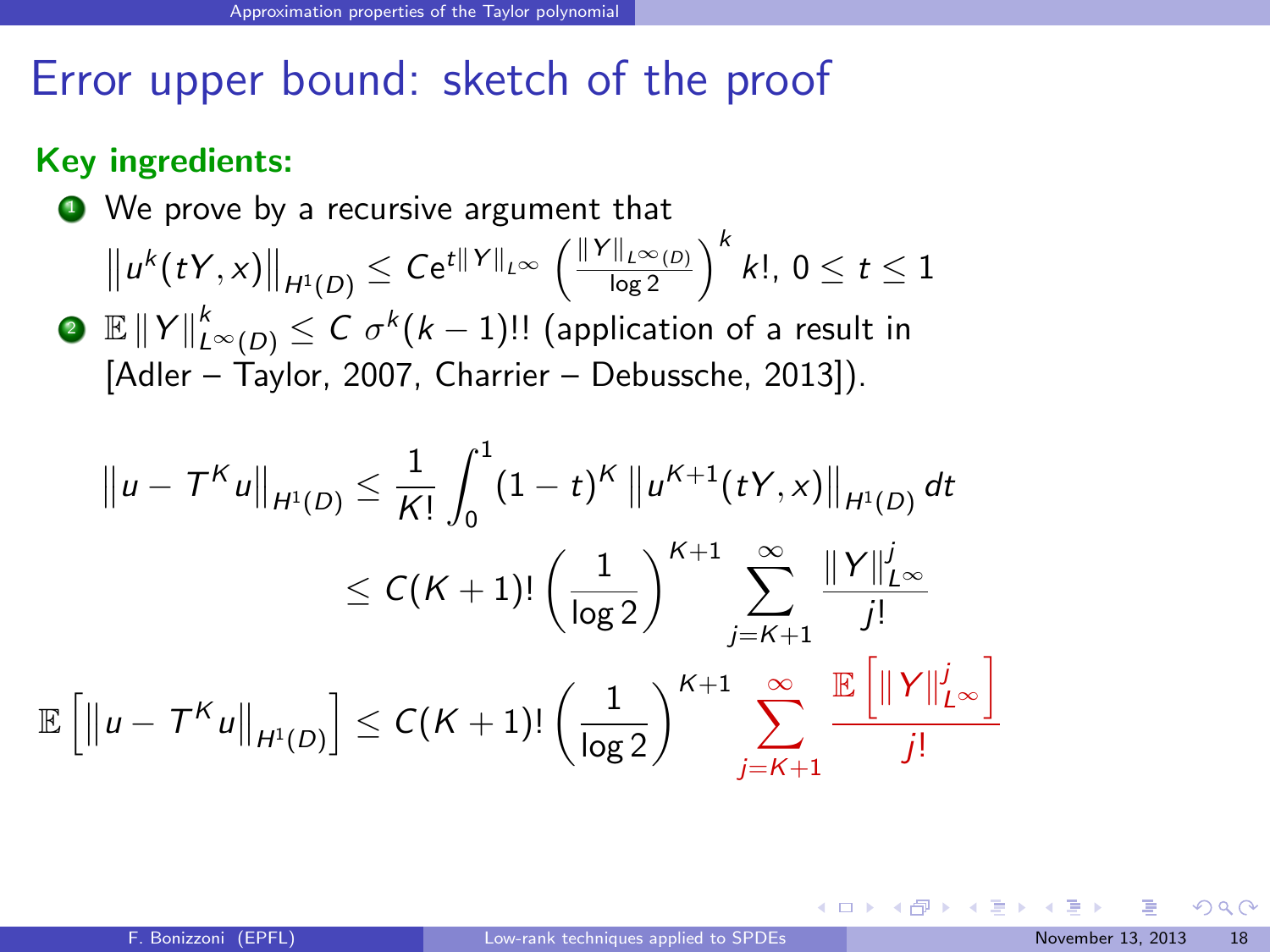#### Key ingredients:

● We prove by a recursive argument that

$$
||u^{k}(tY,x)||_{H^{1}(D)} \leq Ce^{t||Y||_{L^{\infty}}}\left(\frac{||Y||_{L^{\infty}(D)}}{\log 2}\right)^{k} k!, \ 0 \leq t \leq 1
$$

 $\textbf{2} \ \ \mathbb{E} \left\lVert Y \right\rVert_{L^{\infty}(D)}^k \leq C \ \sigma^k (k-1)!!$  (application of a result in [\[Adler – Taylor, 2007,](#page-77-1) [Charrier – Debussche, 2013\]](#page-77-2)).

$$
||u - T^{K}u||_{H^{1}(D)} \leq \frac{1}{K!} \int_{0}^{1} (1-t)^{K} ||u^{K+1}(t^{K},x)||_{H^{1}(D)} dt
$$
  
\n
$$
\leq C(K+1)! \left(\frac{1}{\log 2}\right)^{K+1} \sum_{j=K+1}^{\infty} \frac{||Y||_{L^{\infty}}^{j}}{j!}
$$
  
\n
$$
\mathbb{E} [||u - T^{K}u||_{H^{1}(D)}] \leq C(K+1)! \left(\frac{1}{\log 2}\right)^{K+1} \sum_{j=K+1}^{\infty} \frac{\mathbb{E} [||Y||_{L^{\infty}}^{j}]}{j!}
$$
  
\n
$$
\leq C(K+1)! \left(\frac{1}{\log 2}\right)^{K+1} \sum_{j=K+1}^{\infty} \frac{\sigma^{j}}{j!} \quad \text{[use (2)]}
$$

<span id="page-51-0"></span> $\partial \alpha \curvearrowright$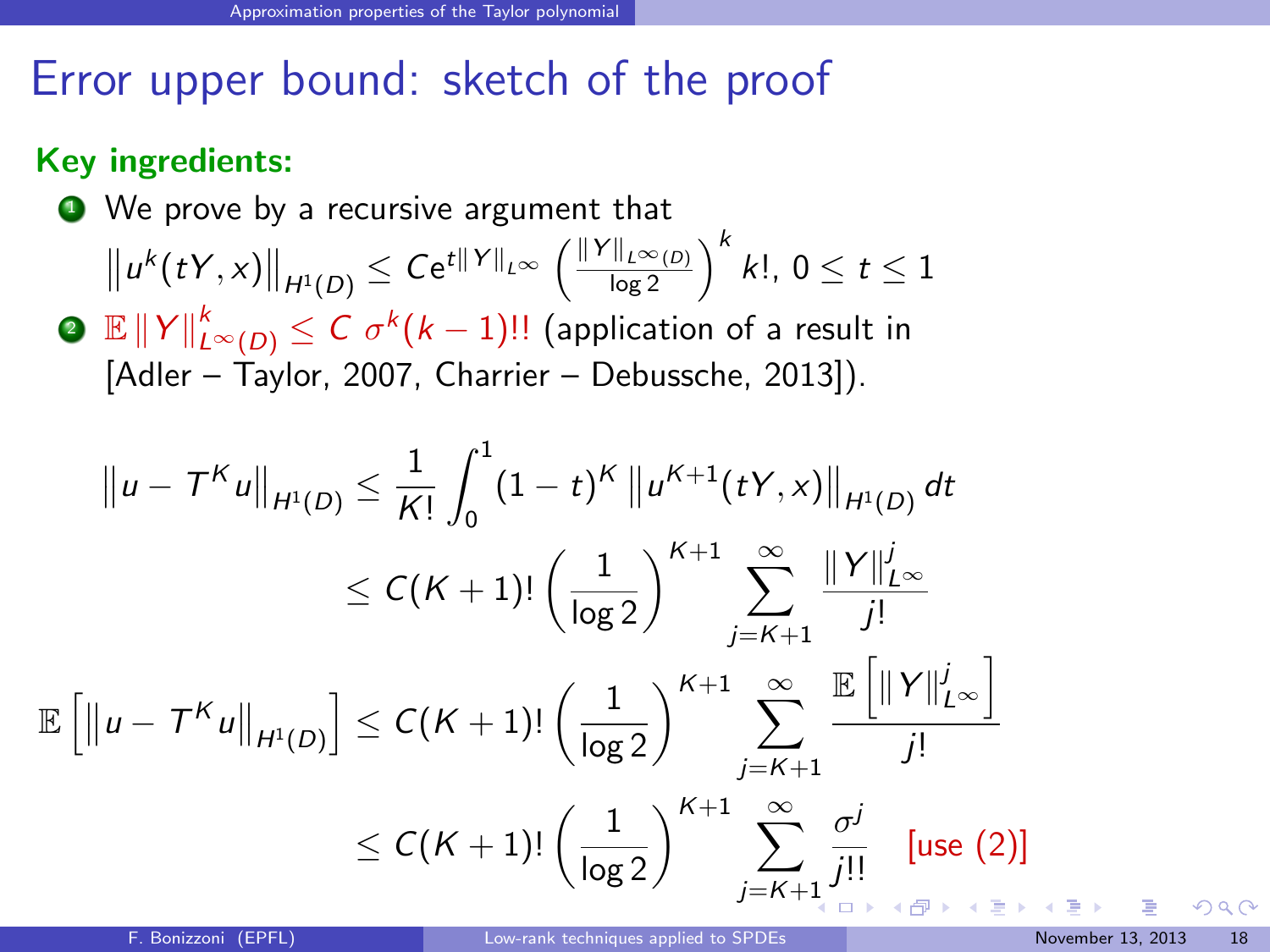# A numerical check: Single Gaussian random variable



We numerically show the divergence of the Taylor series for any value of the standard deviation  $\sigma > 0$ 

**•** The exponential behavior as function of  $\sigma$  is co[nfir](#page-51-0)[me](#page-53-0)[d](#page-51-0)

<span id="page-52-0"></span> $\Omega$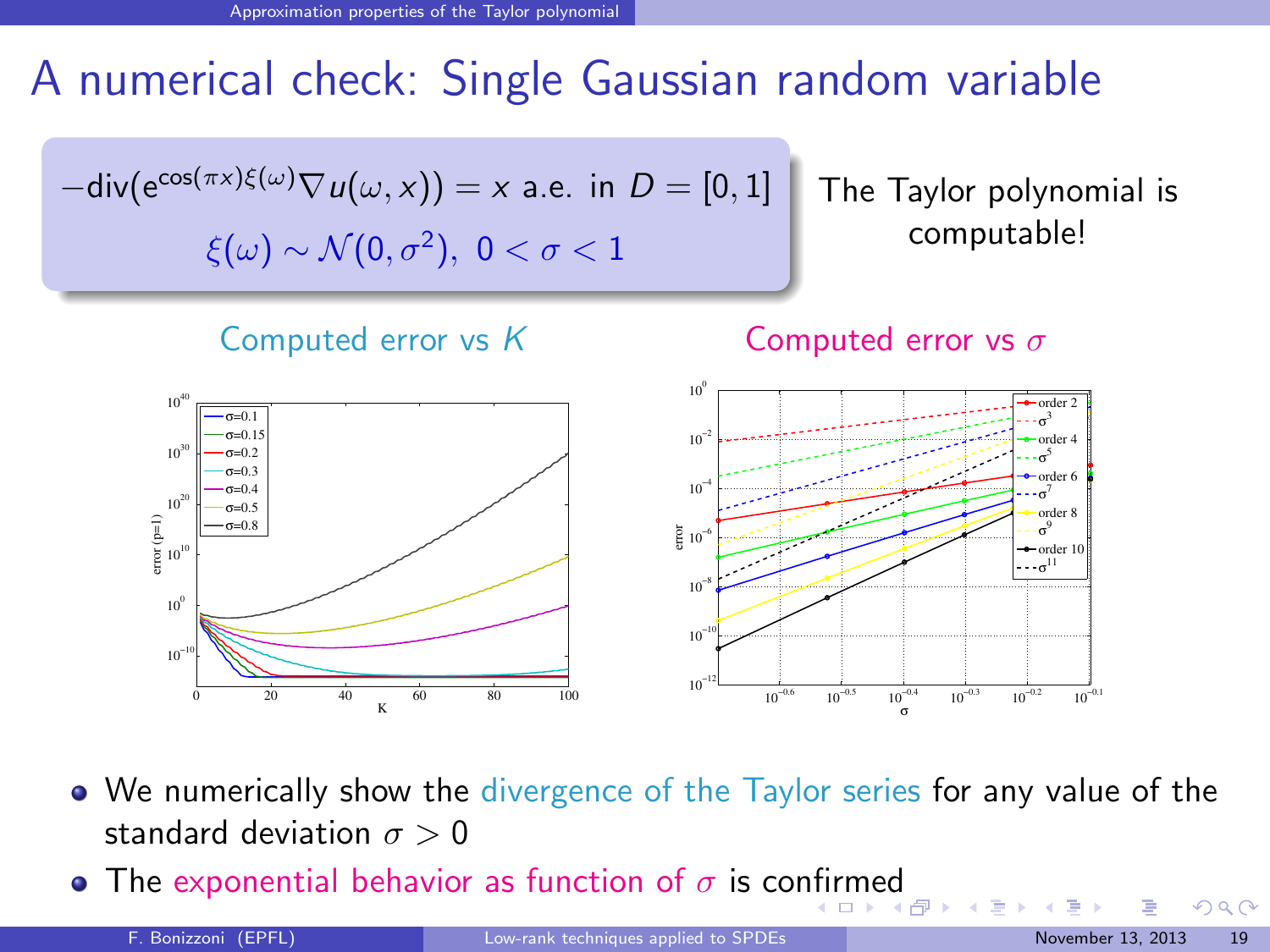# How good is the a priori error estimate?

#### Comp. err. and err. estimate



• The a priori error bound is very pessimistic

<span id="page-53-0"></span> $QQ$ 

メロメ メタメ メミメス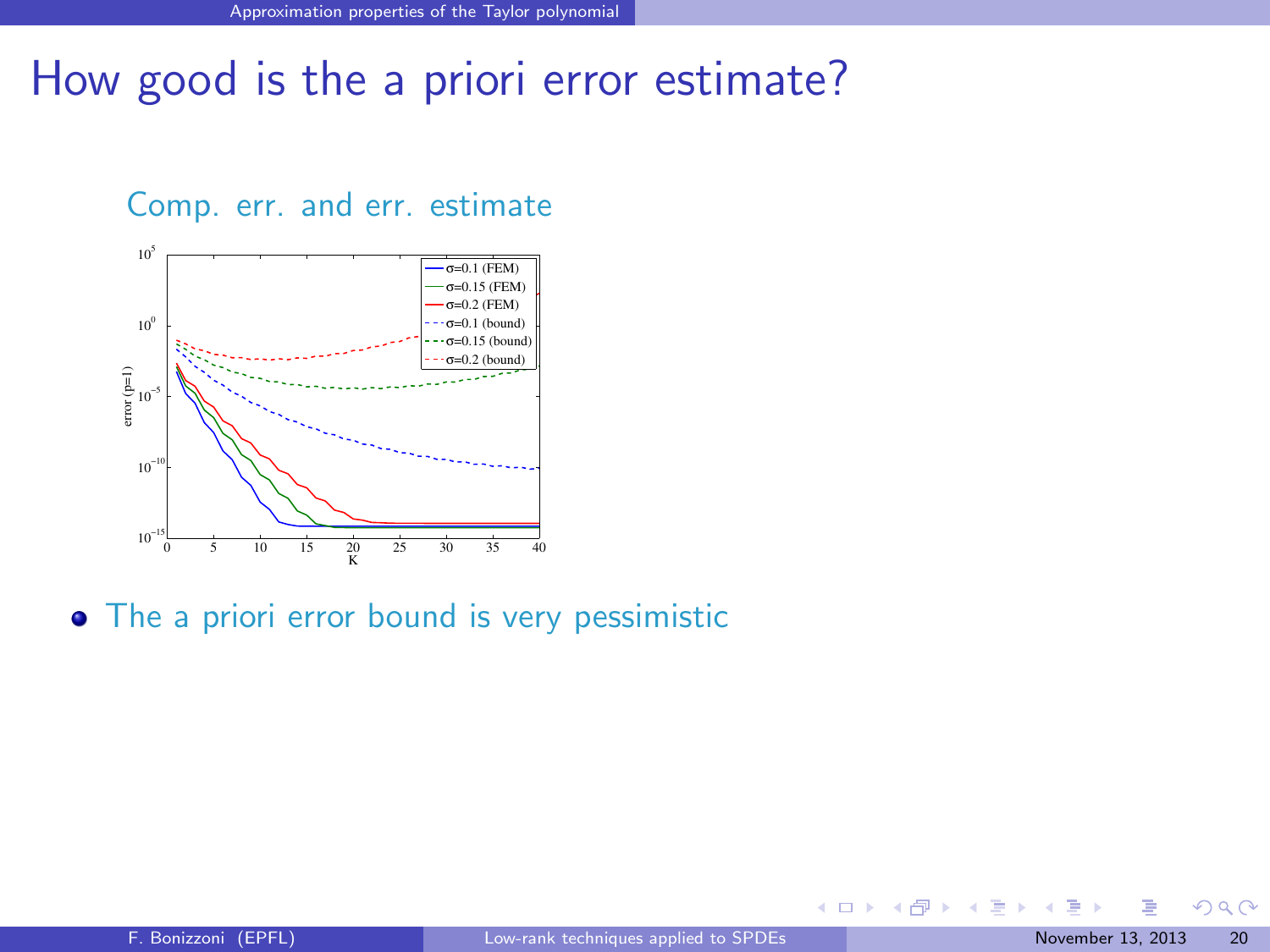# How good is the a priori error estimate?



- The a priori error bound is very pessimistic
- It is possible to fit the parameter  $\gamma$  in the a priori error bound

$$
\mathbb{E} \|u - T^{K}u\|_{H^{1}(D)} \leq C \left(\frac{\gamma\sigma}{\log 2}\right)^{K+1} K!!
$$

<span id="page-54-0"></span> $\Omega$ 

**K ロ ト K 倒 ト K 差 ト K**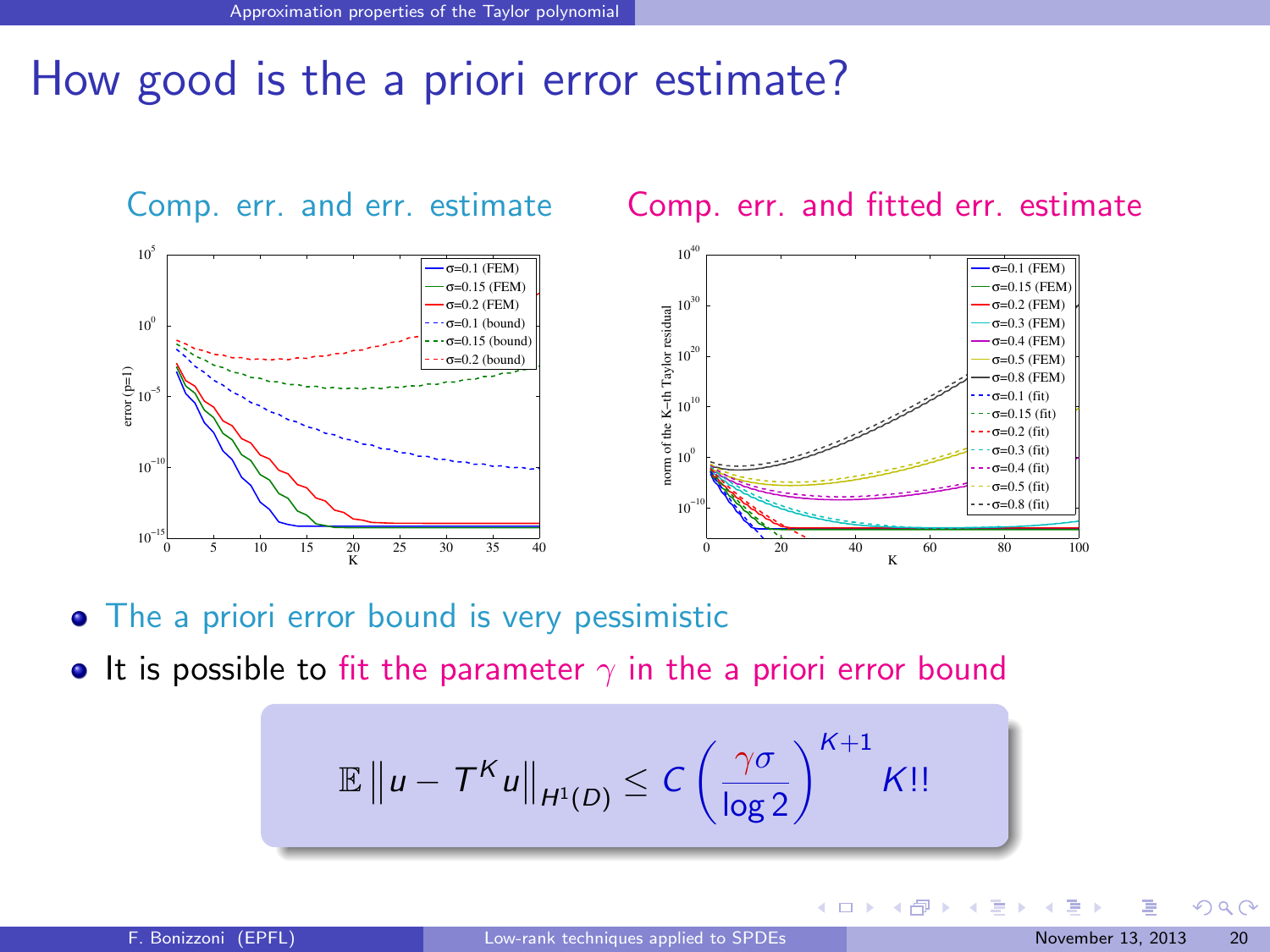# Single bounded random variable

$$
0 < \alpha_1 \le a(\omega, x) = \mathbb{E}[a](x) + b(x)Y(\omega) \le \alpha_2 < +\infty
$$
\n
$$
Y(\omega) \subset [-\gamma, \gamma], \quad 0 < \gamma < +\infty
$$

The Taylor series is convergent provided that the variability of  $a$  is small enough [Babuška – Chatzipantelidis, 2002, [Todor PhD, 2005\]](#page-77-4)



Computed error and bound vs K

 $4$  O  $\rightarrow$   $4$   $\overline{m}$   $\rightarrow$   $4$   $\overline{m}$   $\rightarrow$ 

<span id="page-55-0"></span> $\Omega$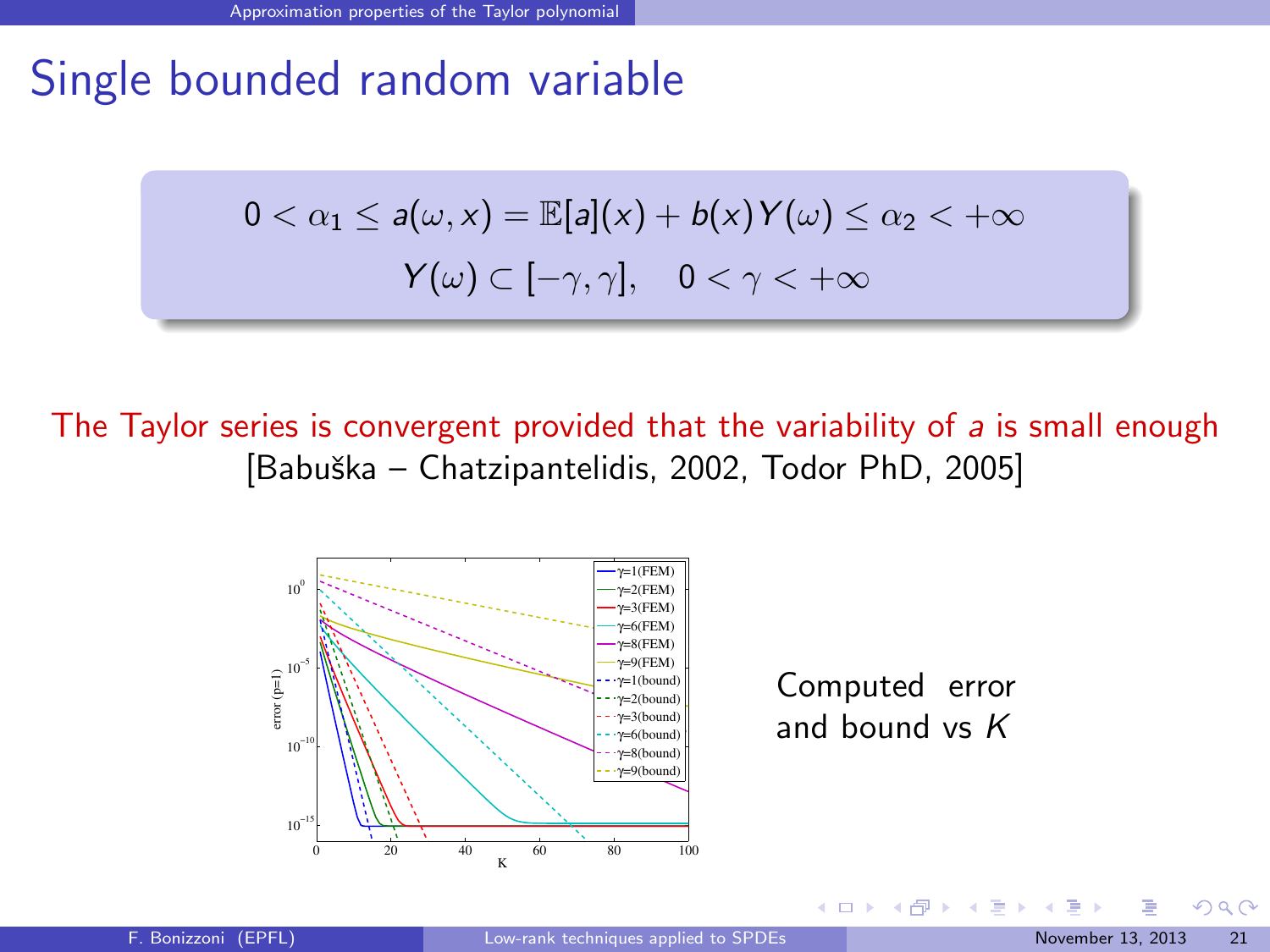## Outline

- [The lognormal Darcy problem](#page-2-0)
- [Perturbation approach and moment equations](#page-7-0)
- <sup>3</sup> [Approximation properties of the Taylor polynomial](#page-32-0)
- <sup>4</sup> [Moment equations: well posedness and discretization](#page-56-0)
	- **[Tensor Train approximation](#page-63-0)**
- [1D Numerical experiments](#page-70-0)

<span id="page-56-0"></span> $\Omega$ 

 $\left\{ \begin{array}{ccc} 1 & 0 & 0 \\ 0 & 1 & 0 \end{array} \right\}$  ,  $\left\{ \begin{array}{ccc} 0 & 0 & 0 \\ 0 & 0 & 0 \end{array} \right\}$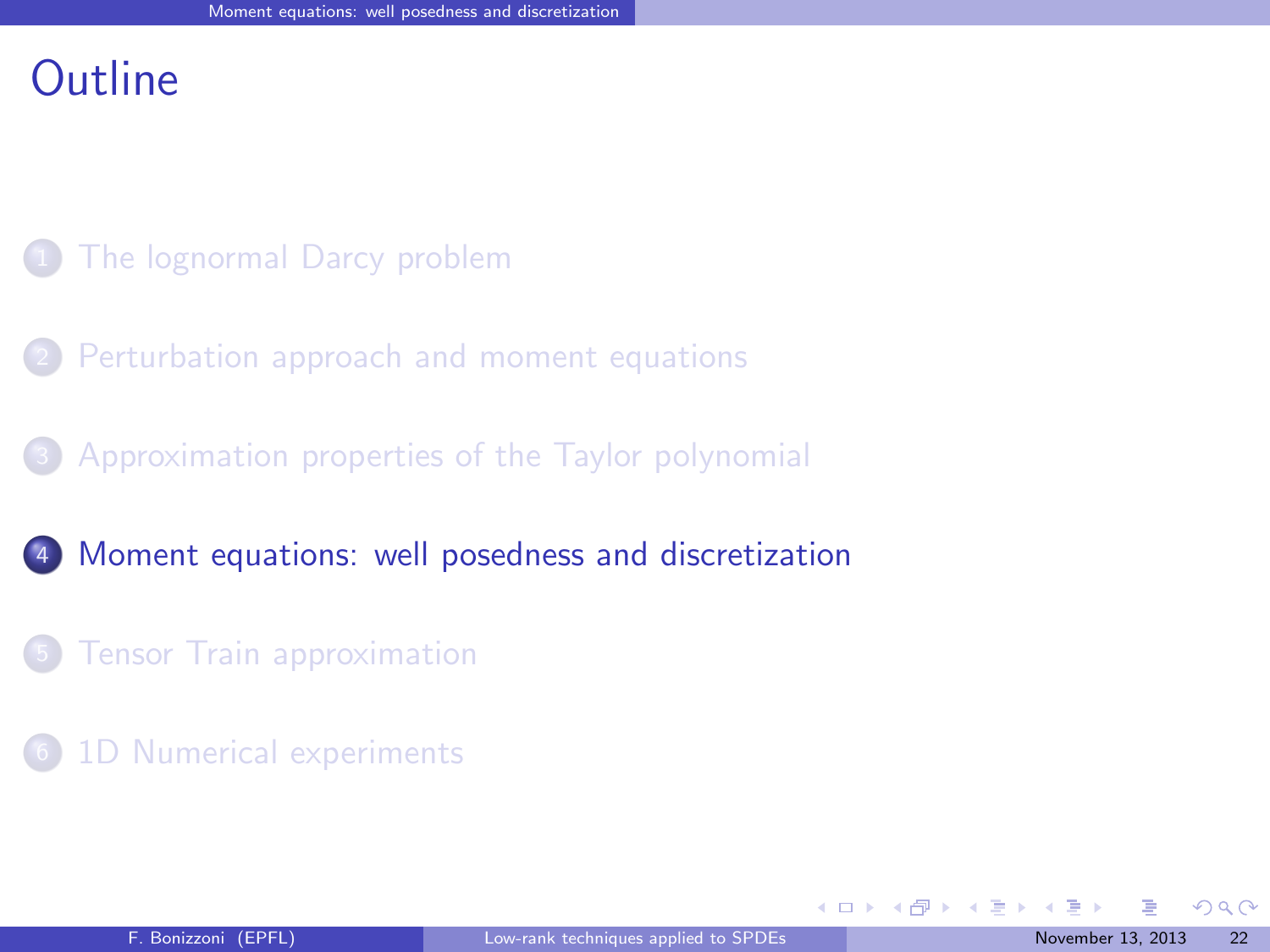# Moment equations: well-posedness and regularity results

Consider again the recursion for the correlations  $\mathbb{E}[u^k\otimes Y^{\otimes l}].$ 

| Dim. | $k=0$                                                 | $k=1$                        | $k=2$             |   |
|------|-------------------------------------------------------|------------------------------|-------------------|---|
|      | $n^{0}$                                               |                              | $\mathbb{E}[u^2]$ | . |
| 2d   |                                                       | $\mathbb{E} [u^1 \otimes Y]$ |                   |   |
| 3d   | $\mathbb{E} \left[ u^0 \otimes Y^{\otimes 2} \right]$ |                              |                   |   |
|      |                                                       |                              |                   |   |

Theorem: well-posedness [\[Bonizzoni PhD, 2013\]](#page-77-5)

Let Y be a Gaussian random field with Gaussian covariance function  $Cov_Y \in$  $\mathcal{C}^{0,t}(\overline{D\times D})$ ,  $0 < t \leq 1.$  Then, all the problems in the recursion are well-posed.

<span id="page-57-0"></span> $QQ$ 

 $\left\{ \begin{array}{ccc} 1 & 0 & 0 \\ 0 & 1 & 0 \end{array} \right.$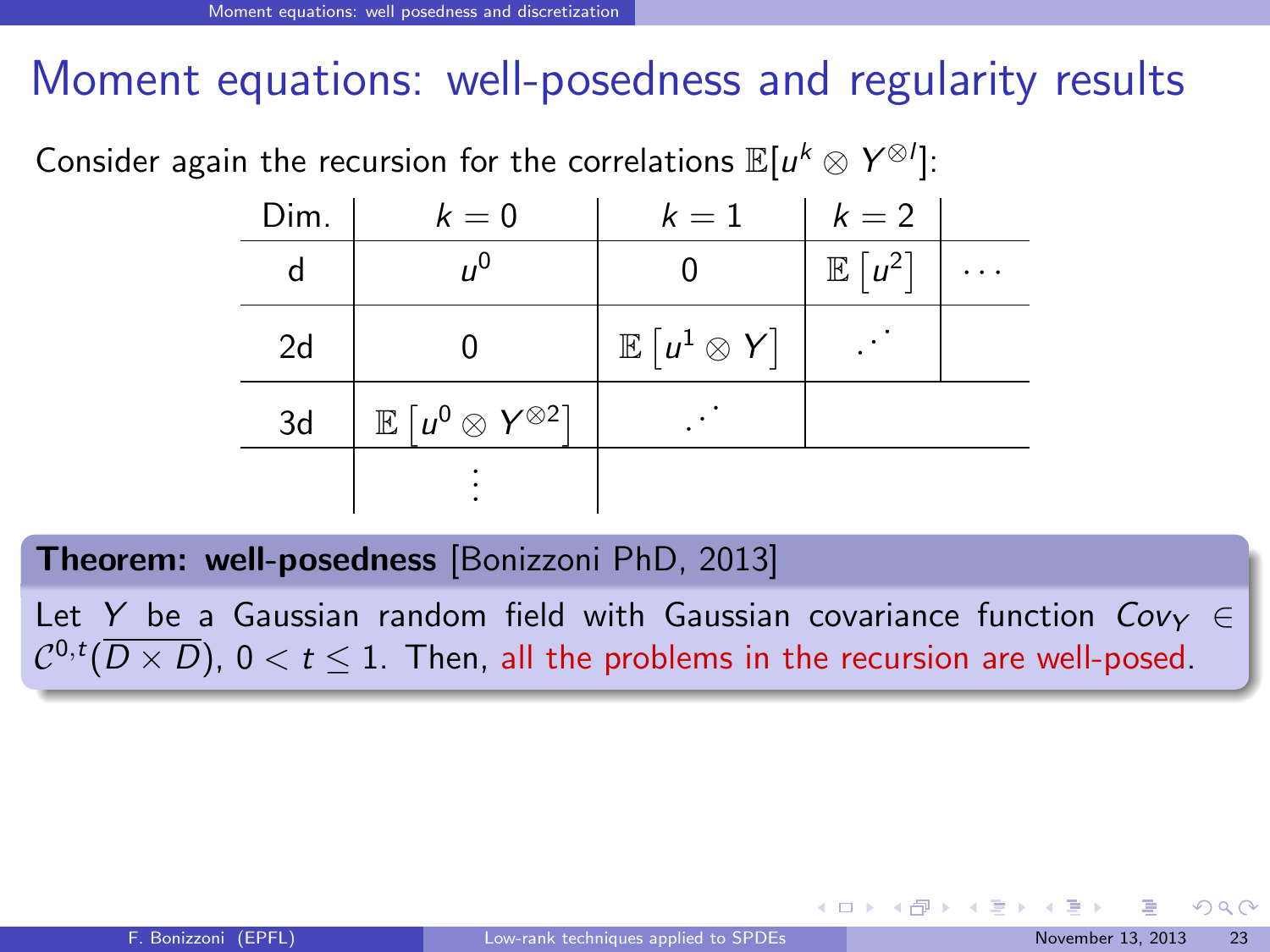# Moment equations: well-posedness and regularity results

Consider again the recursion for the correlations  $\mathbb{E}[u^k\otimes Y^{\otimes l}].$ 

| Dim. | $k=0$                                                 | $k=1$                        | $k=2$             |  |
|------|-------------------------------------------------------|------------------------------|-------------------|--|
| d    | $n^{0}$                                               |                              | $\mathbb{E}[u^2]$ |  |
| 2d   |                                                       | $\mathbb{E} [u^1 \otimes Y]$ |                   |  |
| 3d   | $\mathbb{E} \left[ u^0 \otimes Y^{\otimes 2} \right]$ |                              |                   |  |
|      |                                                       |                              |                   |  |

#### Theorem: well-posedness [\[Bonizzoni PhD, 2013\]](#page-77-5)

Let Y be a Gaussian random field with Gaussian covariance function  $Cov_Y \in$  $\mathcal{C}^{0,t}(\overline{D\times D})$ ,  $0 < t \leq 1.$  Then, all the problems in the recursion are well-posed.

#### Theorem: regularity [\[Bonizzoni PhD, 2013\]](#page-77-5)

<span id="page-58-0"></span>university-logo Let Y be a Gaussian random field with Gaussian covariance function  $Cov_Y \in$  ${\cal C}^{0,t}(\overline{D\times D})$ ,  $0\ <\ t\ \le\ 1.$  Moreover, if the domain is convex and  ${\cal C}^{1,t/2}$  and  $u^0 \in C^{1,t/2}(\bar{D})$  $u^0 \in C^{1,t/2}(\bar{D})$  $u^0 \in C^{1,t/2}(\bar{D})$  $u^0 \in C^{1,t/2}(\bar{D})$  $u^0 \in C^{1,t/2}(\bar{D})$  $u^0 \in C^{1,t/2}(\bar{D})$  $u^0 \in C^{1,t/2}(\bar{D})$  $u^0 \in C^{1,t/2}(\bar{D})$ , then  $\mathbb{E} \left[ u^k \otimes Y^{\otimes l} \right] \in C^{0,t/2,mix} \left( \bar{D}^{\times l}, C^{1,t/2}(\bar{D}) \right)$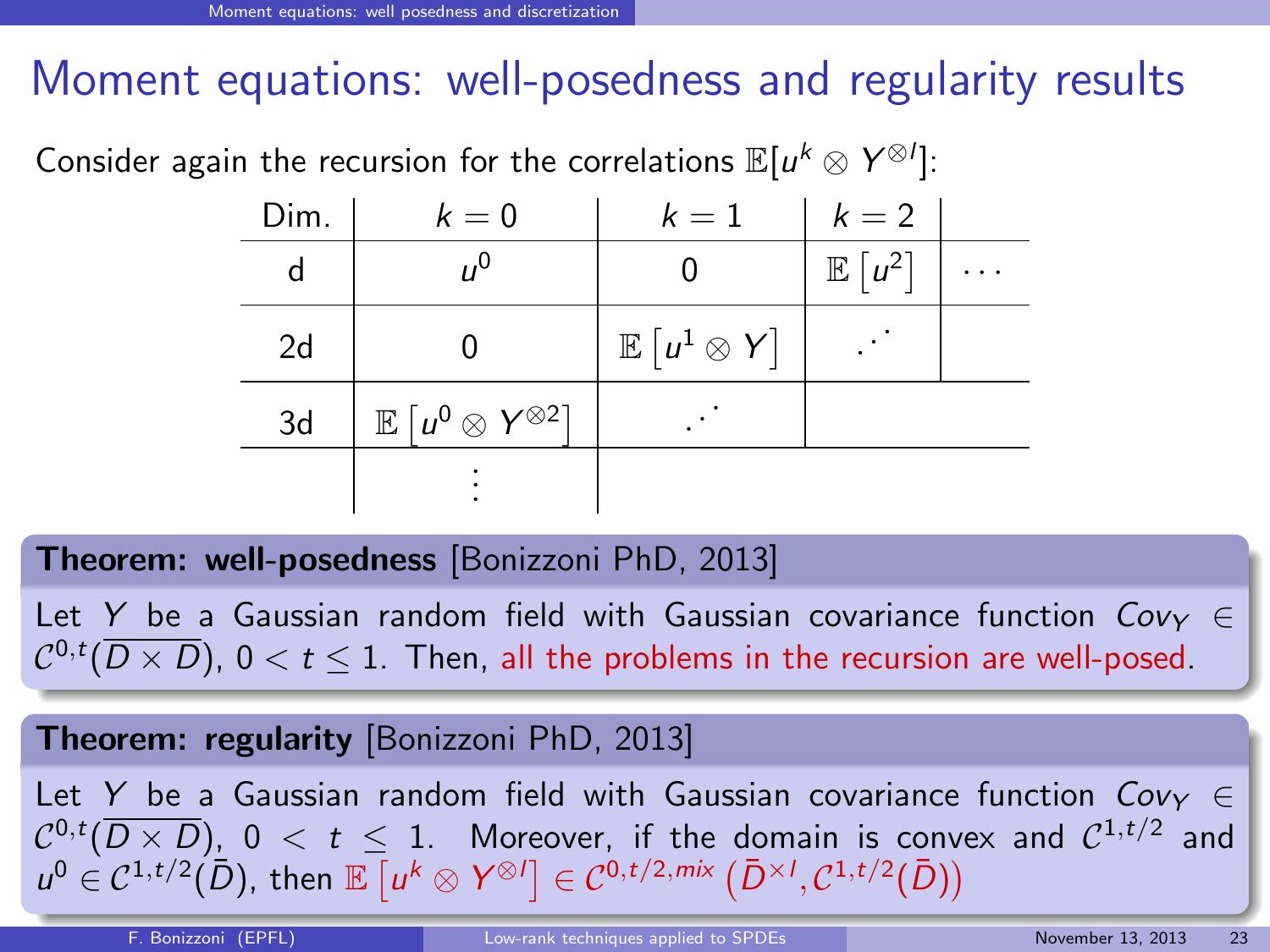# Problem for  $\mathbb{E} \left[ u^1 \otimes Y \right]$  – Full TP discretization Given  $\mathbb{E}\left[ \left. u^0\otimes \mathsf{Y}^{\otimes 2} \right] \in H^1(D)\otimes \left( L^2(D)\right)^{\otimes 2}$ , find  $\mathbb{E}\left[ \left. u^1\otimes \mathsf{Y} \right] \in H^1(D)\otimes L^2(D)$  s.t.

$$
\int_{D} \int_{D} (\nabla \otimes \text{Id}) \mathbb{E} \left[ u^{1} \otimes Y \right] (x_{1}, x_{2}) \cdot (\nabla \otimes \text{Id}) v(x_{1}, x_{2}) dx_{1} dx_{2}
$$
\n
$$
= - \int_{D} \int_{D} \text{Tr}_{|_{1,2}} \mathbb{E} \left[ \nabla u^{0} \otimes Y^{\otimes 2} \right] (x_{1}, x_{2}) \cdot (\nabla \otimes \text{Id}) v(x_{1}, x_{2}) dx_{1} dx_{2}
$$

メロト メ何 トメ ヨ トメ ヨ ト

<span id="page-59-0"></span> $QQ$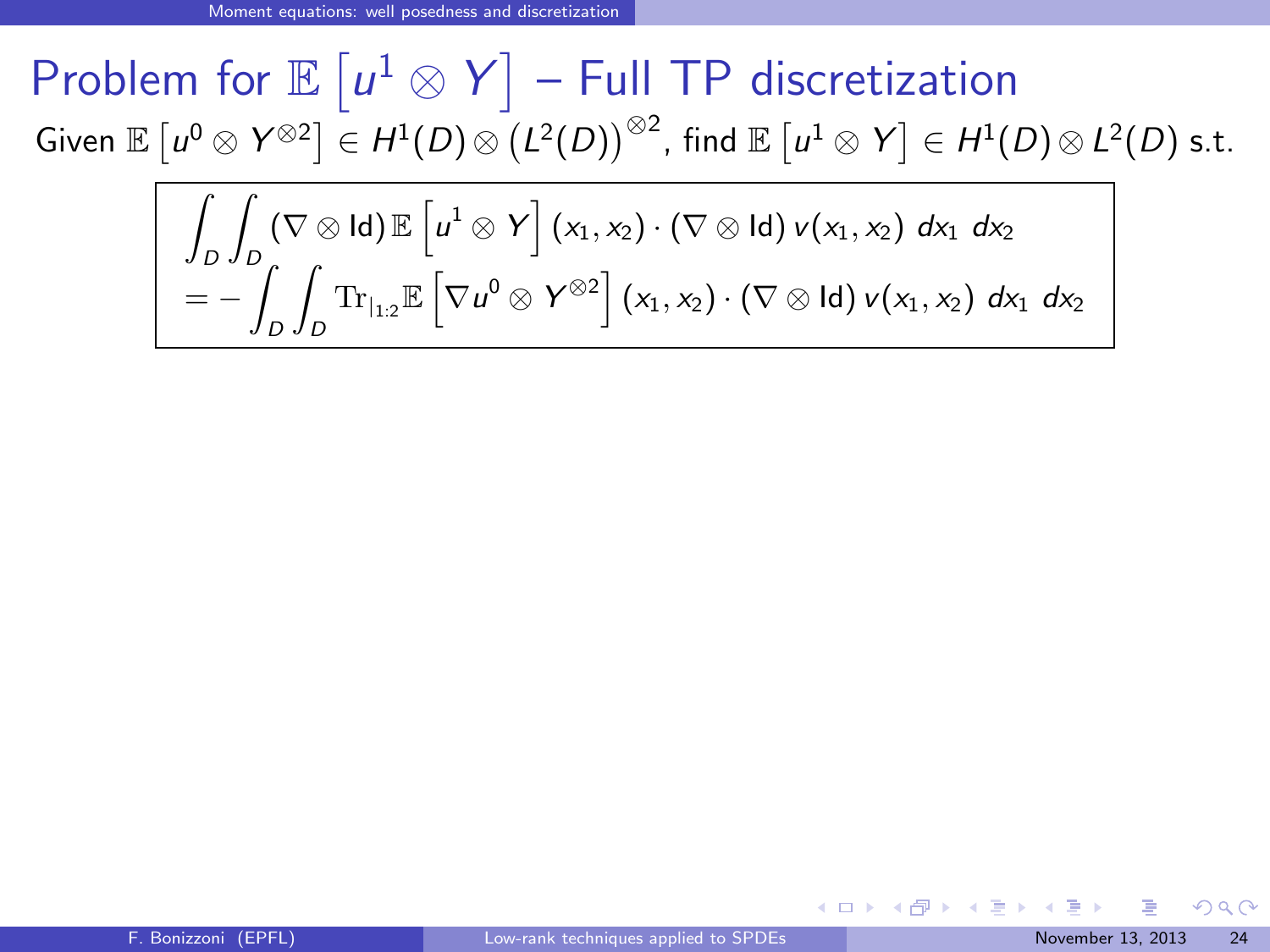# Problem for  $\mathbb{E} \left[ u^1 \otimes Y \right]$  – Full TP discretization Given  $\mathbb{E}\left[ \left. u^0\otimes \mathsf{Y}^{\otimes 2} \right] \in H^1(D)\otimes \left( L^2(D)\right)^{\otimes 2}$ , find  $\mathbb{E}\left[ \left. u^1\otimes \mathsf{Y} \right] \in H^1(D)\otimes L^2(D)$  s.t.

$$
\int_{D} \int_{D} (\nabla \otimes \text{Id}) \mathbb{E} \left[ u^{1} \otimes Y \right] (x_{1}, x_{2}) \cdot (\nabla \otimes \text{Id}) v(x_{1}, x_{2}) dx_{1} dx_{2}
$$
\n
$$
= - \int_{D} \int_{D} \text{Tr}_{|_{12}} \mathbb{E} \left[ \nabla u^{0} \otimes Y^{\otimes 2} \right] (x_{1}, x_{2}) \cdot (\nabla \otimes \text{Id}) v(x_{1}, x_{2}) dx_{1} dx_{2}
$$

Let us introduce:

 $\{\phi_i\}_i$  linear FEM elements to discretize  $H^1(D)$  $\{\psi_j\}_j$  piecewise constants to discretize  $L^2(D)$ 

 $A(n, m) = \int_D \nabla \phi_n(x) \nabla \phi_m(x) dx$  $M(i, j) = \int_D \psi_j(x) \psi_i(x) dx$  $\mathcal{B}^1(n, i_1, m) = \int_D \nabla \phi_n(x) \psi_{i_1}(x) \nabla \phi_m(x) dx$ 

 $C_{1,1}(n, i)$  nodal repr. of  $\mathbb{E} \left[ u^1 \otimes Y \right]$  $C_{0,2}(n, i_1, i_2)$  nodal repr. of  $\mathbb{E} \left[ u^0 \otimes Y^{\otimes 2} \right]$ 

メロト メ何 トメ ヨ トメ ヨ ト

$$
A\otimes M \ C_{1,1}=-\mathcal{B}^1\otimes M \ C_{0,2}
$$

<span id="page-60-0"></span> $\Omega$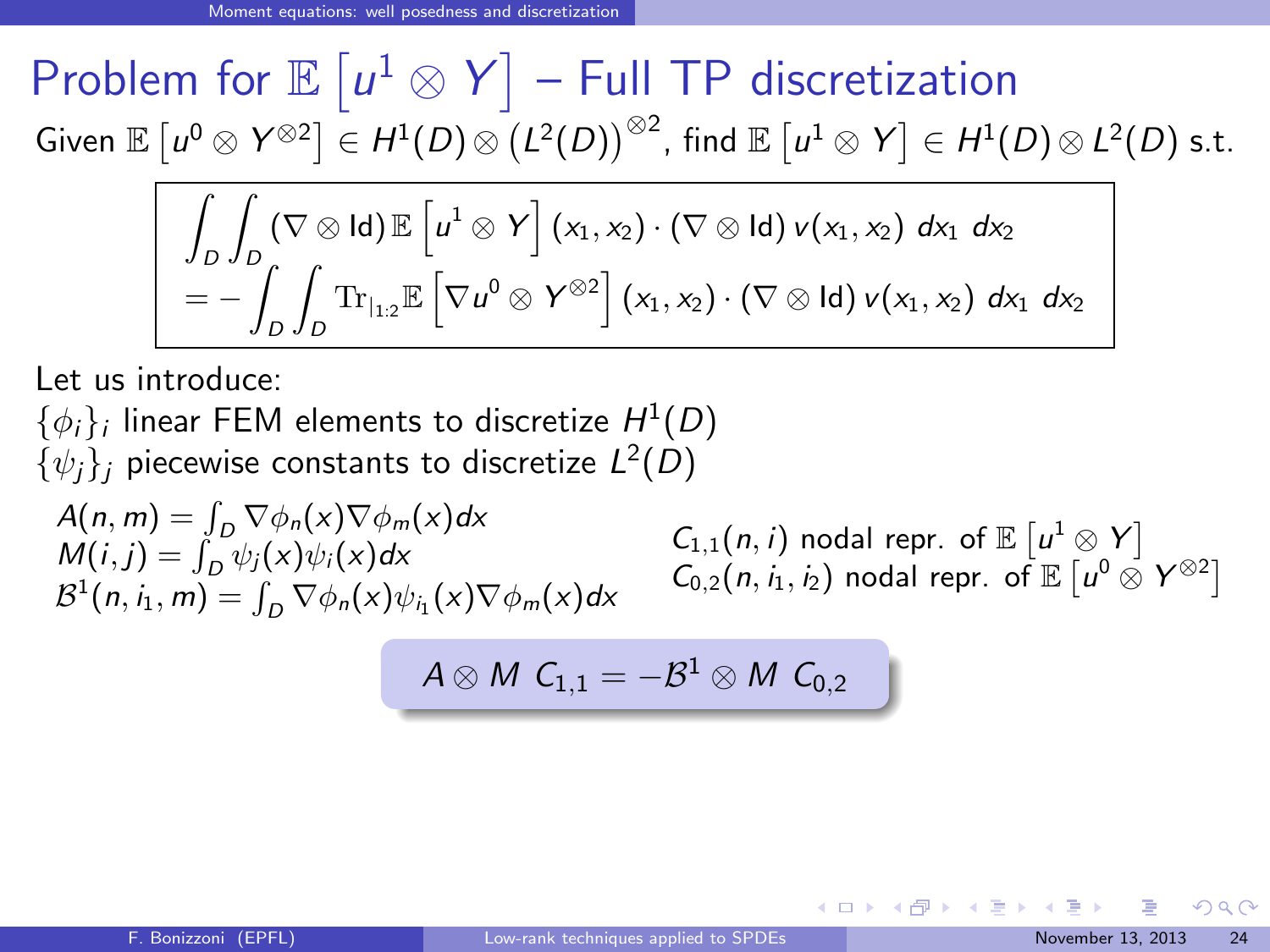Problem for  $\mathbb{E} \left[ u^1 \otimes Y \right]$  – Full TP discretization Given  $\mathbb{E}\left[ \left. u^0\otimes \mathsf{Y}^{\otimes 2} \right] \in H^1(D)\otimes \left( L^2(D)\right)^{\otimes 2}$ , find  $\mathbb{E}\left[ \left. u^1\otimes \mathsf{Y} \right] \in H^1(D)\otimes L^2(D)$  s.t.

$$
\int_{D} \int_{D} (\nabla \otimes \text{Id}) \mathbb{E} \left[ u^{1} \otimes Y \right] (x_{1}, x_{2}) \cdot (\nabla \otimes \text{Id}) v(x_{1}, x_{2}) dx_{1} dx_{2}
$$
\n
$$
= - \int_{D} \int_{D} \text{Tr}_{|_{12}} \mathbb{E} \left[ \nabla u^{0} \otimes Y^{\otimes 2} \right] (x_{1}, x_{2}) \cdot (\nabla \otimes \text{Id}) v(x_{1}, x_{2}) dx_{1} dx_{2}
$$

Let us introduce:

 $\{\phi_i\}_i$  linear FEM elements to discretize  $H^1(D)$  $\{\psi_j\}_j$  piecewise constants to discretize  $L^2(D)$ 

 $A(n, m) = \int_D \nabla \phi_n(x) \nabla \phi_m(x) dx$  $M(i, j) = \int_D \psi_j(x) \psi_i(x) dx$  $\mathcal{B}^1(n, i_1, m) = \int_D \nabla \phi_n(x) \psi_{i_1}(x) \nabla \phi_m(x) dx$ 

<span id="page-61-0"></span> $C_{1,1}(n, i)$  nodal repr. of  $\mathbb{E} \left[ u^1 \otimes Y \right]$  $C_{0,2}(n, i_1, i_2)$  nodal repr. of  $\mathbb{E} \left[ u^0 \otimes Y^{\otimes 2} \right]$ 

$$
A\otimes M \ C_{1,1}=-\mathcal{B}^1\otimes M \ C_{0,2}
$$

Simplifying the mass matrix:

$$
\mathcal{A} \times_{1:1} \mathcal{C}_{1,1} = - \mathcal{B}^1 \times_{1:2} \mathcal{C}_{0,2}
$$

where  $\times_{1:s}$  denotes the saturation of the first  $s$  indices of both the right and left hand side tensors. メロメ メ御 メメ きょうぼき  $\Omega$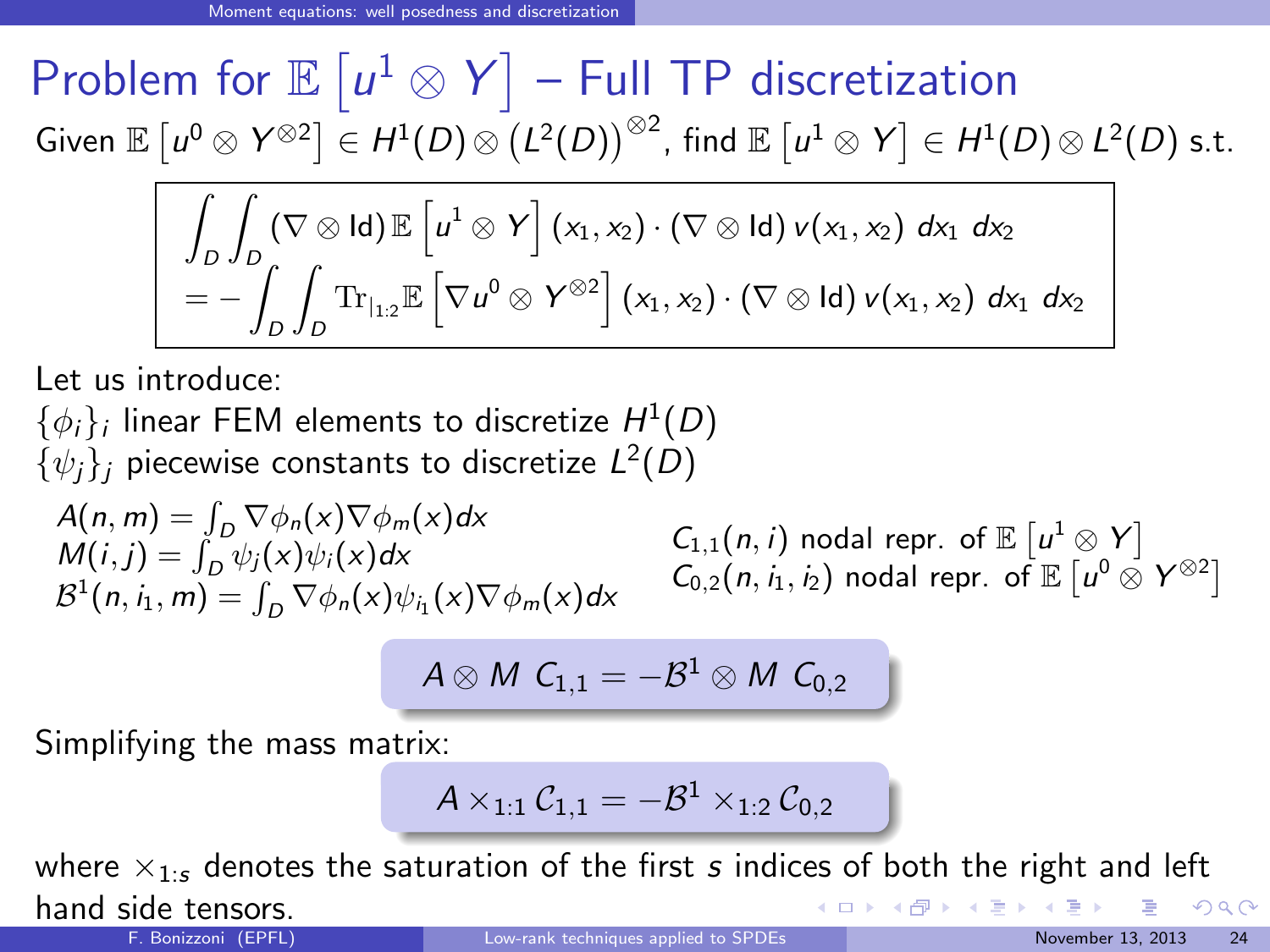# Problem for  $\mathbb{E} \left[ u^k \otimes Y^{\otimes l} \right]$  – Full TP discretization

Generalizing the previous equation:

**Tensorial equation**  
\n
$$
A \times_{1:1} C_{k,l} = -\sum_{s=1}^{k} {k \choose s} B^s \times_{1:s+1} C_{k-s,s+l}
$$

**Problem:** Curse of the dimensionality. How to store all the tensors?

| Dim.                 | $k=0$               | $k=1$               | $k=2$               |  |
|----------------------|---------------------|---------------------|---------------------|--|
| $\mathcal{O}(N_h)$   | $\mathcal{C}_{0,0}$ |                     | $\mathcal{C}_{2,0}$ |  |
| $\mathcal{O}(N_h^2)$ |                     | $\mathcal{C}_{1,1}$ |                     |  |
| $\mathcal{O}(N_h^3)$ | $\mathcal{C}_{0,2}$ |                     |                     |  |
|                      |                     |                     |                     |  |

<span id="page-62-0"></span> $\Omega$ 

**K ロ ト K 何 ト K ヨ ト K**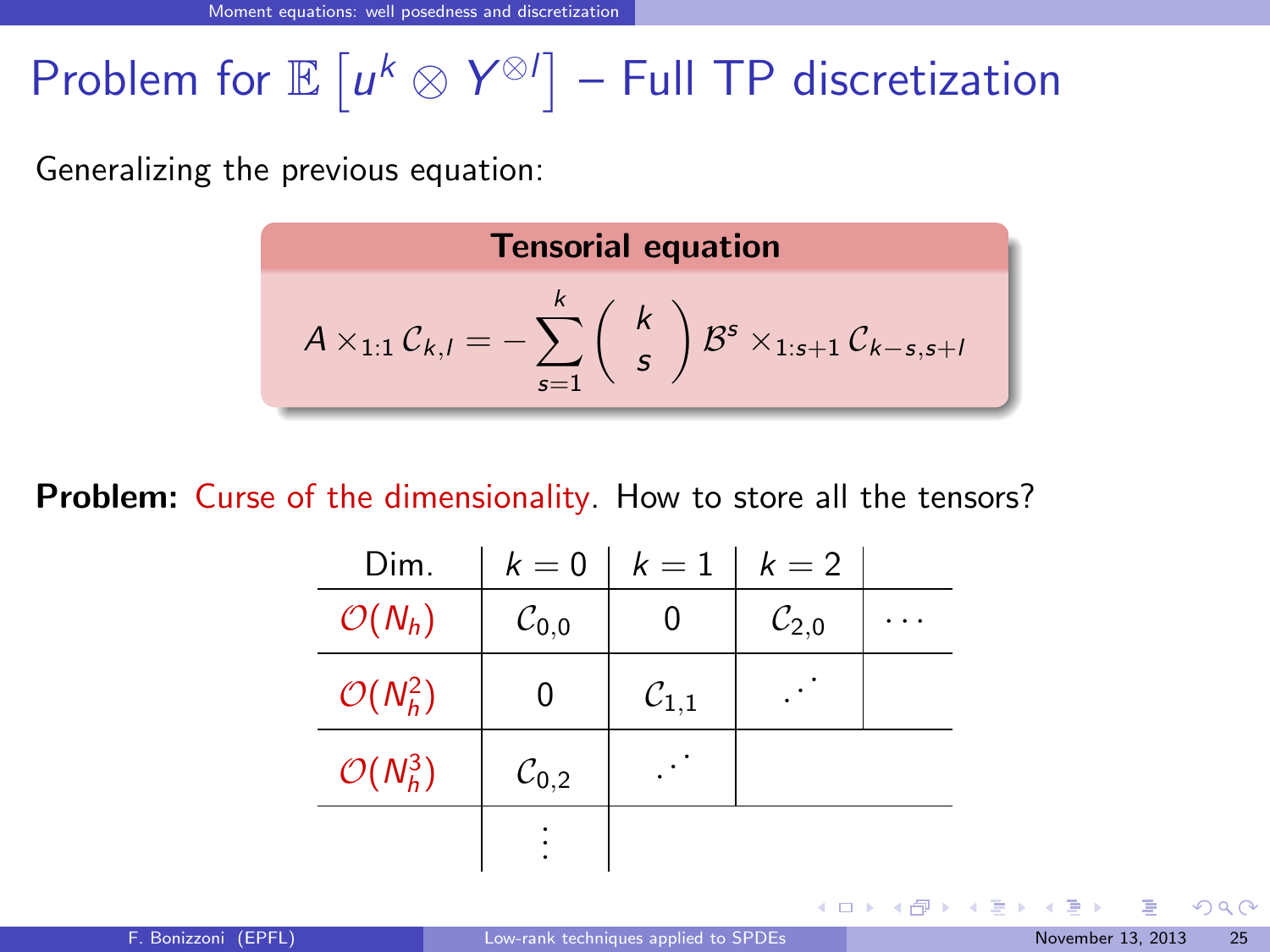#### **Outline**

- [The lognormal Darcy problem](#page-2-0)
- [Perturbation approach and moment equations](#page-7-0)
- <sup>3</sup> [Approximation properties of the Taylor polynomial](#page-32-0)
- [Moment equations: well posedness and discretization](#page-56-0)
- <sup>5</sup> [Tensor Train approximation](#page-63-0)
- [1D Numerical experiments](#page-70-0)

<span id="page-63-0"></span> $\Omega$ 

 $\equiv$ 

メロトメ 御下 メミトメ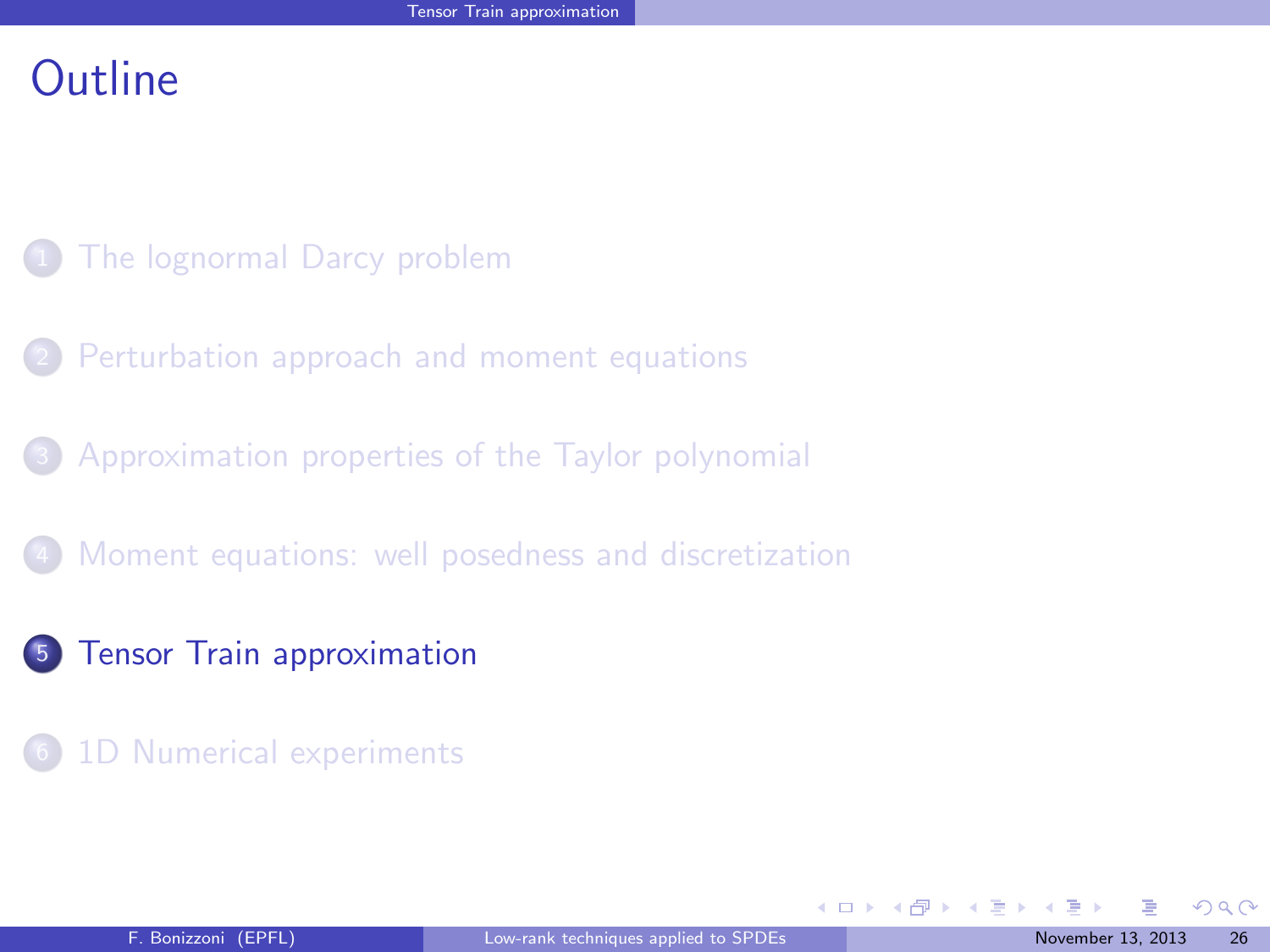# Tensor Train (TT) Format [\[Oseledets, 2011\]](#page-77-6)

Generalization of the SVD decomposition of a matrix in more than 2 dimensions. **SVD of a matrix:** let  $X \in \mathbb{R}^{N_1 \times N_2}$  be a matrix

$$
X(i_1, i_2) = \sum_{\alpha_1=1}^{r_1} G_1(i_1, \alpha_1) G_2(\alpha_1, i_2)
$$

<span id="page-64-0"></span> $\Omega$ 

 $\left\{ \begin{array}{ccc} 1 & 0 & 0 \\ 0 & 1 & 0 \end{array} \right\}$  ,  $\left\{ \begin{array}{ccc} 0 & 0 & 0 \\ 0 & 0 & 0 \end{array} \right\}$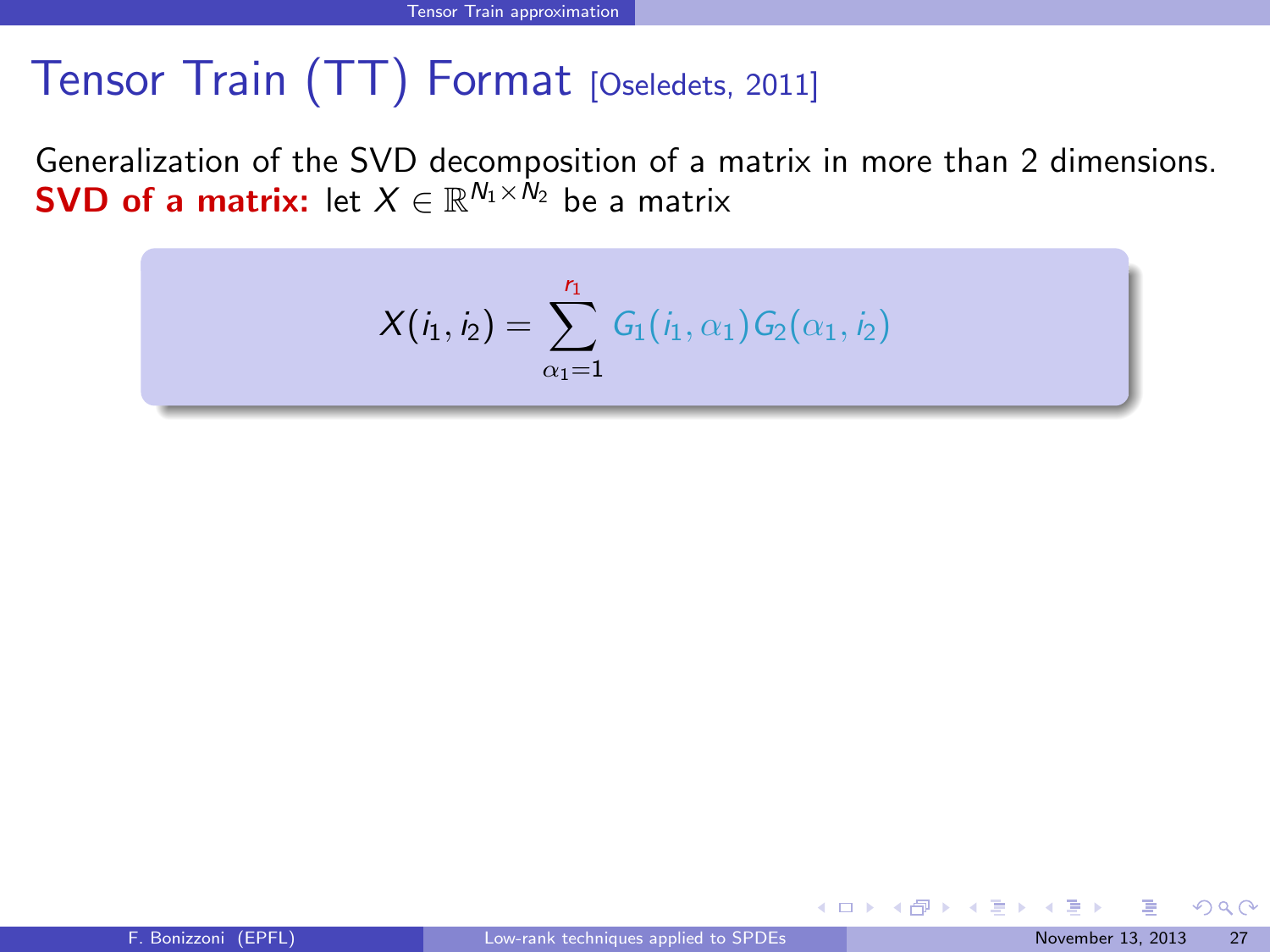# Tensor Train (TT) Format [\[Oseledets, 2011\]](#page-77-6)

Generalization of the SVD decomposition of a matrix in more than 2 dimensions. Tensor Train (TT) Format: let  $X \in \mathbb{R}^{N_1 \times ... \times N_n}$  be a tensor of order n

$$
X(i_1,\ldots,i_n) = \sum_{\alpha_1,\ldots,\alpha_{n-1}=1}^{r_1,\ldots,r_{n-1}} G_1(i_1,\alpha_1) G_2(\alpha_1,i_2,\alpha_2) \ldots G_n(\alpha_{n-1},i_n)
$$

The  $(n + 1)$ -tupla  $(r_0, \ldots, r_n)$  is called  $TT - rank$ 

Idea: Storage of order 3 tensors in a (linear) linked format



<span id="page-65-0"></span> $QQ$ 

**K ロ ト K 何 ト K ヨ ト K**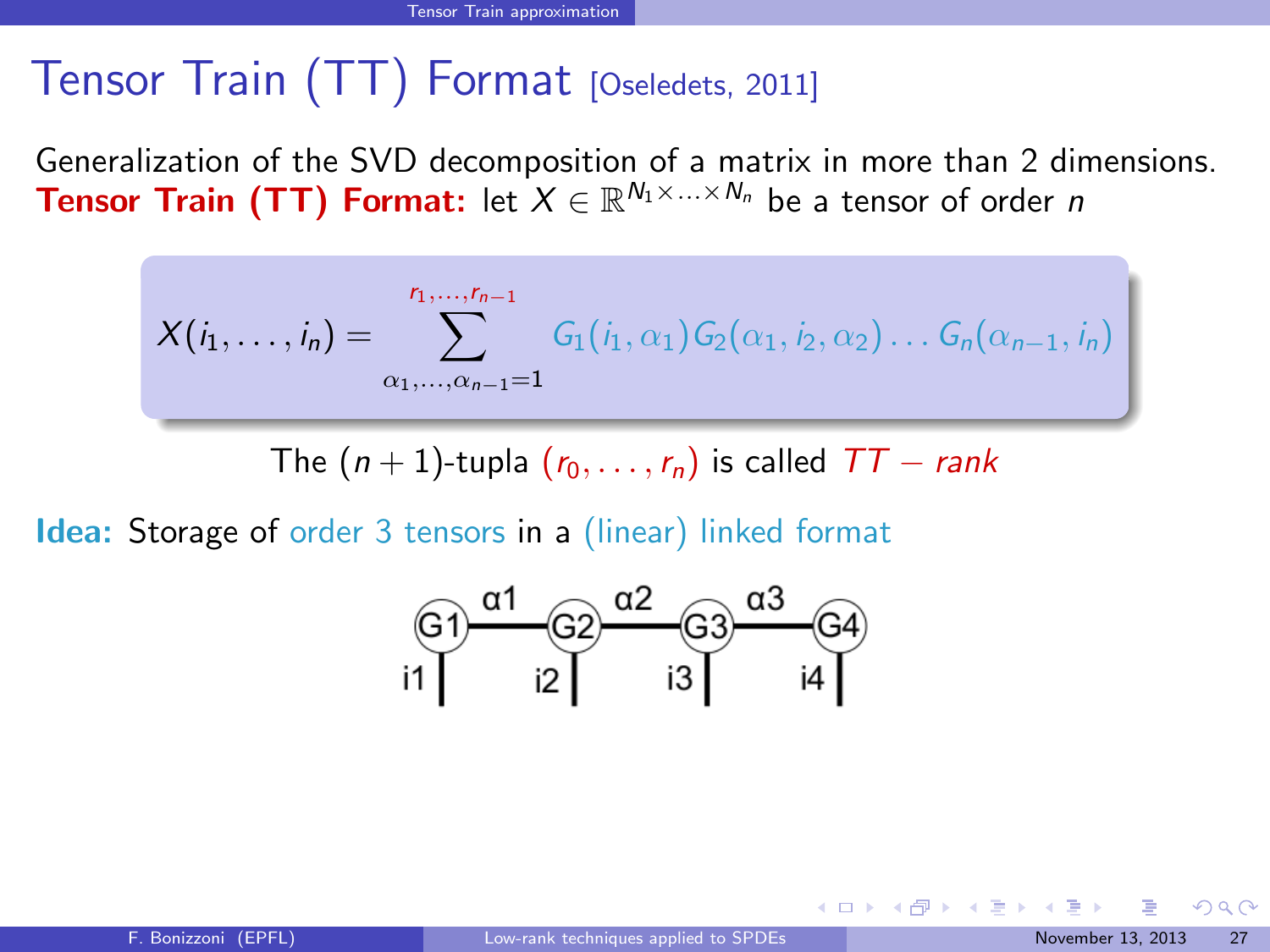# Tensor Train (TT) Format [\[Oseledets, 2011\]](#page-77-6)

Generalization of the SVD decomposition of a matrix in more than 2 dimensions. Tensor Train (TT) Format: let  $X \in \mathbb{R}^{N_1 \times ... \times N_n}$  be a tensor of order n

$$
X(i_1,\ldots,i_n) = \sum_{\alpha_1,\ldots,\alpha_{n-1}=1}^{r_1,\ldots,r_{n-1}} G_1(i_1,\alpha_1) G_2(\alpha_1,i_2,\alpha_2) \ldots G_n(\alpha_{n-1},i_n)
$$

The  $(n + 1)$ -tupla  $(r_0, \ldots, r_n)$  is called  $TT - rank$ 

Idea: Storage of order 3 tensors in a (linear) linked format

<span id="page-66-0"></span>

Pro: Storage complexity:  $\mathcal{O}(n N r^2)$  vs  $\mathcal{O}((N)^n)$ ,  $r = \max r_i, \ N = \max N_i.$ 

• It allows fast computations.

Results obtained: Using the Matlab TT-toolbox 2.2 [Oseledets, 2012], we developed a code which solves the recursive problem [fo](#page-65-0)r  $\mathbb{E}[\mu]$  $\mathbb{E}[\mu]$  $\mathbb{E}[\mu]$  $\mathbb{E}[\mu]$  $\mathbb{E}[\mu]$  $\mathbb{E}[\mu]$  $\mathbb{E}[\mu]$  [i](#page-67-0)[n](#page-62-0) [T](#page-63-0)[T-](#page-70-0)[f](#page-62-0)[or](#page-63-0)[m](#page-70-0)[at.](#page-0-0)  $299$ F. Bonizzoni (EPFL) [Low-rank techniques applied to SPDEs](#page-0-0) November 13, 2013 27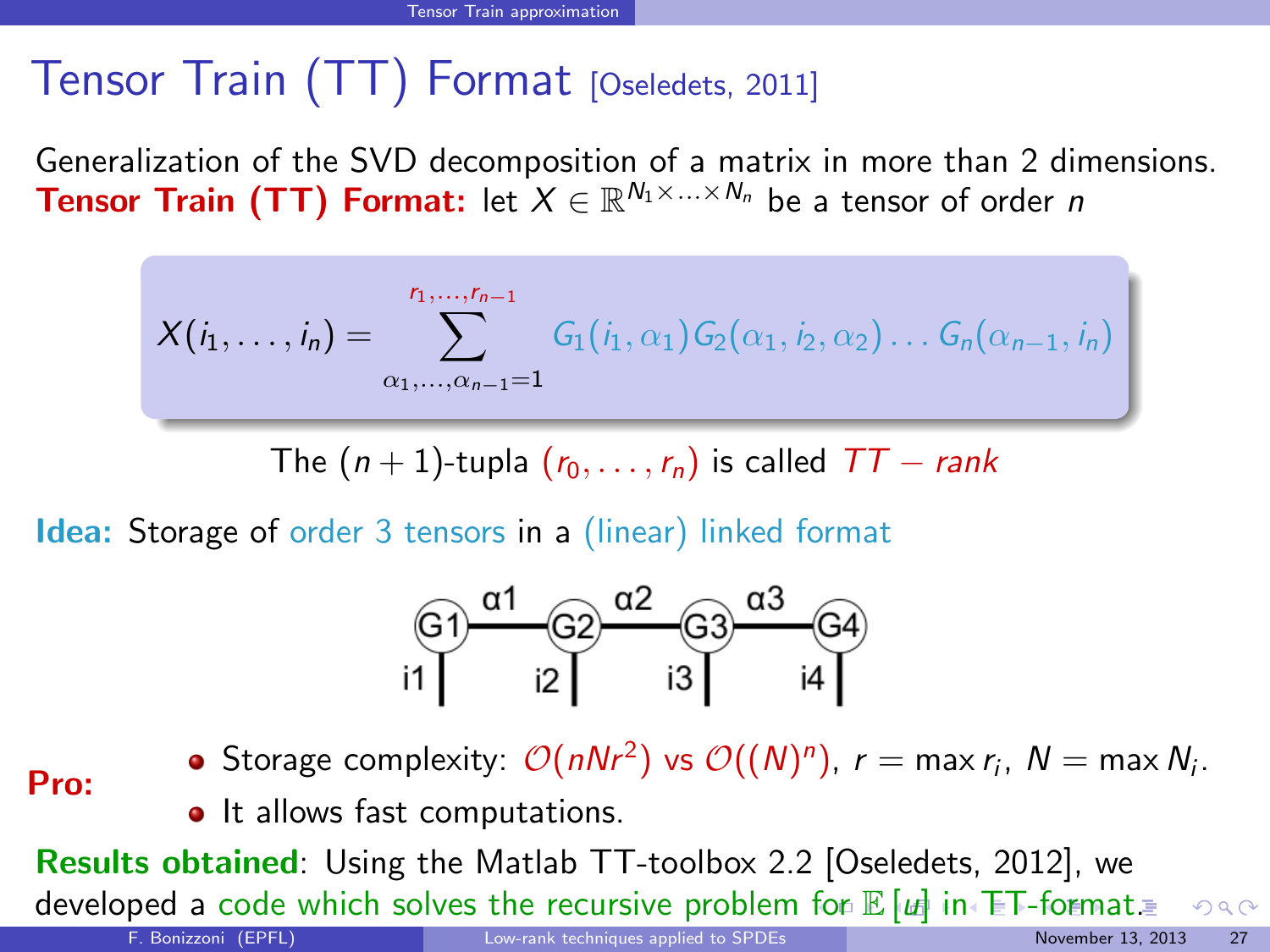# The TT–algorithm

What does it mean to solve a tensorial equation in TT-format?



<span id="page-67-0"></span> $QQ$ 

メロト メ御 トメ きょ メきょ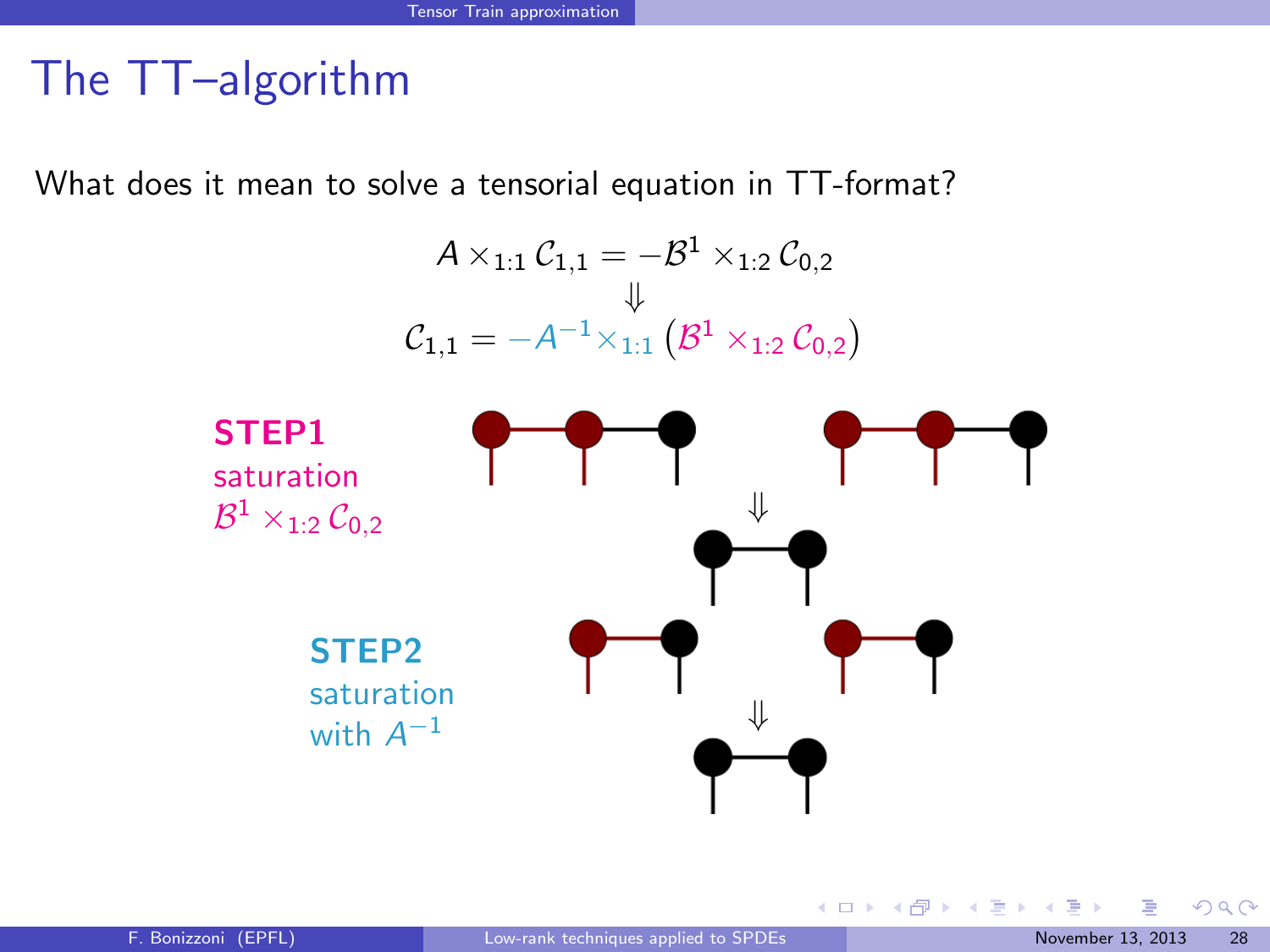<span id="page-68-1"></span>
$$
A \times_{1:1} C_{k,l} = -\sum_{s=1}^{k} \binom{k}{s} B^s \times_{1:s+1} C_{k-s,s+l}
$$
 (1)

Inputs needed:

- TT-format of the correlation  $\mathcal{C}_{0,s},\,\mathcal{C}_{0,s}^{\tau\tau}$  (nodal representation of  $\mathbb{E}\left[ u^0 \otimes Y^{\otimes s} \right]$ )
- TT-format of the tensors  $\mathcal{B}^s$ ,  $\mathcal{B}^{\tau\tau,s}$
- Stiffness matrix A

Operations needed:

- Saturation  $\times_{1}$ : between two TT-tensors
- Lin. alg. operations and approximation (tt\_round) of tt-tensors [TT-toolbox]

```
for k = 0, \ldots, KCompute \mathcal{C}^{\tau\tau}_{0,k} with a tolerance tol_{\tau\tau}for l = k - 1, \ldots, 0Solve the tensorial equation (1)
     end
     The result for l = 0 is the k-th order correction C_{k,0}end
```
<span id="page-68-0"></span> $\Omega$ 

 $(1)$   $(1)$   $(1)$   $(1)$   $(1)$   $(1)$   $(1)$   $(1)$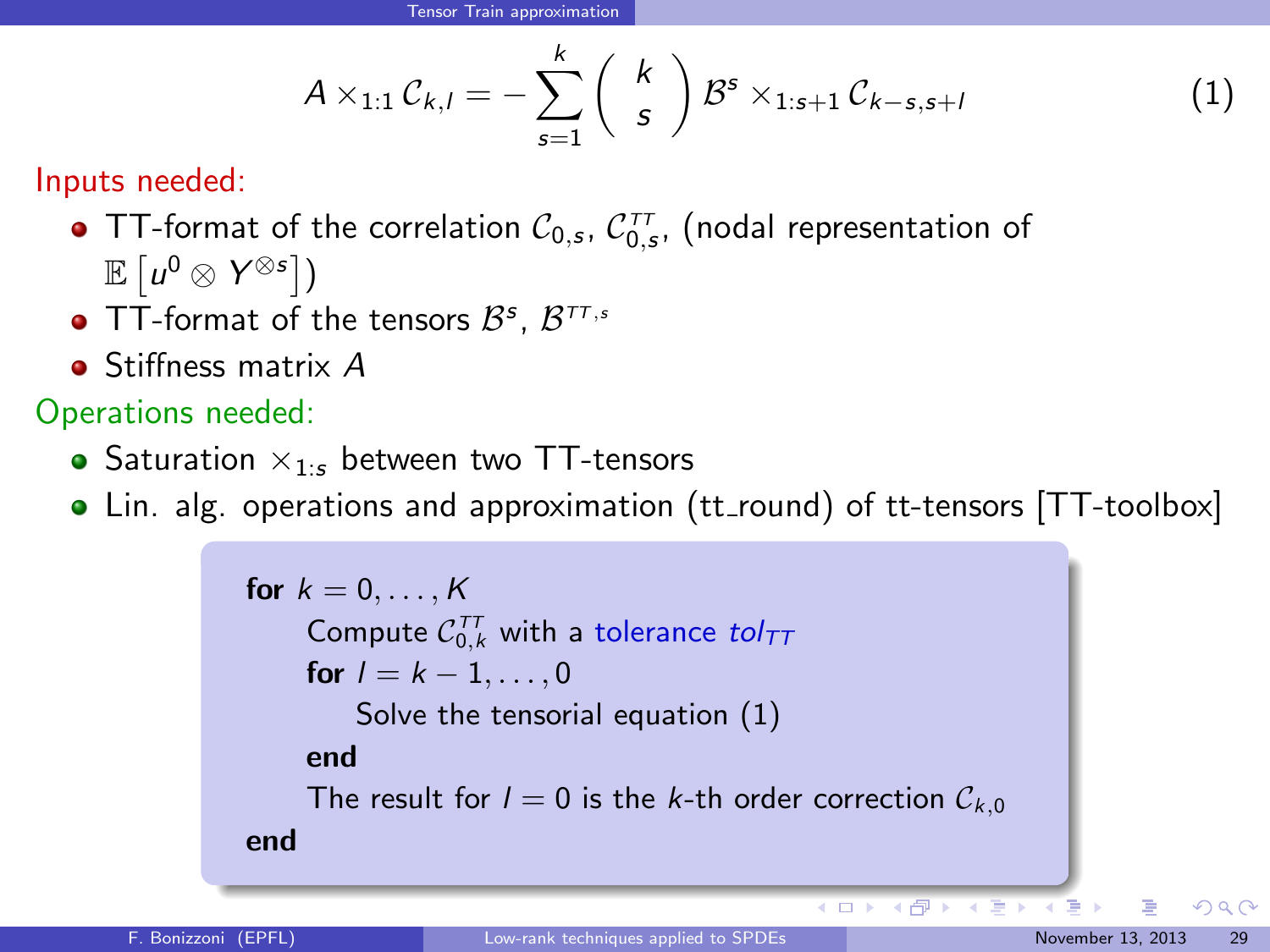**TT-representation of**  $\mathbb{E}\left[Y^{\otimes k}\right]$  **[\[Kumar – Kressner – Nobile – Tobler, 2013\]](#page-77-7)** 

The starting point is the KL-expansion of the Gaussian random field  $Y$ :

$$
Y(\omega, x) = \mathbb{E}[Y](x) + \sum_{i=1}^{\infty} \sqrt{\lambda_i} \xi_i(\omega) \phi_i(x), \ x \in D, \ \omega \in \Omega
$$

where  $\xi_i$  i.i.d  $\sim \mathcal{N}(0, 1)$  and  $\sum_{i=1}^{\infty} \lambda_i = \int_D Var[Y(x)]dx$ .

 $\bullet$  k-th correlation:

$$
\mathbb{E}\left[Y^{\otimes k}\right](x_1 \ldots, x_k) = \sum_{i_1=1}^{\infty} \cdots \sum_{i_k=1}^{\infty} \mathbb{E}\left[\prod_{\eta=1}^k \sqrt{\lambda_{i_\eta}} \xi_{i_\eta}\right] \bigotimes_{\eta=1}^k \phi_{i_\eta}(x_\eta) =
$$
  

$$
\sum_{i \in \mathbb{N}^k} C_{i_1 \ldots i_k} \bigotimes_{\eta=1}^k \phi_{i_\eta}(x_\eta),
$$
  
where  $C_{i_1 \ldots i_k} = \prod_{i=1}^{\infty} \lambda_i^{m_i(i)/2} \mathbb{E}\left[\xi_i^{m_i(i)}\right], m_i(i) = \text{multiplicity of index } i \text{ in } i.$ 

- $C_{i_1...i_k}$  is supersymmetric.
- An exact TT symmetric representation can be constructed:

$$
C^{(1,\ldots,k/2)} = U_{k/2} M U_{k/2}^T
$$

with  $\mathit{U}_{k/2}$  basis of  $Range(\mathit{C}^{(1,...,k/2)})$ .

Then the basis  $C^{(1,...,k/2)}$  can be further truncated with a given tolerance tol $_{TT}$ :

$$
\left\|C-\widetilde{C}\right\|_F\leq\text{tol}_{TT}
$$

<span id="page-69-0"></span> $\Omega$ 

メロメ メ御き メミメ メミメ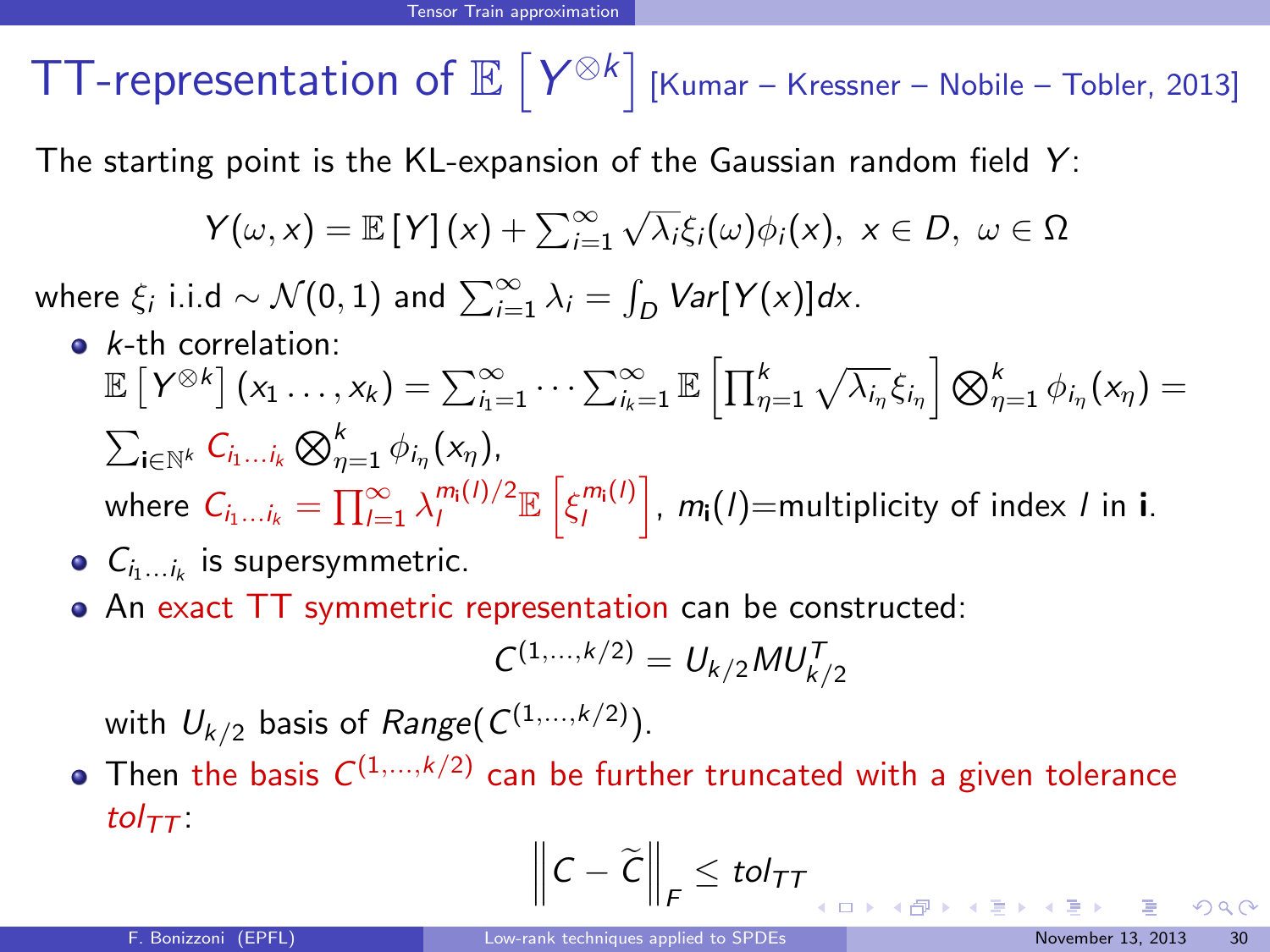## **Outline**

- [The lognormal Darcy problem](#page-2-0)
- [Perturbation approach and moment equations](#page-7-0)
- <sup>3</sup> [Approximation properties of the Taylor polynomial](#page-32-0)
- [Moment equations: well posedness and discretization](#page-56-0)
- **[Tensor Train approximation](#page-63-0)**
- <sup>6</sup> [1D Numerical experiments](#page-70-0)

<span id="page-70-0"></span> $\Omega$ 

 $\equiv$ 

メロトメ 御下 メミトメ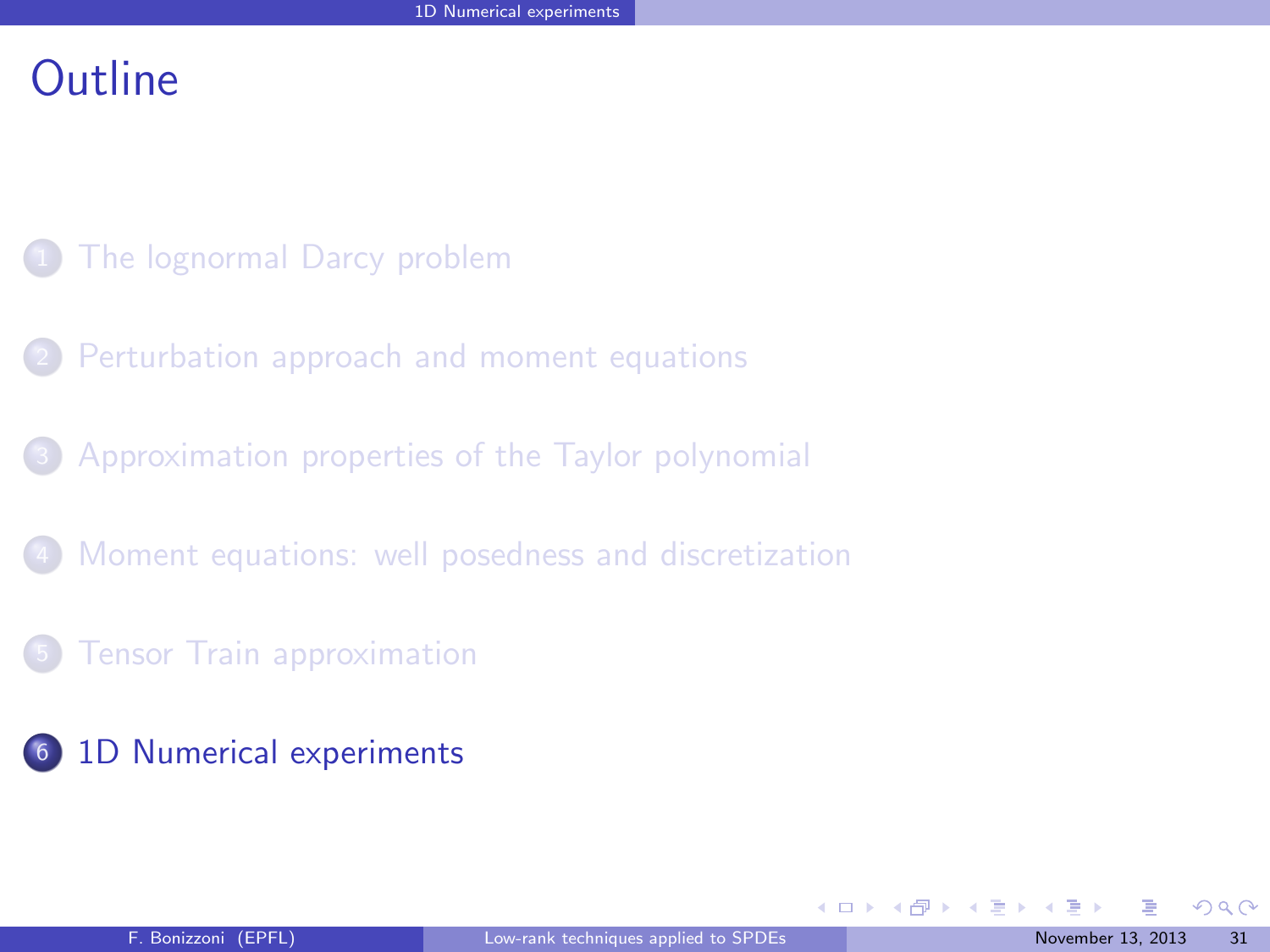# Test 1 – Analysis of the Taylor approximation

Let  $Y(\omega, x)$  be a centered Gaussian r. f. with Gaussian cov. function

$$
\text{Cov}_Y(x_1,x_2)=\sigma^2\,\,e^{-\frac{\||x_1-x_2\|^2}{0.2^2}},\quad \, (x_1,x_2)\in[0,1]\times[0,1]
$$

To compute the reference solution and the TT-solution we use:

- same spatial discretization  $N_h = 100$  of the physical domain  $D = [0, 1]$
- **•** same KL-expansion:  $N = 11$  r.v. (99% of variance captured)
- exact TT-computations:  $tol_{TT} = 10^{-16}$

⇓ We observe only the truncation

error in the Taylor series

Reference solution (collocation)

Computed error vs k





<span id="page-71-0"></span> $\Omega$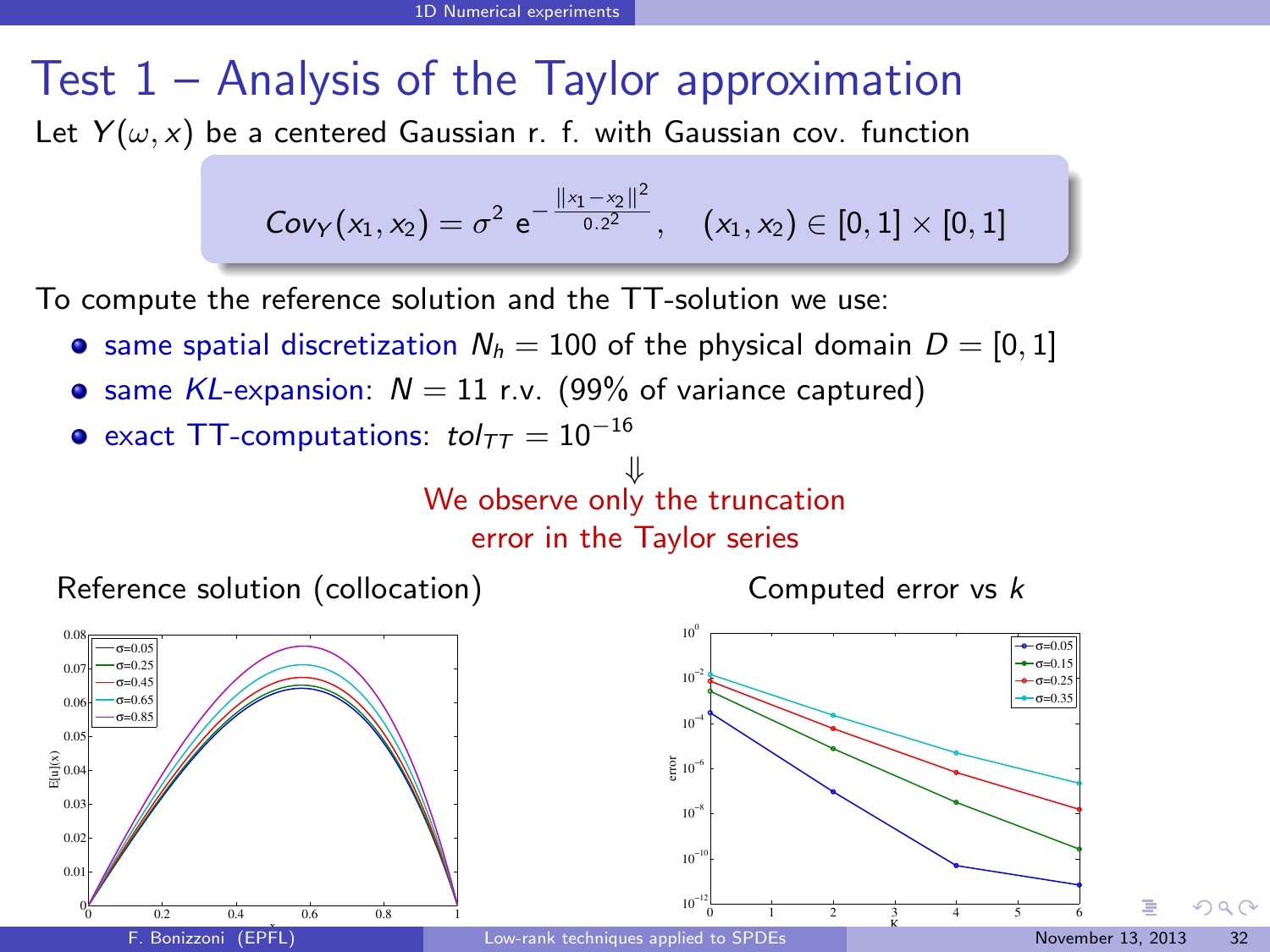### Test 1 – Analysis of the Taylor approx.

- $\bullet$   $N_{obs}$  = number of observations of the permeability field
- $N =$  number of random variables considered



As  $N_{obs}$  increases, the variability of the field decreases: good for perturbation [m](#page-71-0)e[th](#page-73-0)[o](#page-71-0)[ds](#page-72-0)[!](#page-73-0)

<span id="page-72-0"></span> $290$ 

−0.8 −0.6 −0.4 − 0 0.2 0.4 0.6 0.8

conditional log − conductivity<br>
conditional log − conditional log − conditions<br>
conditional log − conditions<br>
conditions of conditions of conditions of conditions of conditions of conditions of conditions of conditions<br>
co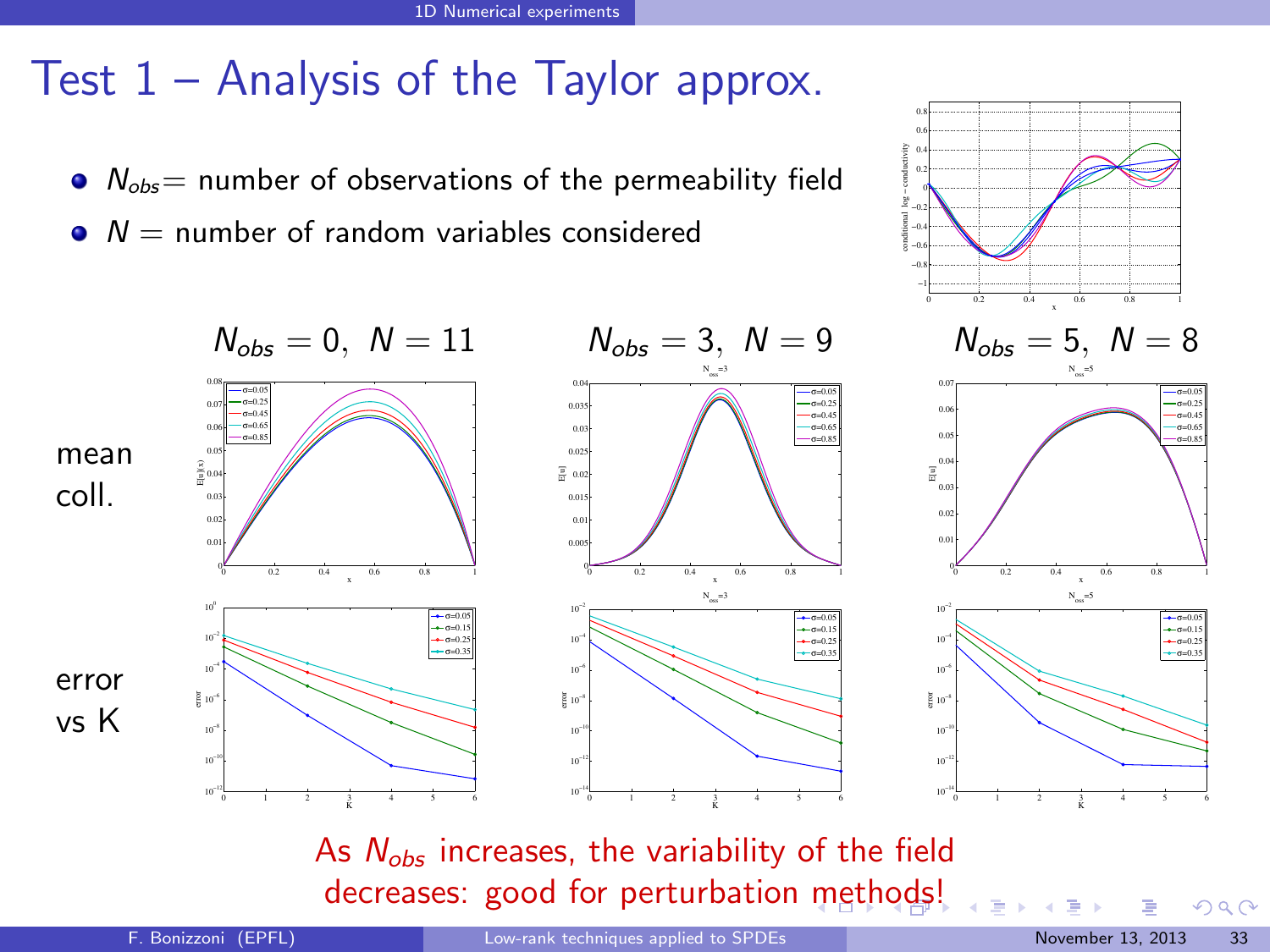## Test 2 – Analysis of the dependence on the TT-precision

Let  $Y(\omega, x)$  be a centered Gaussian r. f. with Gaussian cov. function

- same spatial discretization  $N_h = 100$  of the physical domain  $D = [0, 1]$
- **•** same KL-exp:  $N = 26$  r.v. (100% of variance captured up to machine precision)

<span id="page-73-0"></span> $\bullet$  different tolerances in the TT-computations

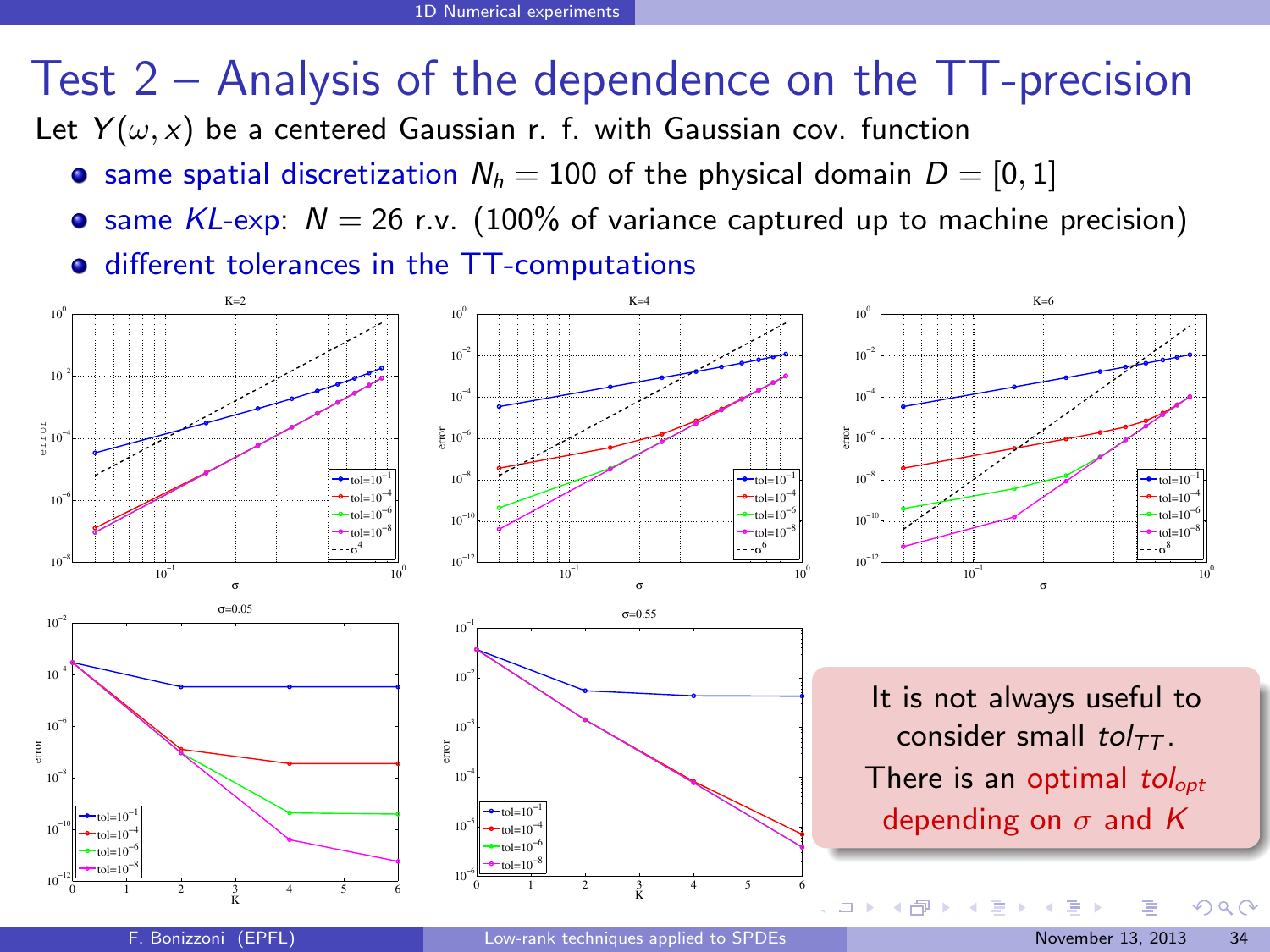### Test 2 – The complexity of the TT-algorithm

**Complexity** = number of linear systems to be solved

We numerically studied how the error depends on the complexity of the TT-algorithm



If the optimal  $tol_{opt}$  is chosen, the TT-algorithm is far superior to a standard Monte Carlo method (black line)

<span id="page-74-0"></span> $\Omega$ 

メロメ メタメ メミメス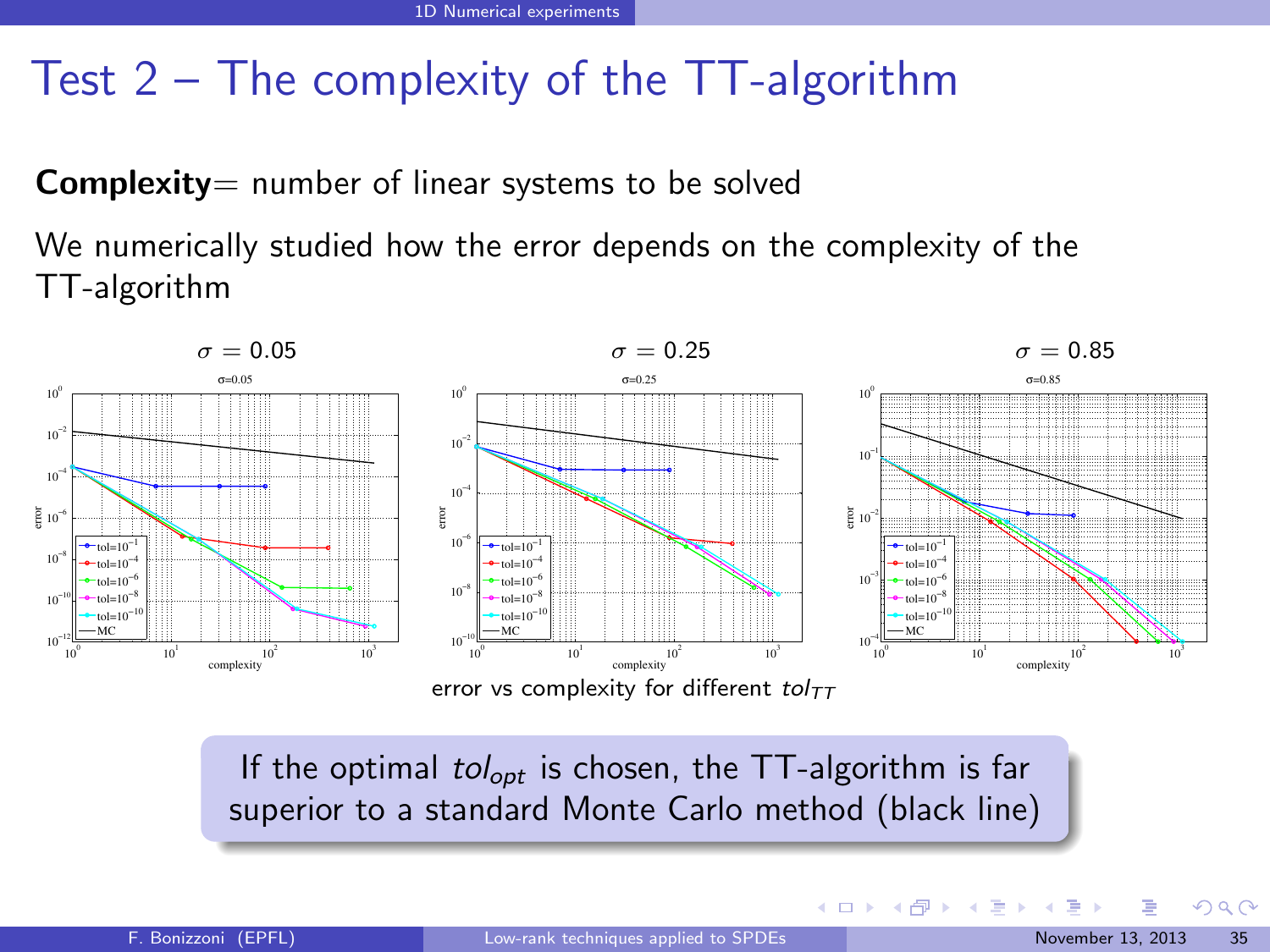## Test 3 – Storage requirements of the TT-algorithm

Let  $Y(\omega, x)$  be a centered Gaussian r. f. with Gaussian cov. function

- **•** spatial discretization  $N_h = 200$  of the physical domain  $D = [0, 1]$
- $\bullet$  exact KL-exp:  $N = 27$  r.v. (100% of variance captured up to machine precision)
- **•** different tolerances in the TT-computations



The storage requirement is a limiting aspect of our algorithm.

Improvements could be obtained thanks to the implemen[tat](#page-74-0)i[on](#page-76-0) [o](#page-74-0)[f s](#page-75-0)[p](#page-76-0)[ar](#page-69-0)[s](#page-70-0)[e T](#page-86-0)[T](#page-69-0)[-](#page-70-0)[ten](#page-86-0)[so](#page-0-0)[rs](#page-86-0)  $298$ 

<span id="page-75-0"></span> $\lambda$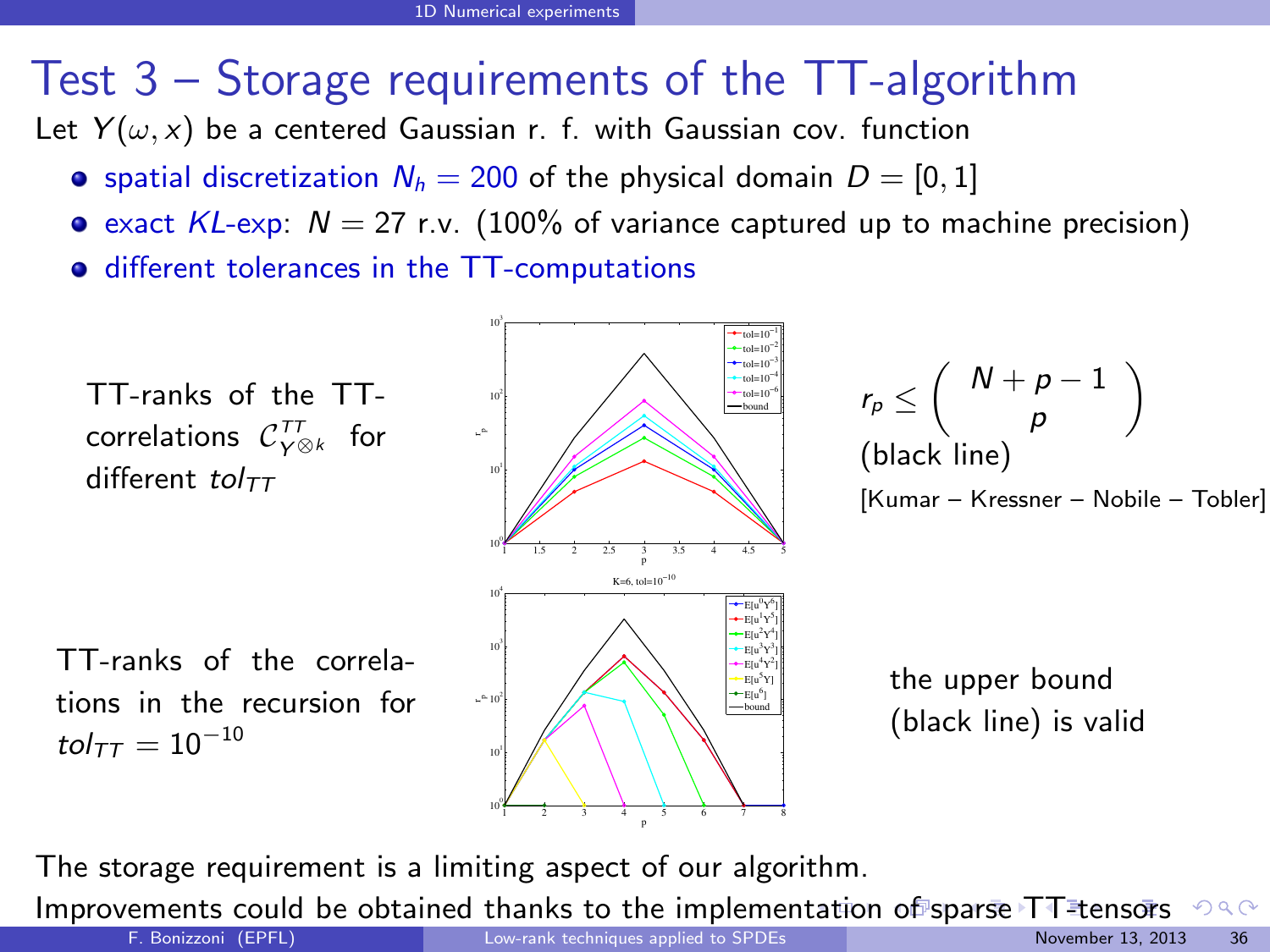### Conclusions

- We have applied the perturbation technique to the Darcy problem with lognormal permeability.
- We have studied the approximation properties of the Taylor polynomial
- We have derived the moment equations, and proved their well-posedness and Hölder-type regularity results.
- We have developed an algorithm in TT-format able to solve the first statistical moment problem. Our TT-algorithm provide a valid solution both in the case where  $Y$  is parametrized by a small number of r.v. and if the entire random field is considered.
- If the optimal tol $_{TT}$  is considered, our TT-algorithm is far superior to a standard Monte Carlo method
- The main limitation is the storage requirement.

<span id="page-76-0"></span> $QQ$ 

 $\left\{ \begin{array}{ccc} 1 & 0 & 0 \\ 0 & 1 & 0 \end{array} \right\}$  ,  $\left\{ \begin{array}{ccc} 0 & 0 & 0 \\ 0 & 0 & 0 \end{array} \right\}$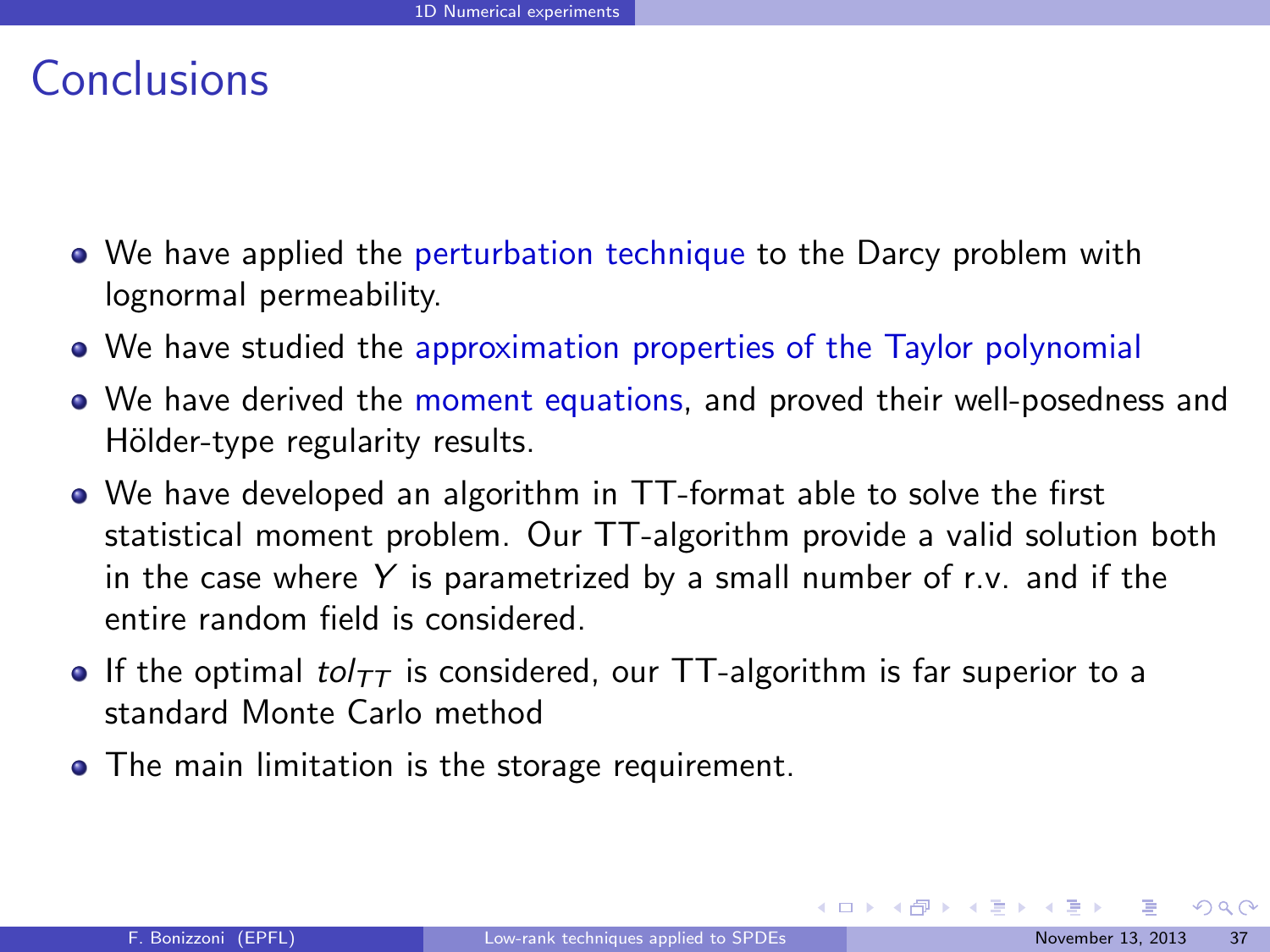

#### <span id="page-77-2"></span>Adler, R. J. and Taylor, J. E.

Random fields and geometry, Springer, 2007.

#### Babuška, I, and Chatzipantelidis, P.

On solving elliptic stochastic partial differential equations, Comput. Methods Appl. Mech. Engrg., 2002, Vol 191, pp 4093–4122.

#### Bonizzoni, F.

Analysis and approximation of moment equations for PDEs with stochastic data, PhD thesis, Politecnico di Milano, Italy, 2013.

#### Bonizzoni, F and Nobile, F.

Perturbation analysis for the Darcy problem with log-normal permeability, MATHICSE Report 29/2013.



#### <span id="page-77-1"></span>Charrier, J. and Debussche, A.

Weak truncation error estimates for elliptic PDEs with lognormal coefficients Stochastic Partial Differential Equations: Analysis and Computations, 2013, Vol 1, pp 63-93.



#### Galvis, J. and Sarkis, M.

Approximating infinity-dimensional stochastic Darcy's equations without uniform ellipticity SIAM J. Numer. Anal., 2009, Vol 47, pp 3624-3651.

#### Gittelson, C. J.

Stochastic Galerkin discretization of the log-normal isotropic diffusion problem Math. Models Methods Appl. Sci., 2010, Vol 20, pp 237–263,



#### Kumar, R. and Kressner, D. and Nobile, F. and Tobler, C.

Low-rank tensor approximation for high order correlation functions of Gaussian random fields In preparation



#### Harbrecht, H. and Schneider, R. and Schwab, C.

Sparse second moment analysis for elliptic problems in stochastic domains,

Numerische Mathematik, 2008, Vol 109, pp 385-414.



#### Oseledets, I. V.

Tensor-train decomposition, SIAM J. Sci. Comput., 2011, Vol 33, pp 2295–2317.



Riva, M. and Guadagnini, A. and De Simoni, M.

Assessment of uncertainty associated with the estimation of well catchments by moment equations, Advances in Water Resources, 2006, Vol 29, 5, pp 676–691.



#### Tartakovsky, D. M. and Neuman, S. P.

Transient flow in bounded randomly heterogeneous domains: 1. Exact conditional moment equations and recursive approx, Water Resour. Res., Vol 34, pp 1–12.



#### Todor, R. A.

Sparse Perturbation Algorithms for Elliptic PDE's with Stochastic Data, PhD thesis, ETH Zurich, Switzerland, 2005.



#### von Petersdorff, T. and Schwab, C.

Sparse finite element methods for operator equations with stochastic data Appl. Math., 2006, Vol 51, pp 145–180.

メロト メ御 トメ きょ メきょ

<span id="page-77-0"></span> $\Omega$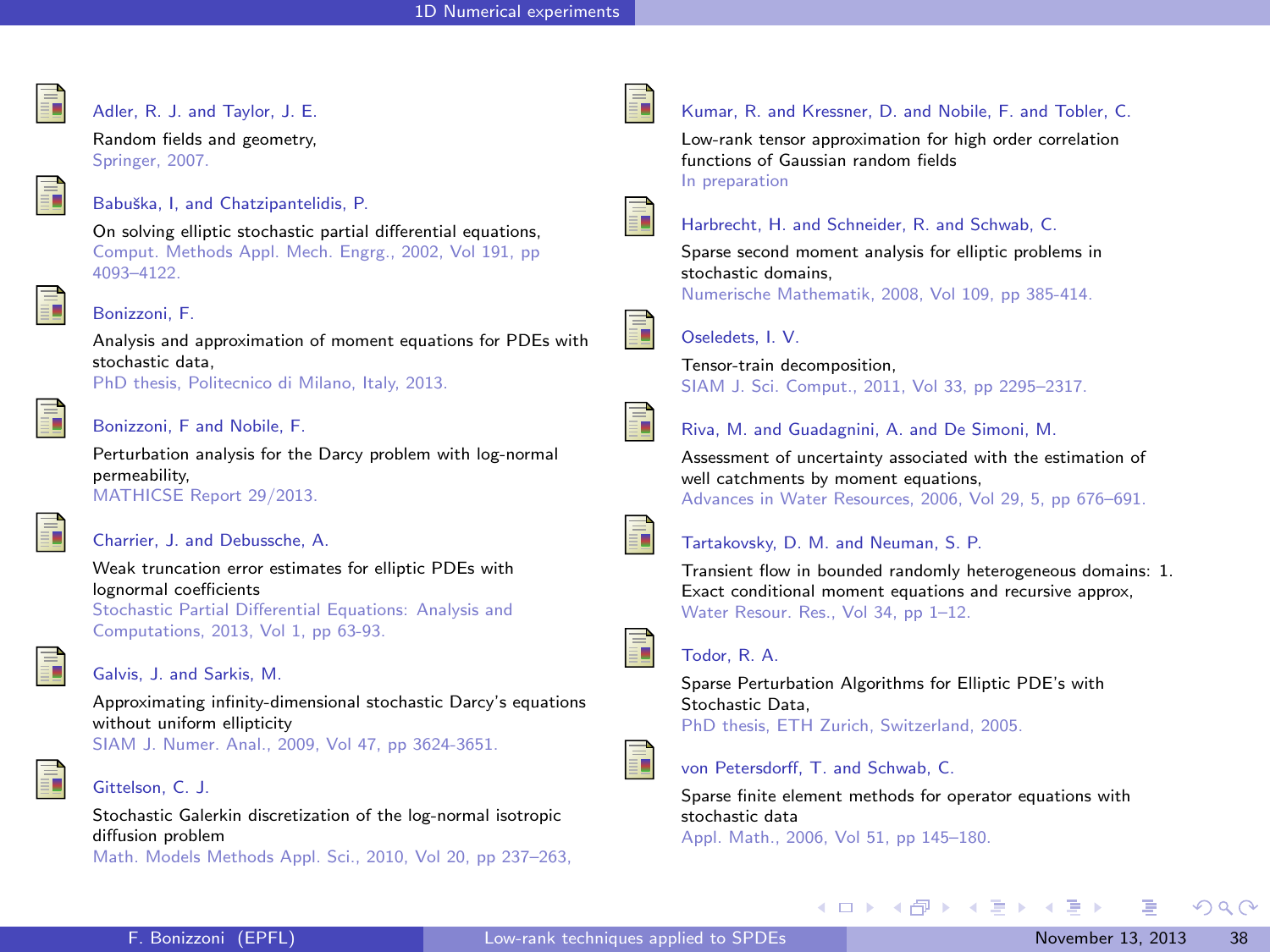# Thank you for the attention!

<span id="page-78-0"></span> $299$ 

 $A$  (D  $A$  +  $A$   $B$  +  $A$   $\Rightarrow$   $A$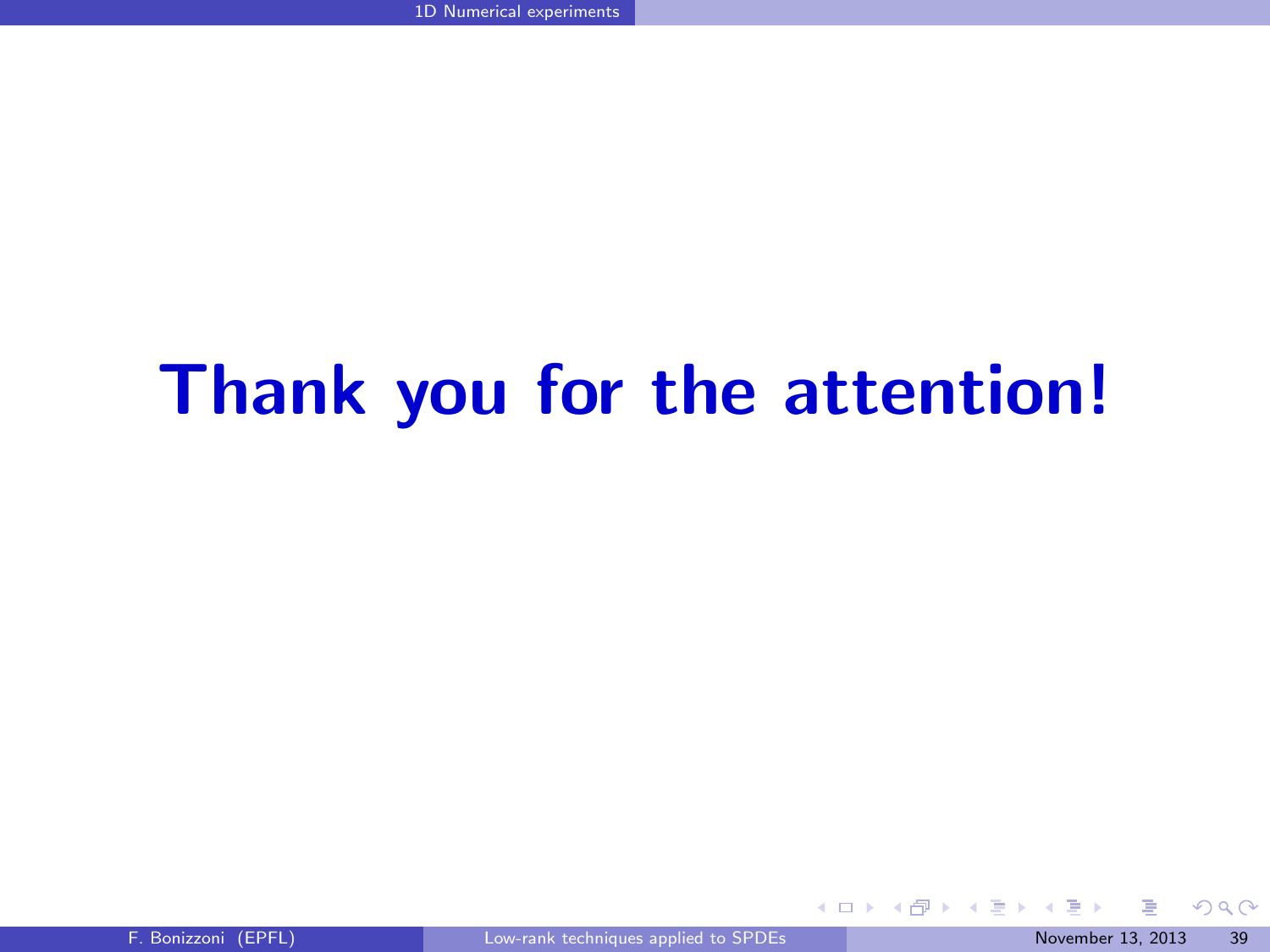### Well-posedness of the stochastic Darcy problem

find 
$$
u \in L^p(\Omega; H^1(D))
$$
 s.t.  $u|_{\Gamma_D} = g$  a.s., and  
\n
$$
\int_D a(\omega, x) \nabla_x u(\omega, x) \cdot \nabla_x v(x) dx = \int_D f(x) v(x) dx \quad \forall v \in H^1_{\Gamma_D}(D), \text{ a.s. in } \Omega.
$$

**A1** : The permeability field  $a \in L^p(\Omega; C^0(\overline{D}))$  for every  $p \in (0, \infty)$ . Then, the quantities

$$
a_{min}(\omega) := \min_{x \in \bar{D}} a(\omega, x) \tag{2}
$$

<span id="page-79-0"></span>
$$
a_{\max}(\omega) := \max_{x \in \bar{D}} a(\omega, x) \tag{3}
$$

are well defined, and  $a_{max}\in L^p(\Omega)$  for every  $p\in (0,+\infty).$  Moreover, we assume

**A2** : 
$$
a_{min}(\omega) > 0
$$
 a.s.,  $\frac{1}{a_{min}(\omega)} \in L^p(\Omega)$  for every  $p \in (0, \infty)$ .

### Theorem

university-logo If the permeability field  $a(\omega, x)$  satisfies A1, A2, then the stochastic Darcy problem is well-posed for every  $p \in (0,\infty)$ , that is it admits a unique solution that depends continuously on the data.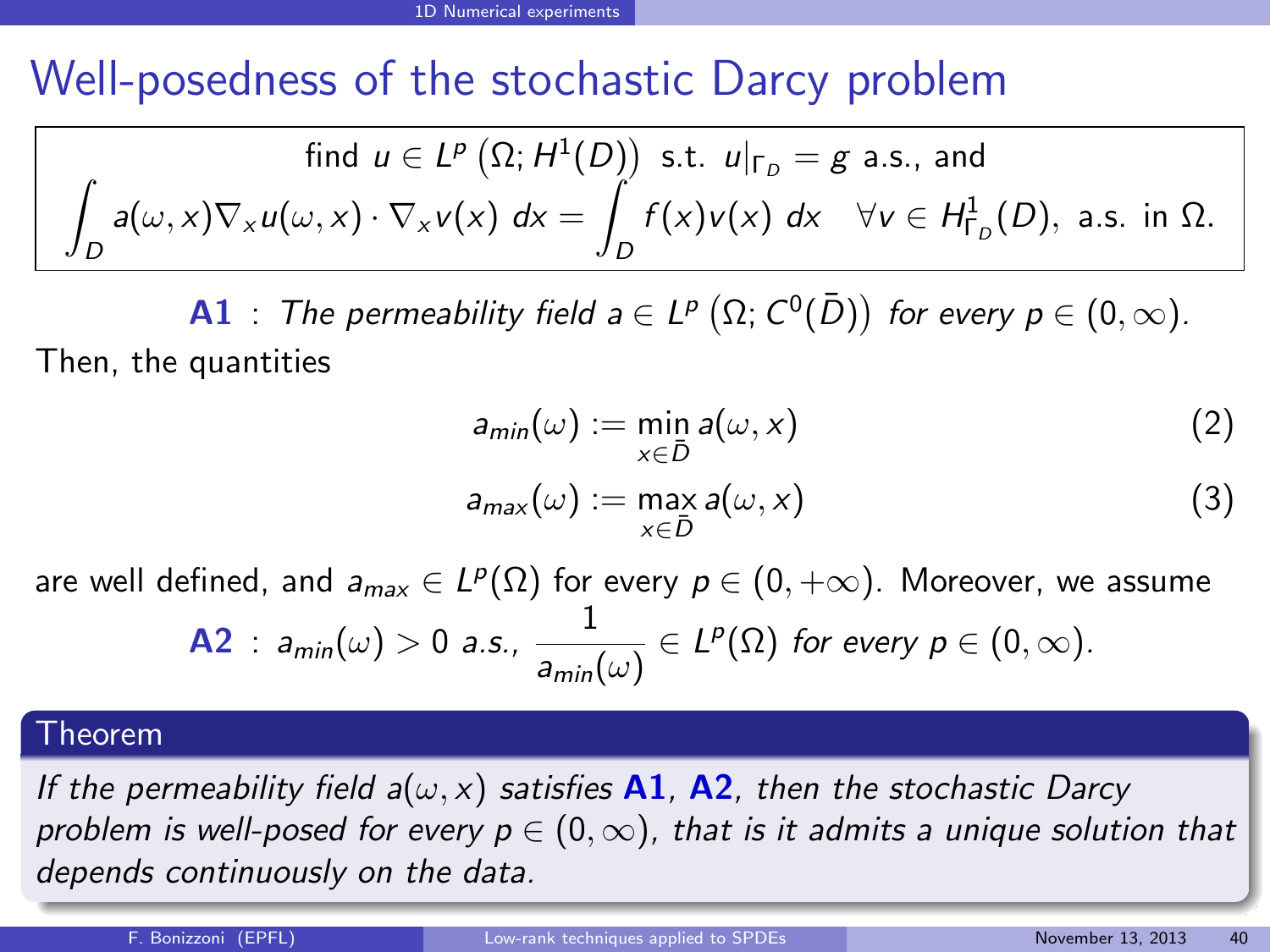Upper bounds for the statistical moments of  $||Y||_{L^{\infty}(D)}$ 

KL expansion: 
$$
Y(\omega, x) = \mathbb{E}[Y](x) + \sigma^2 \sum_{j=1}^{+\infty} \sqrt{\tilde{\lambda}_j} \phi_j(x) \xi_j(\omega)
$$

 $\bullet$   $\phi_j$  is Hölder continuous with exponent  $0<\gamma\leq 1$  for every  $j\geq 1.$  $+\infty$ 

$$
\bullet \ \ R_\gamma := \sum_{j=1} \widetilde{\lambda}_j \, \|\phi_j\|_{\mathcal{C}^{0,\gamma}(\bar{D})}^2 < +\infty.
$$

Spectral technique [Charrier – Debussche, 2013]

\n
$$
\mathbb{E}\left[\|Y'\|_{L^{\infty}(D)}^{k}\right] \leq C \, R_{\gamma}^{k/2} \sigma^{k} \, (k-1)!!, \quad \forall k > 0
$$

The domain is a d-dimensional rectangle  $D = [0, T]^d$ . The centered Gaussian field  $Y'(\omega, x)$  is stationary and regular  $(\mathcal{C}^2)$ 

Euler characteristic technique [Adler – Taylor, 2007]  

$$
\mathbb{E}\left[\|Y'\|_{L^{\infty}(D)}^{k}\right] \leq C \sigma^{k-2} k (k-1)!!, \quad \forall k
$$

<span id="page-80-0"></span> $\Omega$ 

**K ロ ト K 倒 ト K ヨ ト**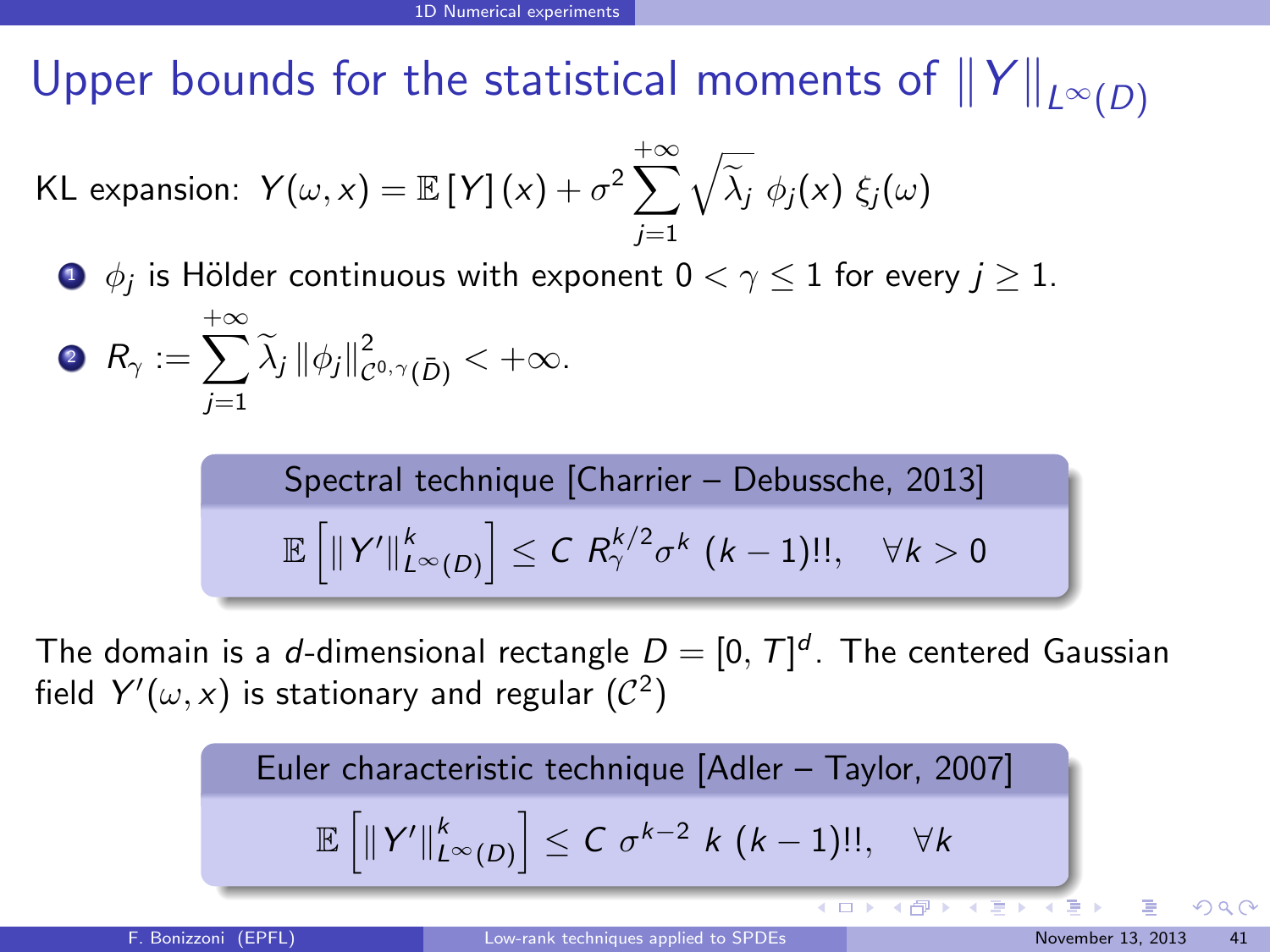Problem solved by 
$$
\mathbb{E}[u^{k-l} \otimes Y^{\otimes l}]
$$
  
\n
$$
\int_{D} \cdots \int_{D} \nabla \otimes \mathsf{Id}^{\otimes l} \mathbb{E}[u^{k-l} \otimes Y^{\otimes l}] \cdot \nabla \otimes \mathsf{Id}^{\otimes l} v \, dx_1 \dots dx_{l+1} =
$$
\n
$$
-\sum_{s=1}^{k-l} {k-l \choose s} \int_{D} \cdots \int_{D} \mathbb{E}[ (\nabla u^{k-l-s} Y^s) \otimes Y^{\otimes l}] \cdot \nabla \otimes \mathsf{Id}^{\otimes l} v \, dx_1 \dots dx_{l+1}
$$

<span id="page-81-0"></span>K ロ ▶ K 個 ▶ K 할 ▶ K 할 ▶ 이 할 수 있어요~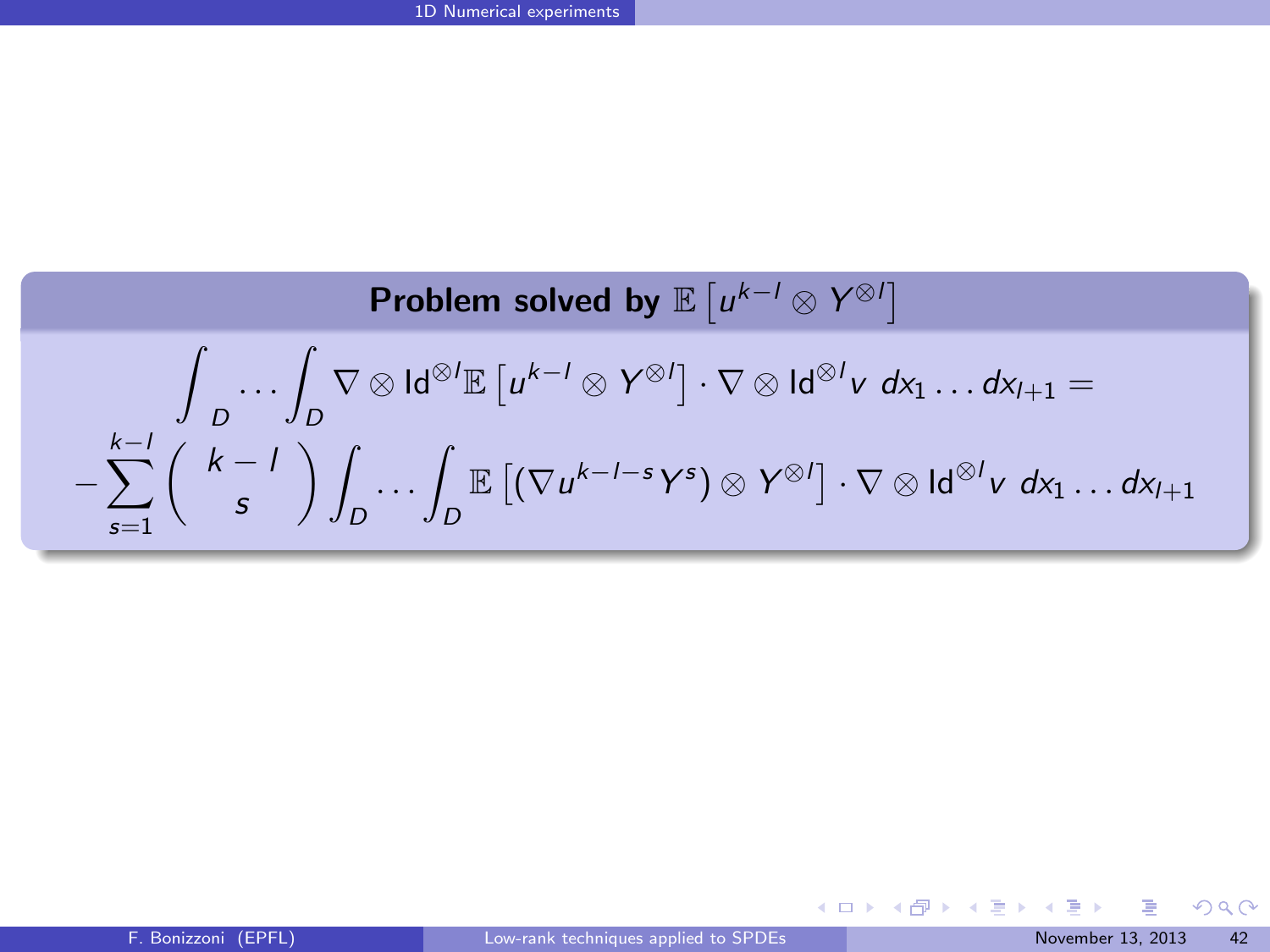### Hölder spaces with mixed regularity

 $\mathcal{C}^{0,\gamma,m\text{i} \mathsf{x}}(\bar{D}^{\times k})$ ,  $0<\gamma\leq 1$ , is the space of all cont. funct.  $\mathsf{v}:\bar{D}^{\times k}\to\mathbb{R}$  s.t.

$$
|v|_{\mathcal{C}^{0,\gamma,\text{mix}}(\bar{D}^{\times k})} := \sup_{\substack{\mathbf{x},\mathbf{x}+\mathbf{h}\in\bar{D}^{\times k} \\ \mathbf{h}>0}} \left| D_{\mathbf{h}}^{\gamma,\text{mix}}v(x_1,\ldots,x_k) \right| < +\infty,
$$

where

$$
D_{\mathbf{h}}^{\gamma,mix}v(x_1,\ldots,x_k):=D_{1,h_1}^{\gamma}\cdots D_{k,h_k}^{\gamma}v(x_1,\ldots,x_k),
$$

with

$$
D_{i,h_i}^{\gamma}v(x_1,\ldots,x_k):=\frac{v(x_1,\ldots,x_i+h_i,\ldots,x_k)-v(x_1,\ldots,x_k)}{|h_i|^{\gamma}}.
$$

 $\mathcal{C}^{0,\gamma,m\text{i} \mathsf{x}}(\bar{D}^{\times k})$  is a Banach space with the norm

$$
\|v\|_{\mathcal{C}^{0,\gamma,\text{mix}}(\bar{D}^{\times k})}:=\|v\|_{\mathcal{C}^{0}(\bar{D}^{\times k})}+|v|_{\mathcal{C}^{0,\gamma,\text{mix}}(\bar{D}^{\times k})}\,.
$$

\n- $$
\mathcal{C}^{0,\gamma,mix}(\bar{D}^{\times k}) \subset \mathcal{C}^{0,\gamma}(\bar{D}^{\times k})
$$
\n- $\mathcal{C}^{0,\gamma}(\bar{D}^{\times k}) \subset \mathcal{C}^{0,\gamma/k,mix}(\bar{D}^{\times k})$
\n

<span id="page-82-0"></span> $290$ 

イロト イ部ト イミト イミト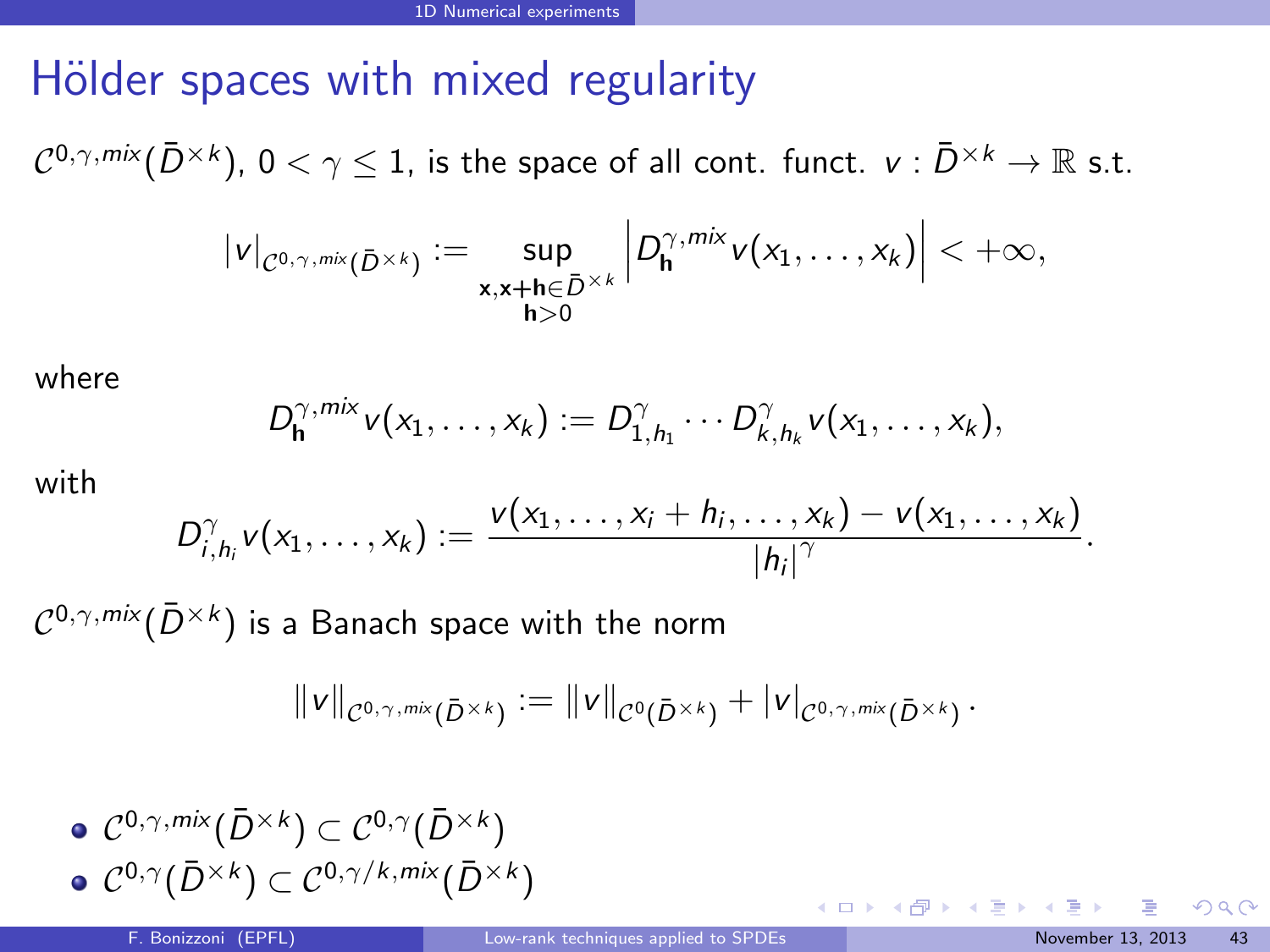### Gaussian cov. function – Truncated KL – error vs  $\sigma$ Let  $Y(\omega, x)$  be a centered Gaussian r. f. with Gaussian cov. function

$$
\text{Cov}_Y(x_1,x_2)=\sigma^2\,\,e^{-\frac{\|x_1-x_2\|^2}{0.2^2}},\quad \, (x_1,x_2)\in[0,1]\times[0,1]
$$

 $tol_{KL} = 10^{-4}$ :  $N_h = 100$ ,  $N = 11$  r.v. (99% of variance captured) • tol $_{TT} = 10^{-16}$ 

Reference solution (collocation)

<span id="page-83-0"></span>





Order of  $\big\| \mathbb{E} \left[ u(Y, x) \right] - \mathbb{E} \left[ \left. \mathsf{T}^K u(Y, x) \right] \right\|_{L^2(D)}$  as function of  $\sigma$  $K = 0$  |  $K = 1$  |  $K = 2$  |  $K = 3$  |  $K = 4$  |  $K = 5$  |  $K = 6$ university-logo  $\Vert$ e  $\int u - T^{k} u$ i II 2 2 4 4 [6](#page-70-0) 6 6 [8](#page-86-0)  $\Omega$  $\mathbb{I}$  $\frac{1}{2}$ 2 L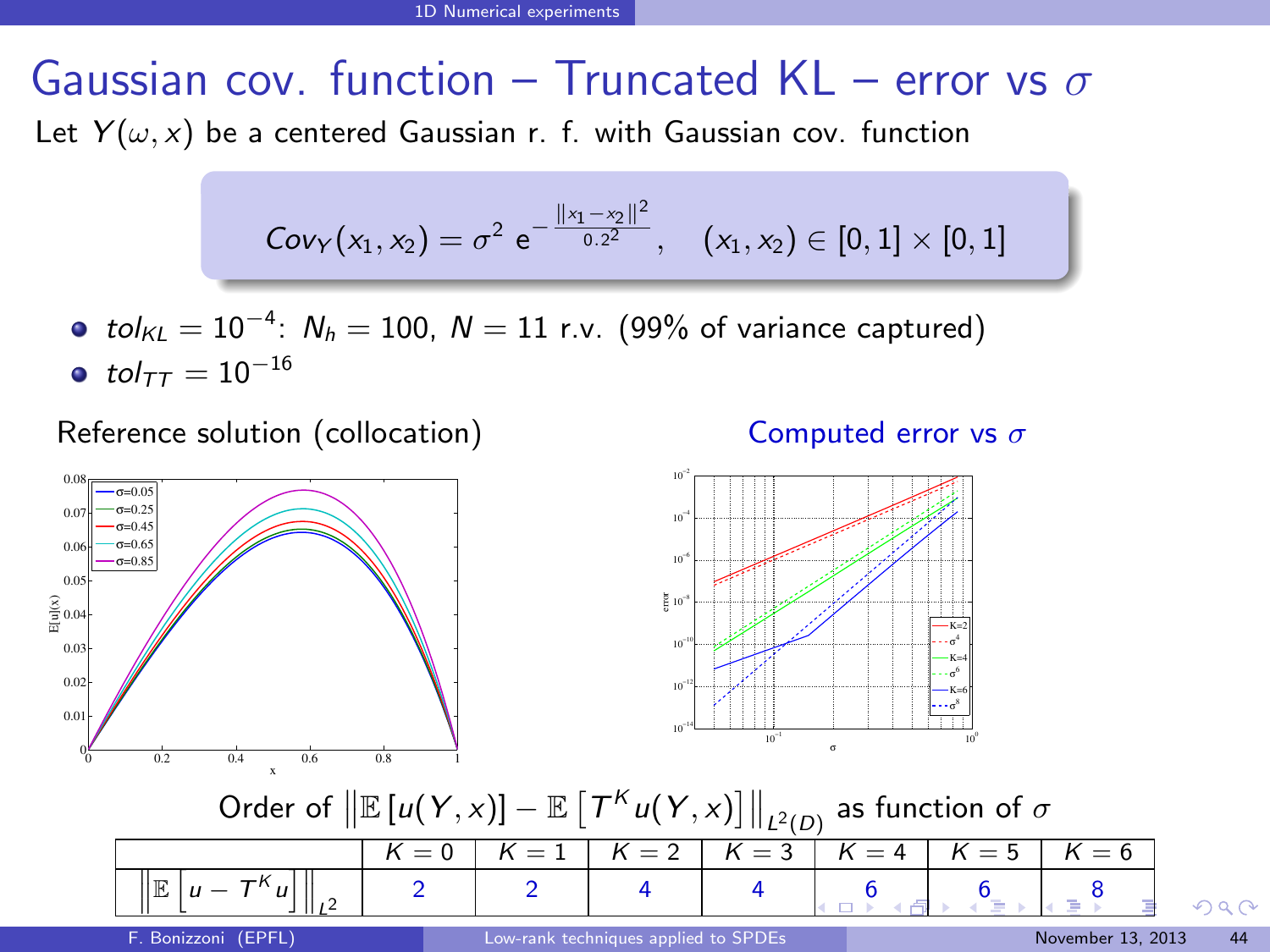### Exponential cov. function – Complete KL

Let  $Y(\omega, x)$  be a centered Guassian r. f. with exponential cov. function

$$
\text{Cov}_Y(x_1,x_2)=\sigma^2\,\,e^{-\frac{\|x_1-x_2\|}{0.2}}, \quad (x_1,x_2)\in [0,1]\times [0,1]
$$

 $tol_{KL} = 10^{-4}$ :  $N_h = 100$ ,  $N = 100$  r.v. (100% of variance captured)  $\bullet$  tol $\tau\tau = 10^{-16}$ 

### The collocation method is unusable.

We compare the TT-solution with the Monte Carlo solution (M=10000 samples)

$$
\sigma = 0.05
$$

<span id="page-84-0"></span> $\sigma = 0.65$ 

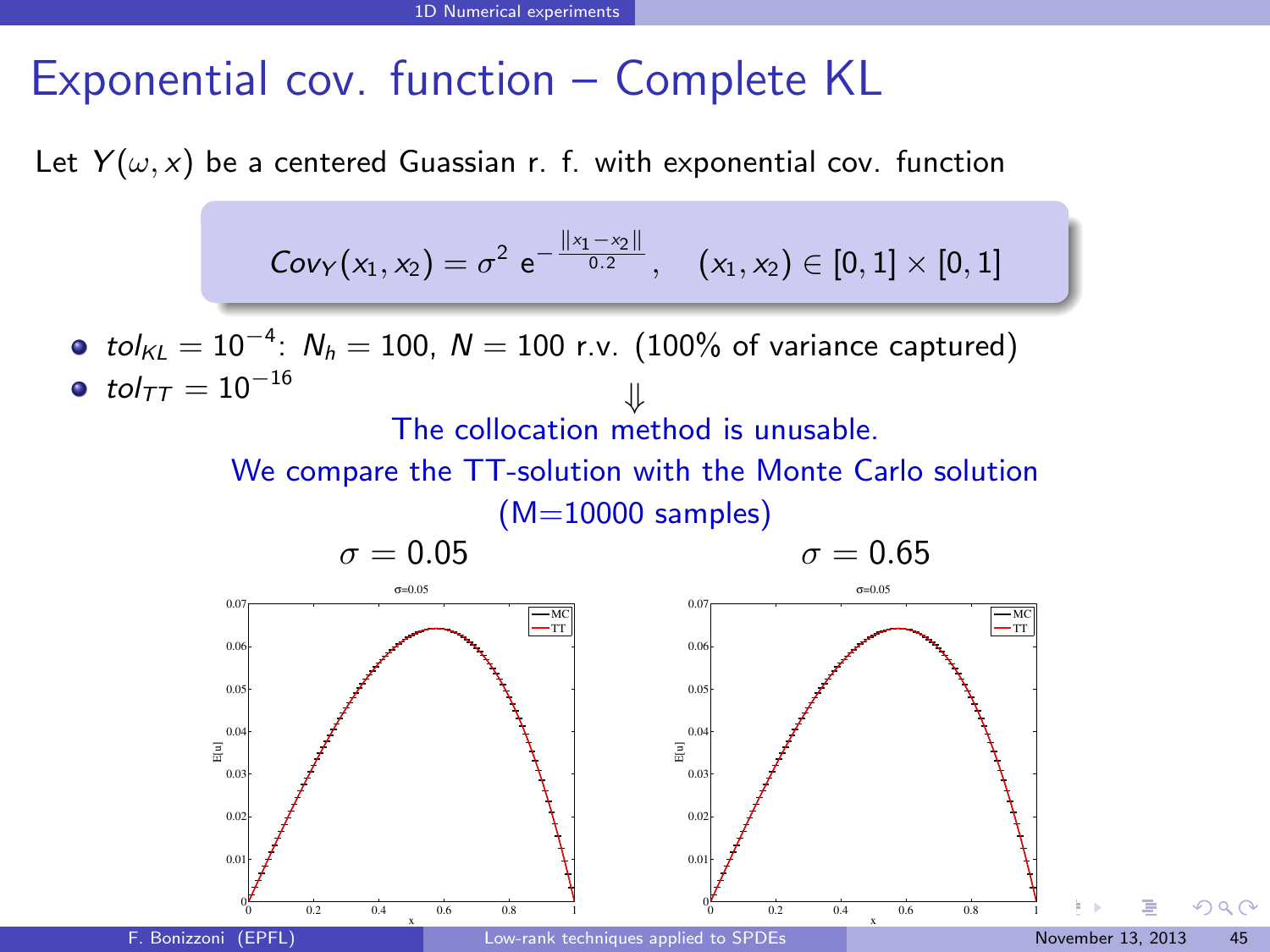### Dependence of the TT-ranks on the dimension



<span id="page-85-0"></span> $299$ 

メロメ メタメ メミメス